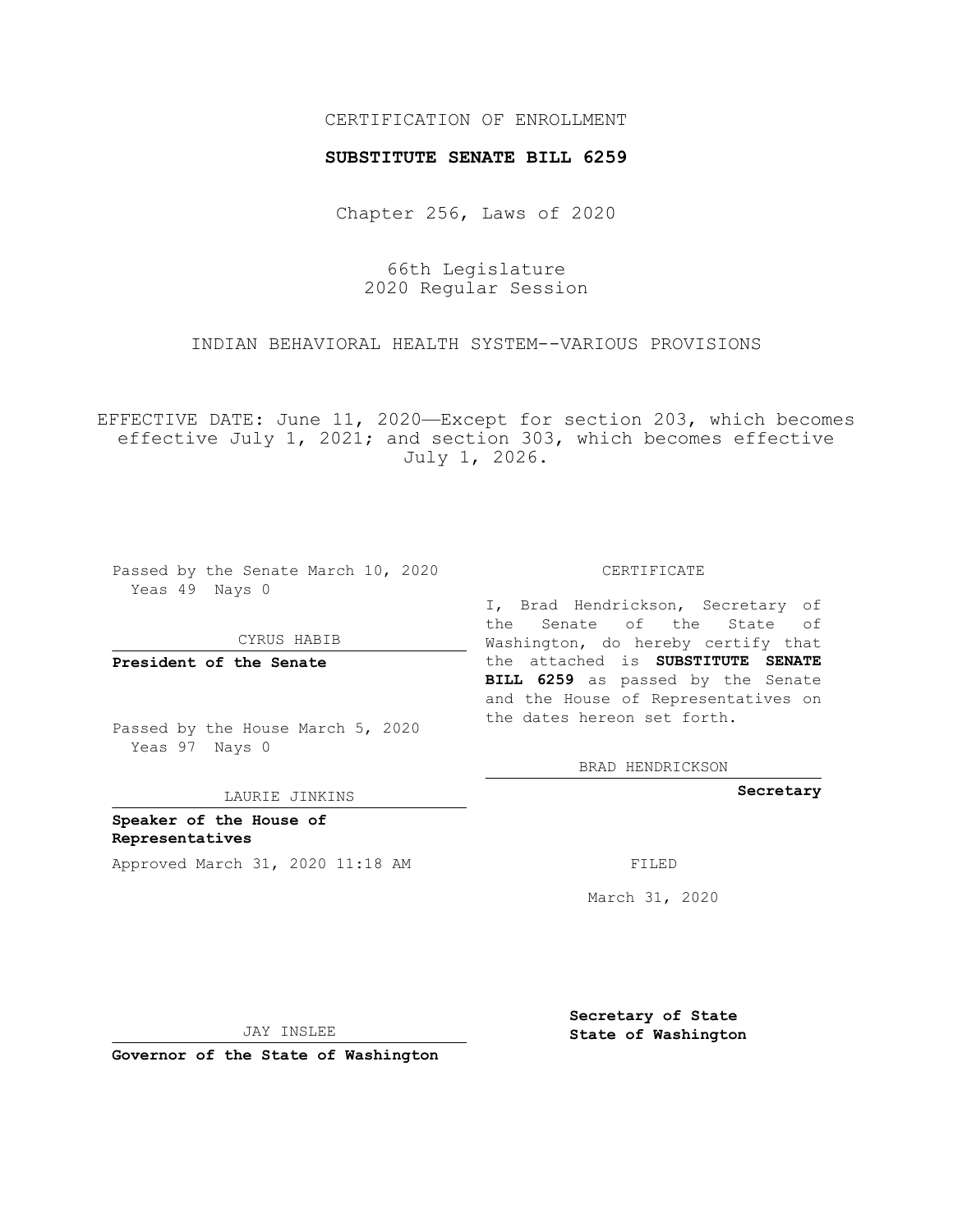#### **SUBSTITUTE SENATE BILL 6259**

AS AMENDED BY THE HOUSE

Passed Legislature - 2020 Regular Session

## **State of Washington 66th Legislature 2020 Regular Session**

**By** Senate Behavioral Health Subcommittee to Health & Long Term Care (originally sponsored by Senators McCoy, Hasegawa, Stanford, Wilson, C., Das, Nguyen, Van De Wege, and Darneille)

READ FIRST TIME 02/07/20.

 AN ACT Relating to improving the Indian behavioral health system in this state; amending RCW 43.71B.901, 43.71B.010, 71.24.035, 71.24.155, 71.05.150, 71.05.150, 71.05.201, 71.05.212, 71.05.435, and 70.02.010; reenacting and amending RCW 71.24.025, 71.05.020, and 70.02.230; adding a new section to chapter 71.24 RCW; providing 6 effective dates; and providing an expiration date.

7 BE IT ENACTED BY THE LEGISLATURE OF THE STATE OF WASHINGTON:

## 8 **PART I**

9 **Sec. 101.** RCW 43.71B.901 and 2019 c 282 s 1 are each amended to 10 read as follows:

11 (1) The legislature finds that:

12 (a) As set forth in 25 U.S.C. Sec. 1602, it is the policy of the 13 nation, in fulfillment of its special trust responsibilities and 14 legal obligations to American Indians and Alaska Natives, to:

15 (i) Ensure the highest possible health status for American 16 Indians and Alaska Natives and to provide all resources necessary to 17 effect that policy;

18 (ii) Raise the health status of American Indians and Alaska 19 Natives to at least the levels set forth in the goals contained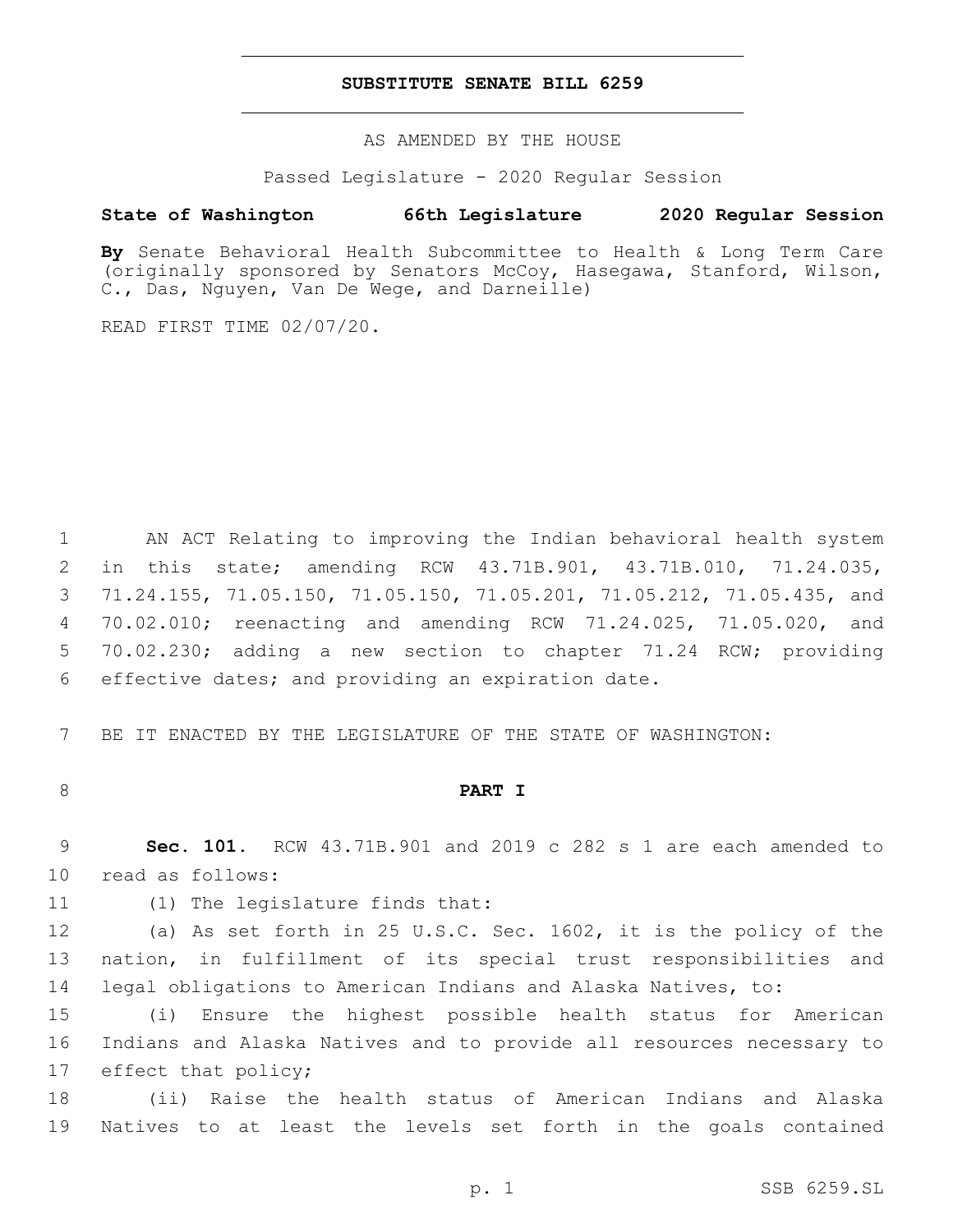within the healthy people 2020 initiative or successor objectives; 2 and

 (iii) Ensure tribal self-determination and maximum participation by American Indians and Alaska Natives in the direction of health care services so as to render the persons administering such services and the services themselves more responsive to the needs and desires of tribes and American Indian and Alaska Native communities;

 (b) According to the northwest tribal epidemiology center and the department of health, American Indians and Alaska Natives in the state experience some of the greatest health disparities compared to 11 other groups, including ((excessively high rates of)):

12 (i) ((Premature))Disproportionately high rates of premature 13 mortality due to ((suicide, overdose, unintentional injury, and 14 various)) chronic diseases and unintentional injury; ((and))

15 (ii) ((Asthma))Disproportionately high rates of asthma, coronary heart disease, hypertension, diabetes, prediabetes, obesity, dental caries, poor mental health, youth depressive feelings, cigarette 18 smoking and vaping, and cannabis use;

 (iii) A drug overdose death rate in 2016 in this state that is three times higher than the national American Indian and Alaska Native rate and has increased thirty-six percent since 2012 and almost three hundred percent since 2000 in contrast to a relatively 23 stable rate for the state overall population. Over seventy-two 24 percent of these overdose deaths involved an opioid;

25 (iv) A suicide mortality rate in this state that is more than one and four-fifths times higher than the rate for non-American Indians and Alaska Natives. Since 2001, the suicide mortality rate for American Indians and Alaska Natives in this state has increased by fifty-eight percent which is more than three times the rate of increase among non-American Indians and Alaska Natives. Nationally, the highest suicide rates among American Indians and Alaska Natives are for adolescents and young adults, while rates among non-Hispanic 33 whites are highest in older age groups, suggesting that different 34 risk factors might contribute to suicide in these groups; and

 (v) A rate of exposure to significant adverse childhood experiences between 2009 and 2011 that is nearly twice the rate of non-Hispanic whites;

 (c) These health disparities are a direct result of both historical trauma, leading to adverse childhood experiences across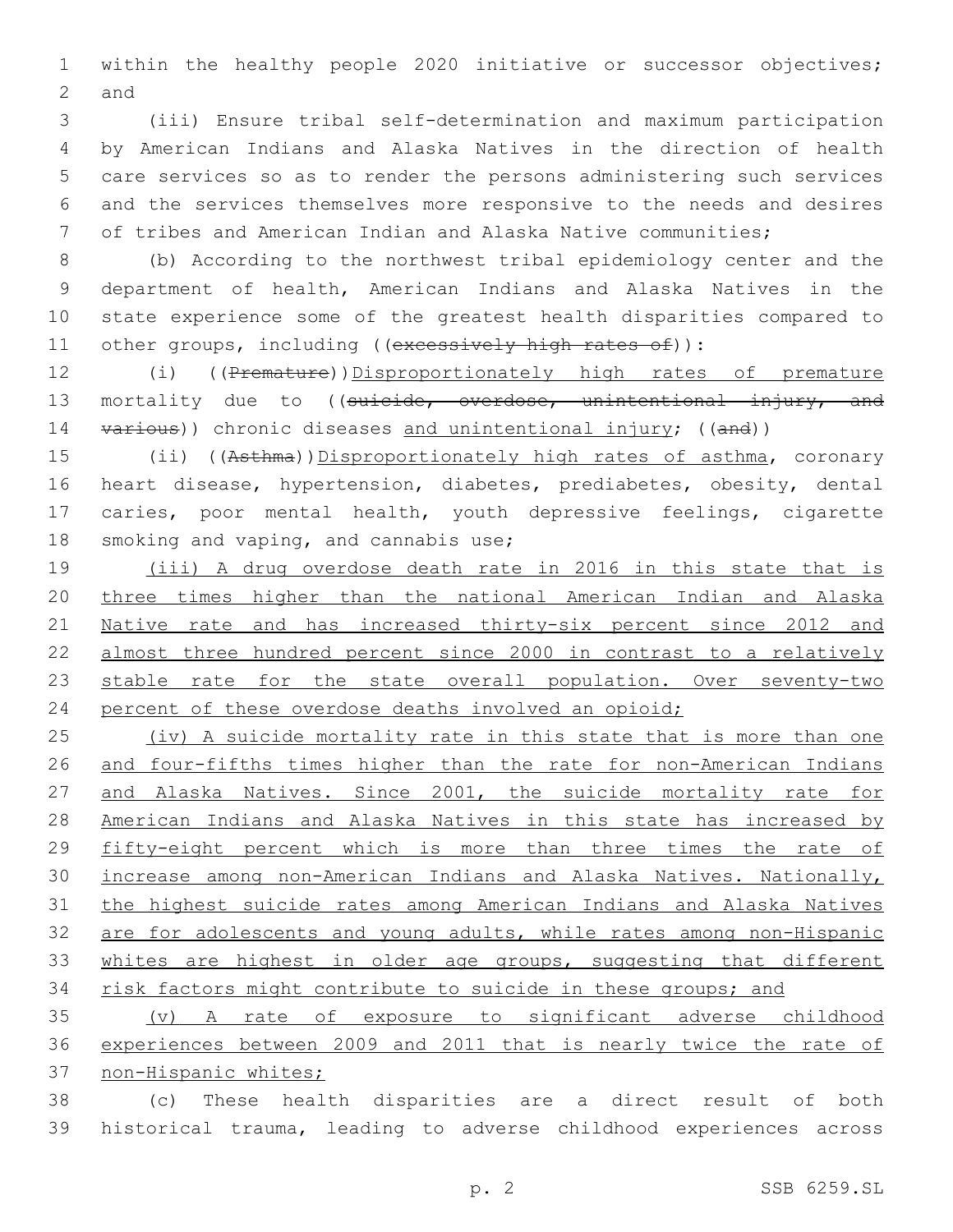multiple generations, and inadequate levels of federal funding to the 2 Indian health service;

 (d) Under a 2016 update in payment policy from the centers for medicare and medicaid services, the state has the opportunity to shift more of the cost of care for American Indian and Alaska Native medicaid enrollees from the state general fund to the federal 7 government if all of the federal requirements are met;

 (e) Because the federal requirements to achieve this cost shift and obtain the new federal funds place significant administrative burdens on Indian health service and tribal health facilities, the state has no way to shift these costs of care to the federal government unless the state provides incentives for tribes to take on 13 these administrative burdens; and

 (f) The federal government's intent for this update in payment 15 policy is to help states, the Indian health service, and tribes to improve delivery systems for American Indians and Alaska Natives by increasing access to care, strengthening continuity of care, and 18 improving population health.

19 (2) The legislature, therefore, intends to:

 (a) Establish that it is the policy of this state and the intent of this chapter, in fulfillment of the state's unique relationships and shared respect between sovereign governments, to:

 (i) Recognize the United States' special trust responsibility to provide quality health care and allied health services to American Indians and Alaska Natives, including those individuals who are 26 residents of this state; and

 (ii) Implement the national policies of Indian self-determination with the goal of reducing health inequities for American Indians and 29 Alaska Natives;

(b) Establish the governor's Indian health advisory council to:

 (i) Adopt a biennial Indian health improvement advisory plan, 32 developed by the reinvestment committee;

 (ii) Address issues with tribal implications that are not able to 34 be resolved at the agency level; ((and))

 (iii) Provide oversight of the Indian health improvement 36 reinvestment account; and

 (iv) Draft recommended legislation to address Indian health improvement needs including, but not limited to, crisis coordination between Indian health care providers and the state's behavioral

health system;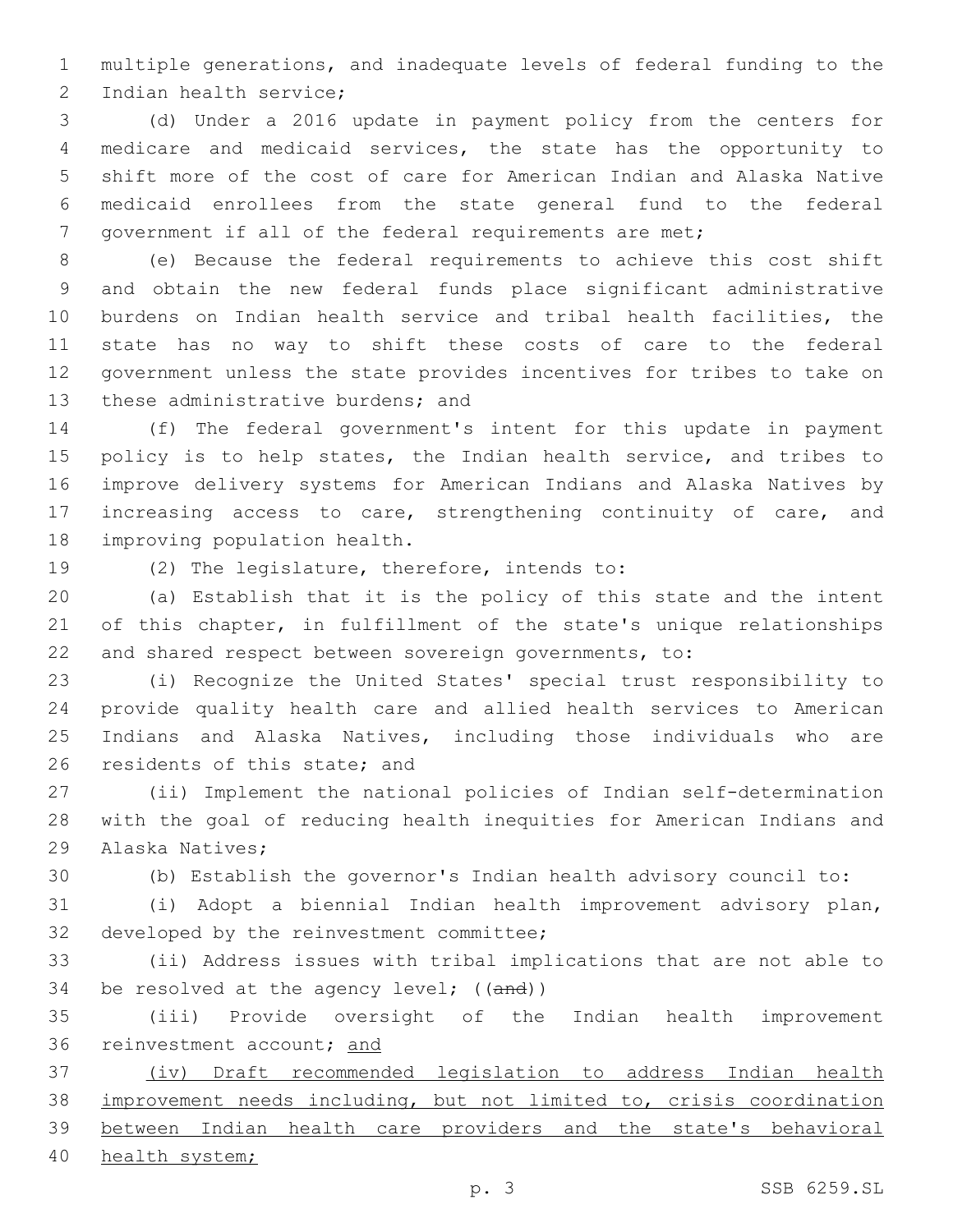(c) Establish the Indian health improvement reinvestment account in order to provide incentives for tribes to assume the administrative burdens created by the federal requirements for the state to shift health care costs to the federal government;

 (d) Appropriate and deposit into the reinvestment account all of the new state savings, subject to federal appropriations and less agreed upon administrative costs to maintain fiscal neutrality to the 8 state general fund; ((and))

 (e) Require the funds in the reinvestment account to be spent only on costs for projects, programs, or activities identified in the advisory plan;

 (f) Address the ongoing suicide and addiction crisis among 13 American Indians and Alaska Natives by:

 (i) Including Indian health care providers among entities eligible to receive available resources as defined in RCW 71.24.025 for the delivery of behavioral health services to American Indians 17 and Alaska Natives;

18 (ii) Strengthening the state's behavioral health system crisis coordination with tribes and Indian health care providers by removing barriers to the federal trust responsibility to provide for American 21 Indians and Alaska Natives; and

 (g) Recognize the sovereign authority of tribal governments to act as public health authorities in providing for the health and safety of their community members including those individuals who may 25 be experiencing a behavioral health crisis.

 **Sec. 102.** RCW 43.71B.010 and 2019 c 282 s 2 are each amended to 27 read as follows:

 The definitions in this section apply throughout this chapter 29 unless the context clearly requires otherwise.

 (1) "Advisory council" means the governor's Indian health 31 advisory council established in RCW 43.71B.020.

(2) "Advisory plan" means the plan described in RCW 43.71B.030.

 (3) "American Indian" or "Alaska Native" means any individual who is: (a) A member of a federally recognized tribe; or (b) eligible for 35 the Indian health service.

(4) "Authority" means the health care authority.

 (5) "Board" means the northwest Portland area Indian health board, an Oregon nonprofit corporation wholly controlled by the tribes in the states of Idaho, Oregon, and Washington.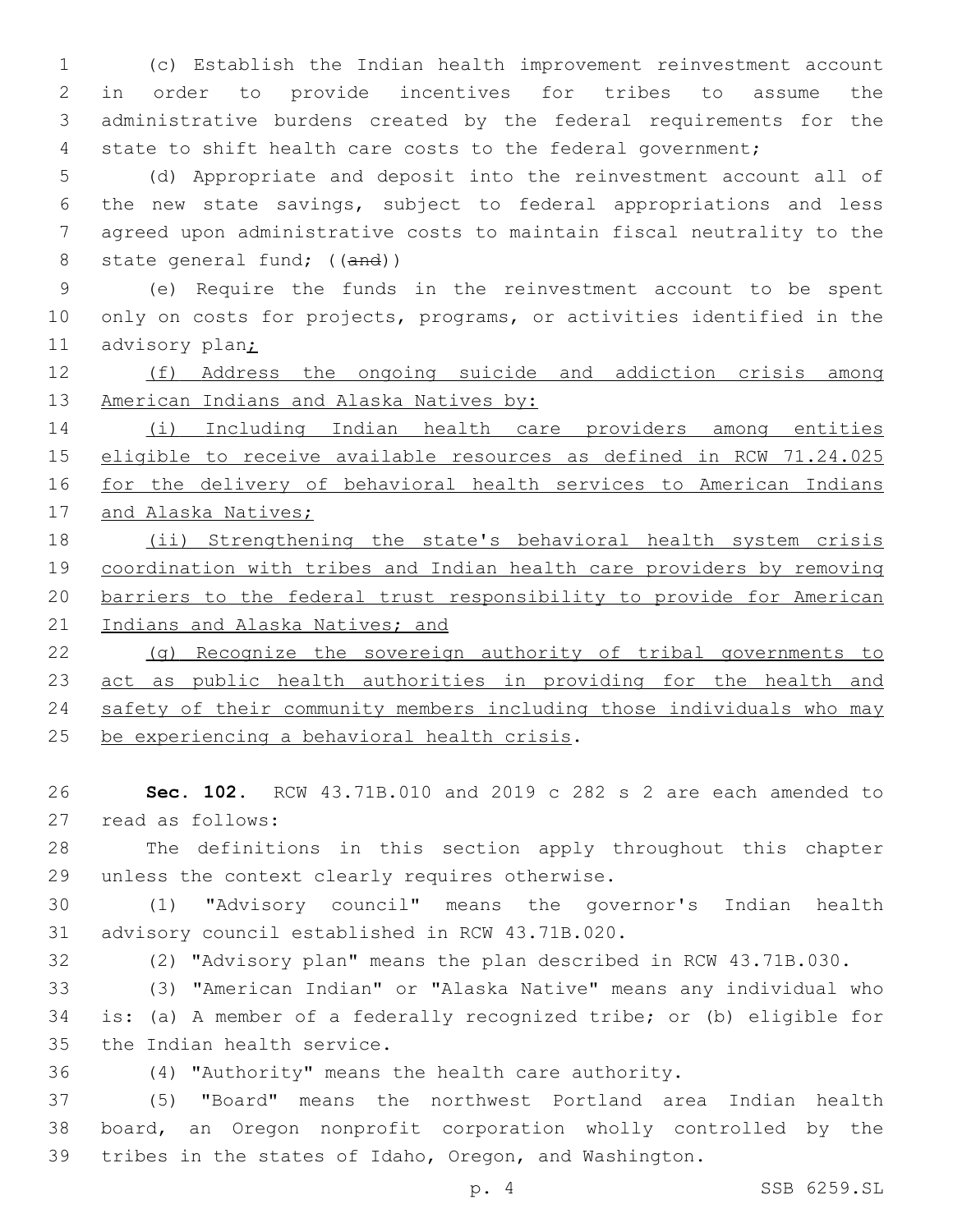(6) "Commission" means the American Indian health commission for Washington state, a Washington nonprofit corporation wholly controlled by the tribes and urban Indian organizations in the state.

 (7) "Community health aide" means a tribal community health provider certified by a community health aide program of the Indian health service or one or more tribes or tribal organizations consistent with the provisions of 25 U.S.C. Sec. 1616l, who can perform a wide range of duties within the provider's scope of certified practice in health programs of a tribe, tribal organization, Indian health service facility, or urban Indian organization to improve access to culturally appropriate, quality care for American Indians and Alaska Natives and their families and communities, including but not limited to community health aides, community health practitioners, behavioral health aides, behavioral health practitioners, dental health aides, and dental health aide 16 therapists.

 (8) "Community health aide program" means a community health aide certification board for the state consistent with 25 U.S.C. Sec. 1616l and the training programs and certification requirements 20 established thereunder.

 (9) "Fee-for-service" means the state's medicaid program for which payments are made under the state plan, without a managed care entity, in accordance with the fee-for-service payment methodology.

 (10) "Indian health care provider" means a health care program 25 operated by the Indian health service or by a tribe, tribal organization, or urban Indian organization as those terms are defined 27 in 25 U.S.C. Sec. 1603.

 (11) "Indian health service" means the federal agency within the United States department of health and human services.

 (12) "New state savings" means the savings to the state general fund that are achieved as a result of the centers for medicare and medicaid services state health official letter 16-002 and related guidance, calculated as the difference between (a) medicaid payments received from the centers for medicare and medicaid services based on the one hundred percent federal medical assistance percentage; and (b) medicaid payments received from the centers for medicare and medicaid services based on the federal medical assistance percentage that would apply in the absence of state health official letter 39 16-002 and related guidance.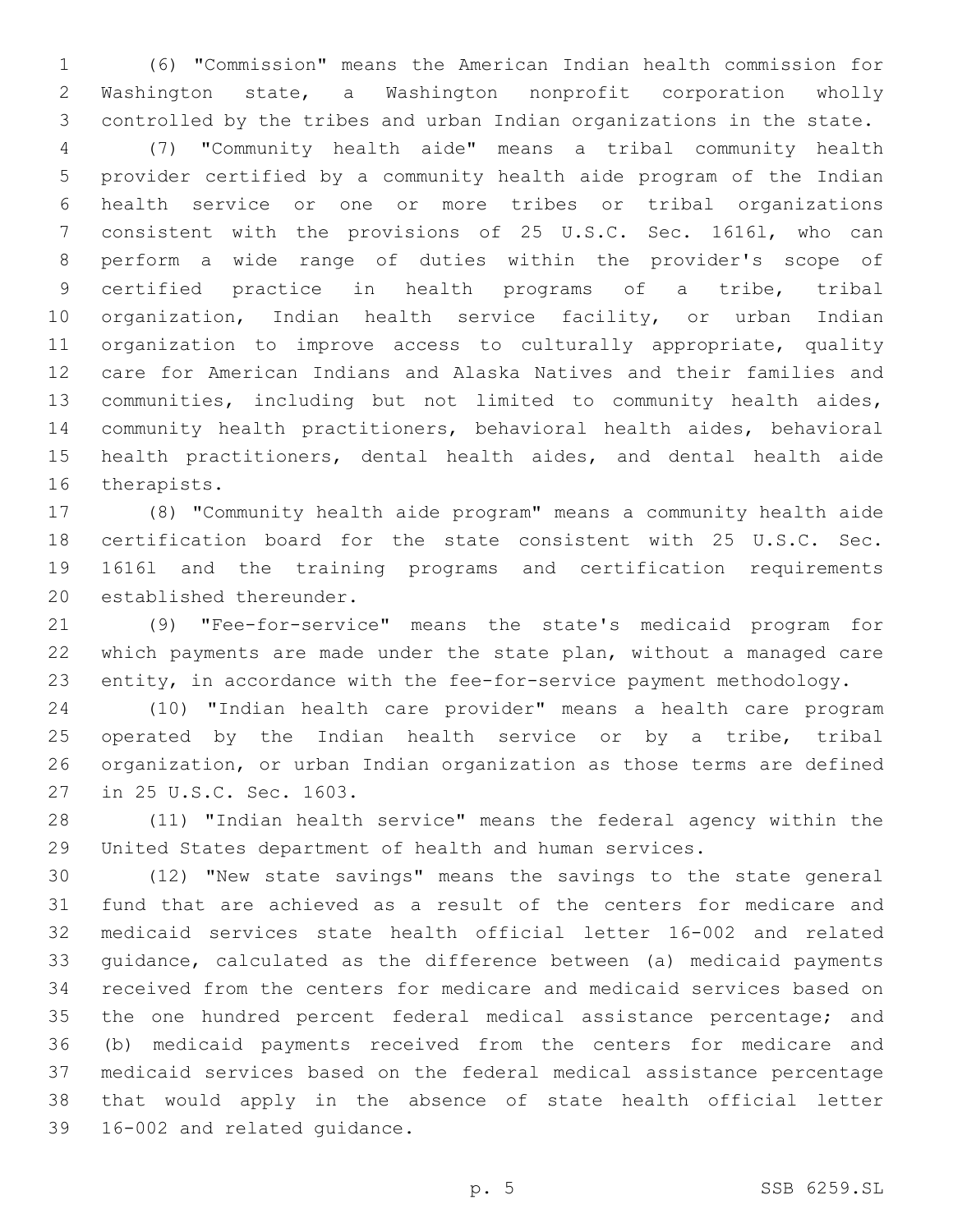(13) "Reinvestment account" means the Indian health improvement 2 reinvestment account created in RCW 43.71B.040.

 (14) "Reinvestment committee" means the Indian health improvement reinvestment committee established in RCW 43.71B.020(4).

 (15) "Tribal organization" has the meaning set forth in 25 U.S.C. 6 Sec. 5304.

 (16) "Tribally operated facility" means a health care facility operated by one or more tribes or tribal organizations to provide specialty services, including but not limited to evaluation and treatment services, secure detox services, inpatient psychiatric services, nursing home services, and residential substance use 12 disorder services.

 (17) "Tribe" means any Indian tribe, band, nation, or other organized group or community, including any Alaska Native village or group or regional or village corporation as defined in or established pursuant to the Alaska Native claims settlement act (43 U.S.C. Sec. 1601 et seq.) which is recognized as eligible for the special programs and services provided by the United States to Indians 19 because of their status as Indians.

 (18) "Urban Indian" means any individual who resides in an urban center and is: (a) A member of a tribe terminated since 1940 and those tribes recognized now or in the future by the state in which they reside, or who is a descendant, in the first or second degree, 24 of any such member; (b) an Eskimo or Aleut or other Alaska Native; (c) considered by the secretary of the interior to be an Indian for any purpose; or (d) considered by the United States secretary of health and human services to be an Indian for purposes of eligibility for Indian health services, including as a California Indian, Eskimo, 29 Aleut, or other Alaska Native.

 (19) "Urban Indian organization" means an urban Indian 31 organization, as defined by 25 U.S.C. Sec. 1603.

 (20) "Historical trauma" means situations where a community 33 experienced traumatic events, the events generated high levels of collective distress, and the events were perpetuated by outsiders with a destructive or genocidal intent.

## **PART II**

 **Sec. 201.** RCW 71.24.025 and 2019 c 325 s 1004 and 2019 c 324 s 2 are each reenacted and amended to read as follows: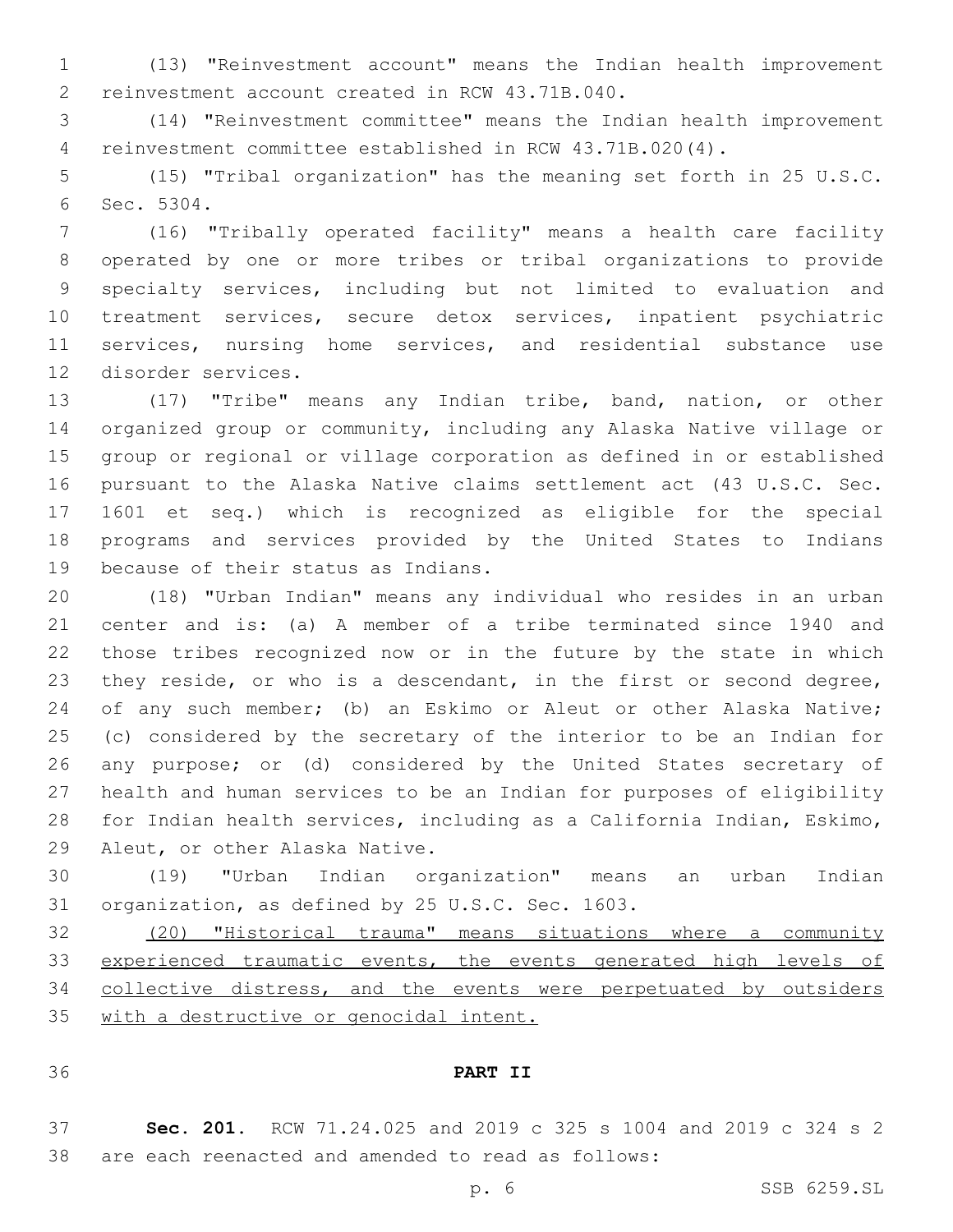Unless the context clearly requires otherwise, the definitions in 2 this section apply throughout this chapter.

 (1) "Acutely mentally ill" means a condition which is limited to a short-term severe crisis episode of:4

 (a) A mental disorder as defined in RCW 71.05.020 or, in the case 6 of a child, as defined in RCW  $71.34.020$ ;

 (b) Being gravely disabled as defined in RCW 71.05.020 or, in the case of a child, a gravely disabled minor as defined in RCW 9 71.34.020; or

 (c) Presenting a likelihood of serious harm as defined in RCW 71.05.020 or, in the case of a child, as defined in RCW 71.34.020.

 (2) "Alcoholism" means a disease, characterized by a dependency on alcoholic beverages, loss of control over the amount and circumstances of use, symptoms of tolerance, physiological or psychological withdrawal, or both, if use is reduced or discontinued, and impairment of health or disruption of social or economic 17 functioning.

 (3) "Approved substance use disorder treatment program" means a program for persons with a substance use disorder provided by a treatment program licensed or certified by the department as meeting 21 standards adopted under this chapter.

(4) "Authority" means the Washington state health care authority.

 (5) "Available resources" means funds appropriated for the purpose of providing community behavioral health programs, federal funds, except those provided according to Title XIX of the Social Security Act, and state funds appropriated under this chapter or chapter 71.05 RCW by the legislature during any biennium for the purpose of providing residential services, resource management services, community support services, and other behavioral health services. This does not include funds appropriated for the purpose of operating and administering the state psychiatric hospitals.

 (6) "Behavioral health administrative services organization" means an entity contracted with the authority to administer behavioral health services and programs under RCW 71.24.381, including crisis services and administration of chapter 71.05 RCW, the involuntary treatment act, for all individuals in a defined 37 regional service area.

 (7) "Behavioral health provider" means a person licensed under chapter 18.57, 18.57A, 18.71, 18.71A, 18.83, 18.205, 18.225, or 18.79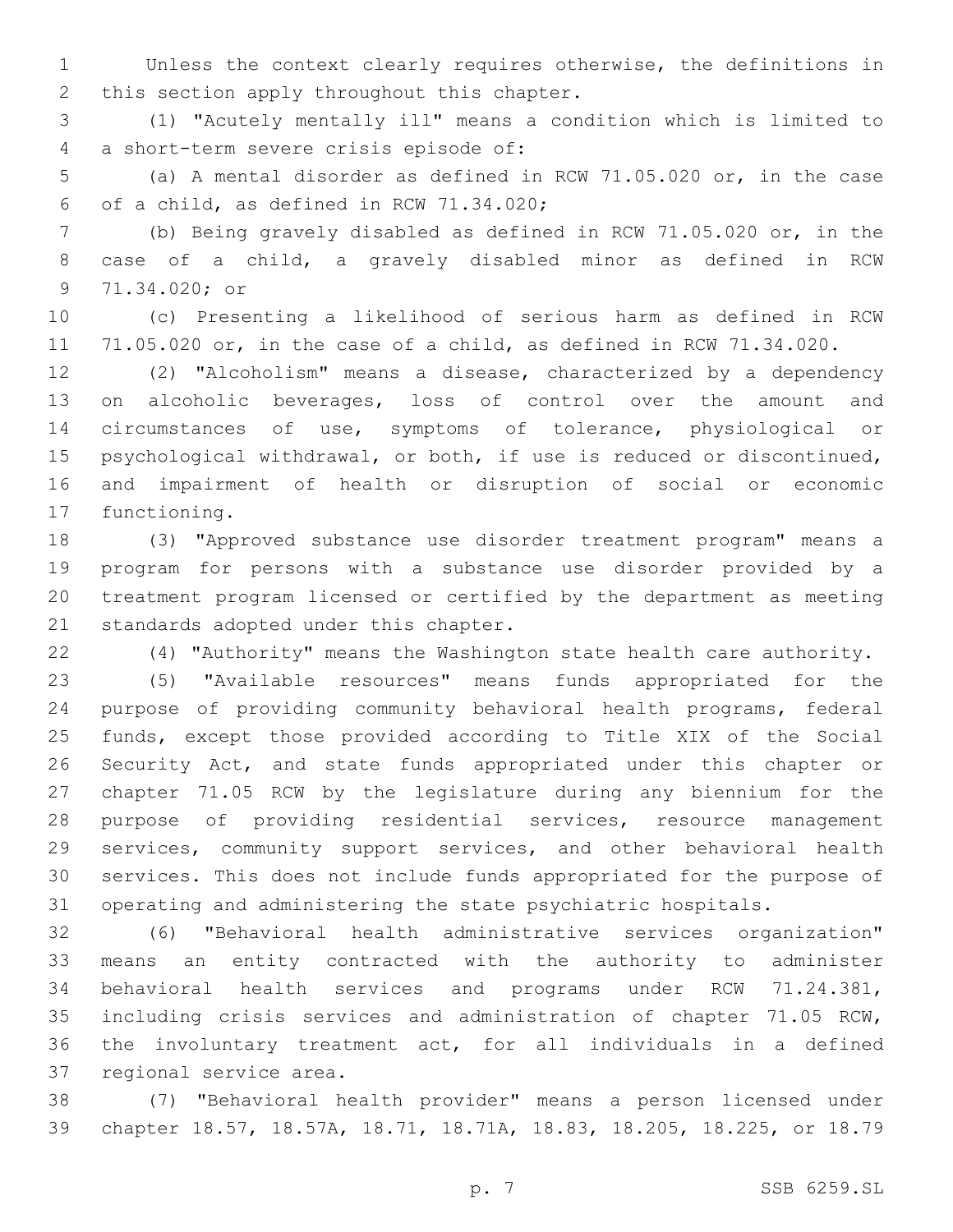RCW, as it applies to registered nurses and advanced registered nurse 2 practitioners.

 (8) "Behavioral health services" means mental health services as described in this chapter and chapter 71.36 RCW and substance use disorder treatment services as described in this chapter that, depending on the type of service, are provided by licensed or certified behavioral health agencies, behavioral health providers, or 8 integrated into other health care providers.

(9) "Child" means a person under the age of eighteen years.

 (10) "Chronically mentally ill adult" or "adult who is chronically mentally ill" means an adult who has a mental disorder 12 and meets at least one of the following criteria:

 (a) Has undergone two or more episodes of hospital care for a mental disorder within the preceding two years; or

 (b) Has experienced a continuous psychiatric hospitalization or residential treatment exceeding six months' duration within the 17 preceding year; or

 (c) Has been unable to engage in any substantial gainful activity by reason of any mental disorder which has lasted for a continuous period of not less than twelve months. "Substantial gainful activity" shall be defined by the authority by rule consistent with Public Law 22 92-603, as amended.

 (11) "Clubhouse" means a community-based program that provides rehabilitation services and is licensed or certified by the 25 department.

 (12) "Community behavioral health program" means all expenditures, services, activities, or programs, including reasonable administration and overhead, designed and conducted to prevent or treat substance use disorder, mental illness, or both in the 30 community behavioral health system.

 (13) "Community behavioral health service delivery system" means public, private, or tribal agencies that provide services specifically to persons with mental disorders, substance use disorders, or both, as defined under RCW 71.05.020 and receive 35 funding from public sources.

 (14) "Community support services" means services authorized, planned, and coordinated through resource management services including, at a minimum, assessment, diagnosis, emergency crisis intervention available twenty-four hours, seven days a week, prescreening determinations for persons who are mentally ill being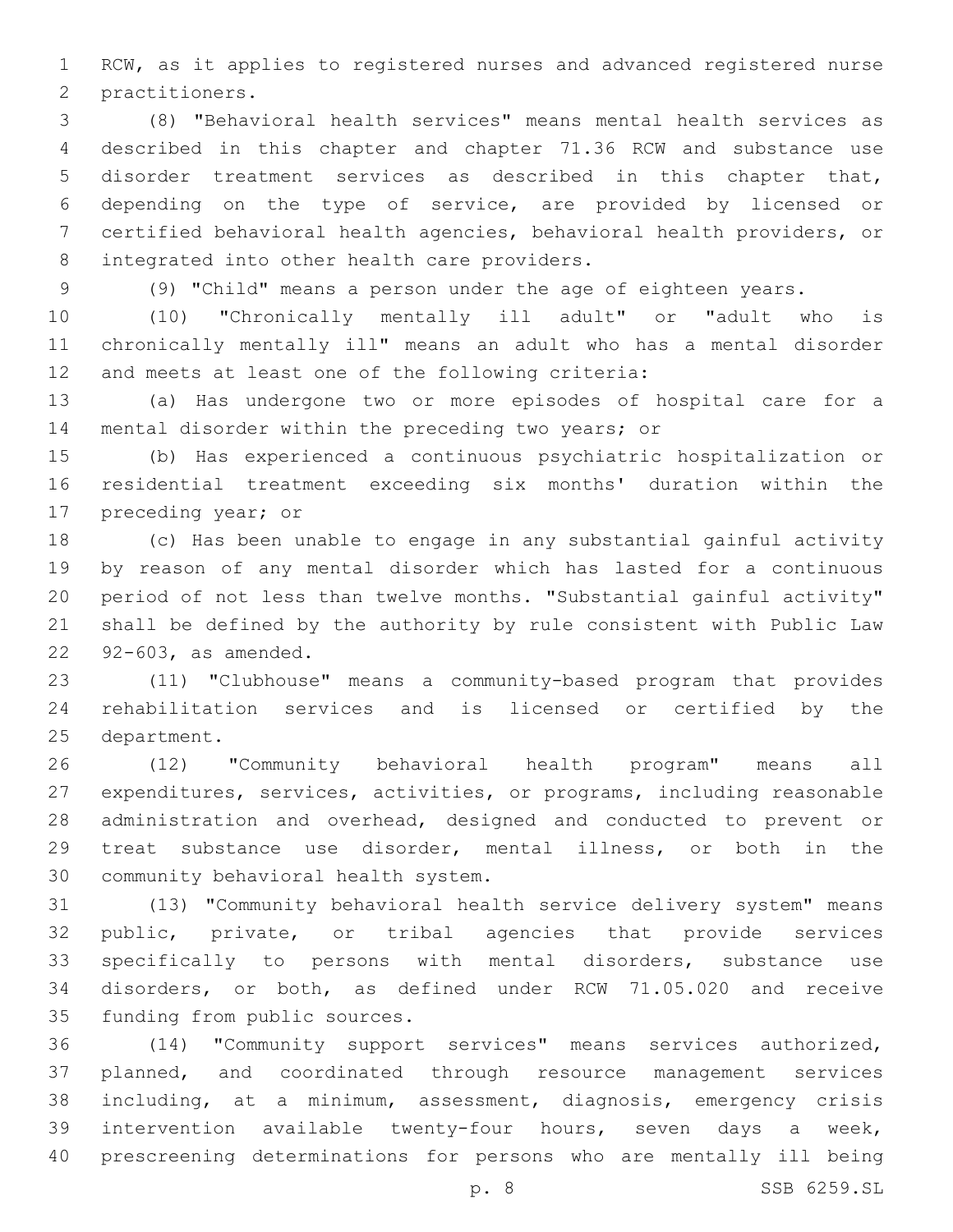considered for placement in nursing homes as required by federal law, screening for patients being considered for admission to residential services, diagnosis and treatment for children who are acutely mentally ill or severely emotionally or behaviorally disturbed discovered under screening through the federal Title XIX early and periodic screening, diagnosis, and treatment program, investigation, legal, and other nonresidential services under chapter 71.05 RCW, case management services, psychiatric treatment including medication supervision, counseling, psychotherapy, assuring transfer of relevant 10 patient information between service providers, recovery services, and other services determined by behavioral health administrative 12 services organizations.

 (15) "Consensus-based" means a program or practice that has general support among treatment providers and experts, based on experience or professional literature, and may have anecdotal or case study support, or that is agreed but not possible to perform studies 17 with random assignment and controlled groups.

 (16) "County authority" means the board of county commissioners, county council, or county executive having authority to establish a behavioral health administrative services organization, or two or more of the county authorities specified in this subsection which have entered into an agreement to establish a behavioral health 23 administrative services organization.

(17) "Department" means the department of health.

 (18) "Designated crisis responder" has the same meaning as in RCW 71.05.020.26

(19) "Director" means the director of the authority.

 (20) "Drug addiction" means a disease characterized by a dependency on psychoactive chemicals, loss of control over the amount and circumstances of use, symptoms of tolerance, physiological or psychological withdrawal, or both, if use is reduced or discontinued, and impairment of health or disruption of social or economic 33 functioning.

 (21) "Early adopter" means a regional service area for which all of the county authorities have requested that the authority purchase medical and behavioral health services through a managed care health 37 system as defined under RCW 71.24.380(6).

 (22) "Emerging best practice" or "promising practice" means a program or practice that, based on statistical analyses or a well established theory of change, shows potential for meeting the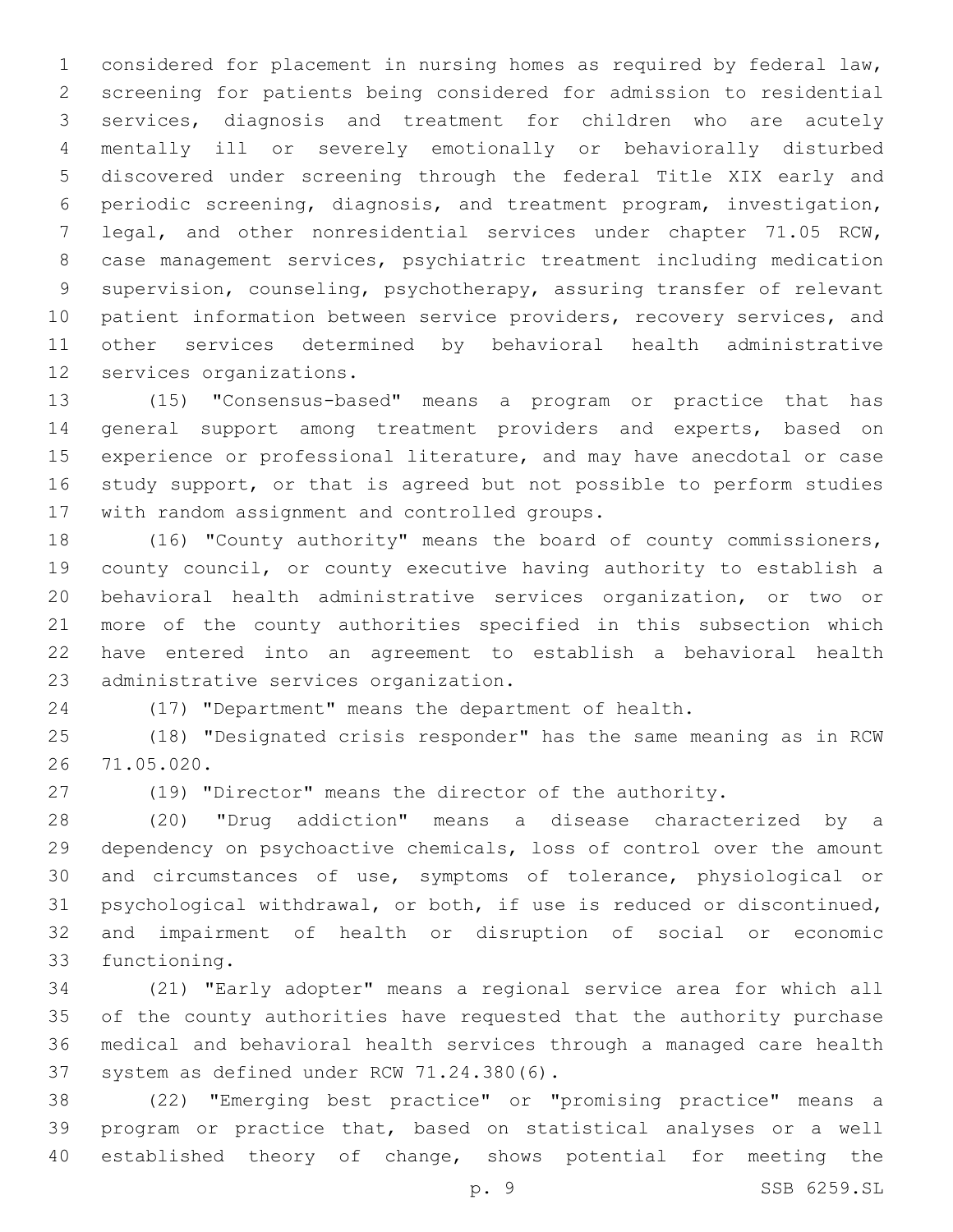evidence-based or research-based criteria, which may include the use of a program that is evidence-based for outcomes other than those 3 listed in subsection (23) of this section.

 (23) "Evidence-based" means a program or practice that has been tested in heterogeneous or intended populations with multiple randomized, or statistically controlled evaluations, or both; or one large multiple site randomized, or statistically controlled evaluation, or both, where the weight of the evidence from a systemic review demonstrates sustained improvements in at least one outcome. "Evidence-based" also means a program or practice that can be implemented with a set of procedures to allow successful replication in Washington and, when possible, is determined to be cost-13 beneficial.

 (24) "Indian health care provider" means a health care program 15 operated by the Indian health service or by a tribe, tribal organization, or urban Indian organization as those terms are defined 17 in the Indian health care improvement act (25 U.S.C. Sec. 1603).

 (25) "Intensive behavioral health treatment facility" means a community-based specialized residential treatment facility for individuals with behavioral health conditions, including individuals discharging from or being diverted from state and local hospitals, whose impairment or behaviors do not meet, or no longer meet, criteria for involuntary inpatient commitment under chapter 71.05 RCW, but whose care needs cannot be met in other community-based 25 placement settings.

(26) "Licensed or certified behavioral health agency" means:

 (a) An entity licensed or certified according to this chapter or 28 chapter 71.05 RCW;

 (b) An entity deemed to meet state minimum standards as a result of accreditation by a recognized behavioral health accrediting body recognized and having a current agreement with the department; or

 (c) An entity with a tribal attestation that it meets state minimum standards for a licensed or certified behavioral health 34 agency.

 (27) "Licensed physician" means a person licensed to practice medicine or osteopathic medicine and surgery in the state of 37 Washington.

 (28) "Long-term inpatient care" means inpatient services for persons committed for, or voluntarily receiving intensive treatment for, periods of ninety days or greater under chapter 71.05 RCW.

p. 10 SSB 6259.SL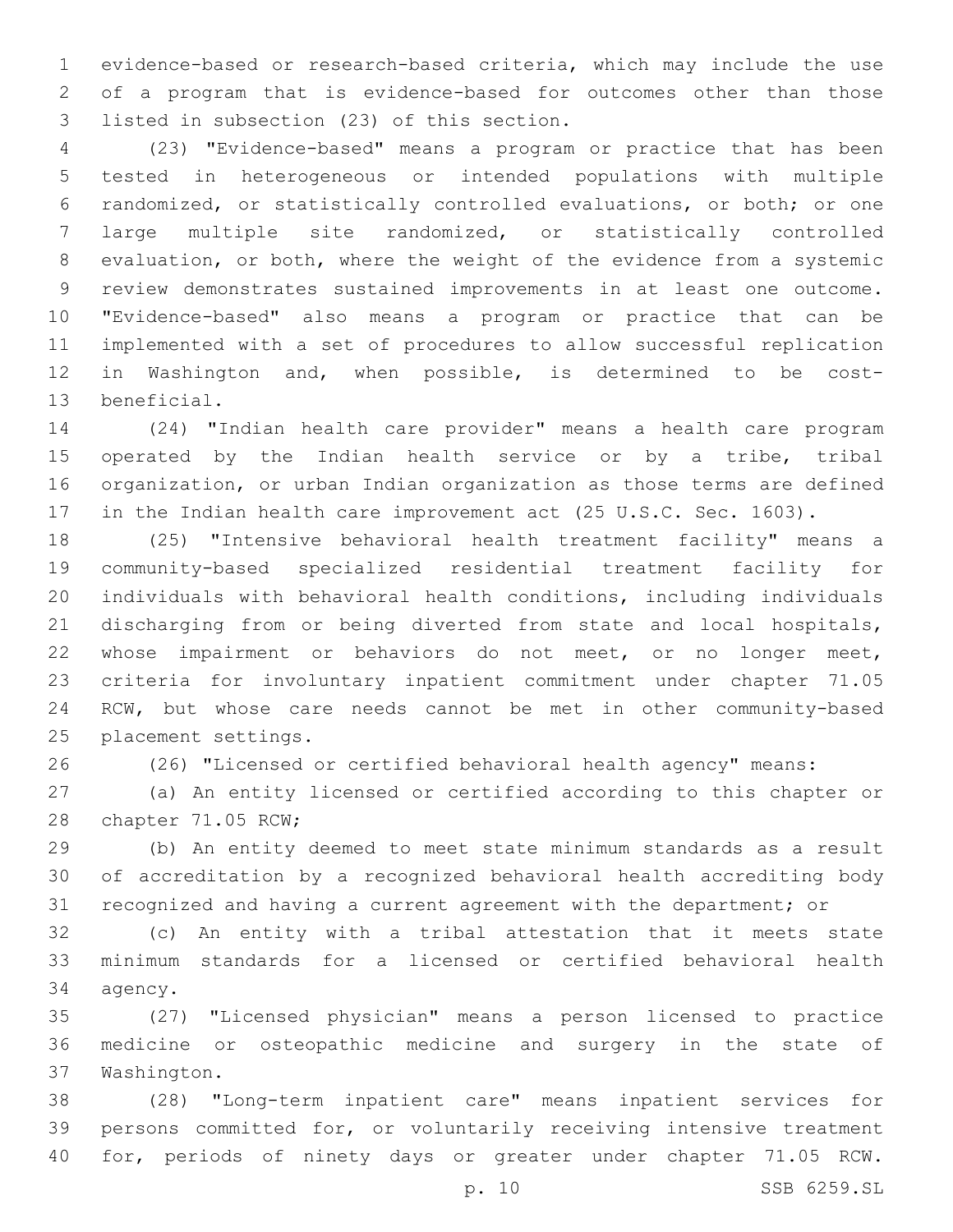"Long-term inpatient care" as used in this chapter does not include: (a) Services for individuals committed under chapter 71.05 RCW who are receiving services pursuant to a conditional release or a court- ordered less restrictive alternative to detention; or (b) services for individuals voluntarily receiving less restrictive alternative 6 treatment on the grounds of the state hospital.

 (29) "Managed care organization" means an organization, having a certificate of authority or certificate of registration from the office of the insurance commissioner, that contracts with the authority under a comprehensive risk contract to provide prepaid health care services to enrollees under the authority's managed care 12 programs under chapter 74.09 RCW.

 (30) "Mental health peer respite center" means a peer-run program to serve individuals in need of voluntary, short-term, noncrisis 15 services that focus on recovery and wellness.

 (31) Mental health "treatment records" include registration and all other records concerning persons who are receiving or who at any time have received services for mental illness, which are maintained 19 by the department of social and health services or the authority, by behavioral health administrative services organizations and their 21 staffs, by managed care organizations and their staffs, or by treatment facilities. "Treatment records" do not include notes or records maintained for personal use by a person providing treatment services for the entities listed in this subsection, or a treatment facility if the notes or records are not available to others.

 (32) "Mentally ill persons," "persons who are mentally ill," and "the mentally ill" mean persons and conditions defined in subsections 28 (1), (10), (39), and (40) of this section.

 (33) "Recovery" means a process of change through which individuals improve their health and wellness, live a self-directed 31 life, and strive to reach their full potential.

 (34) "Research-based" means a program or practice that has been tested with a single randomized, or statistically controlled evaluation, or both, demonstrating sustained desirable outcomes; or where the weight of the evidence from a systemic review supports sustained outcomes as described in subsection (23) of this section but does not meet the full criteria for evidence-based.

 (35) "Residential services" means a complete range of residences and supports authorized by resource management services and which may involve a facility, a distinct part thereof, or services which

p. 11 SSB 6259.SL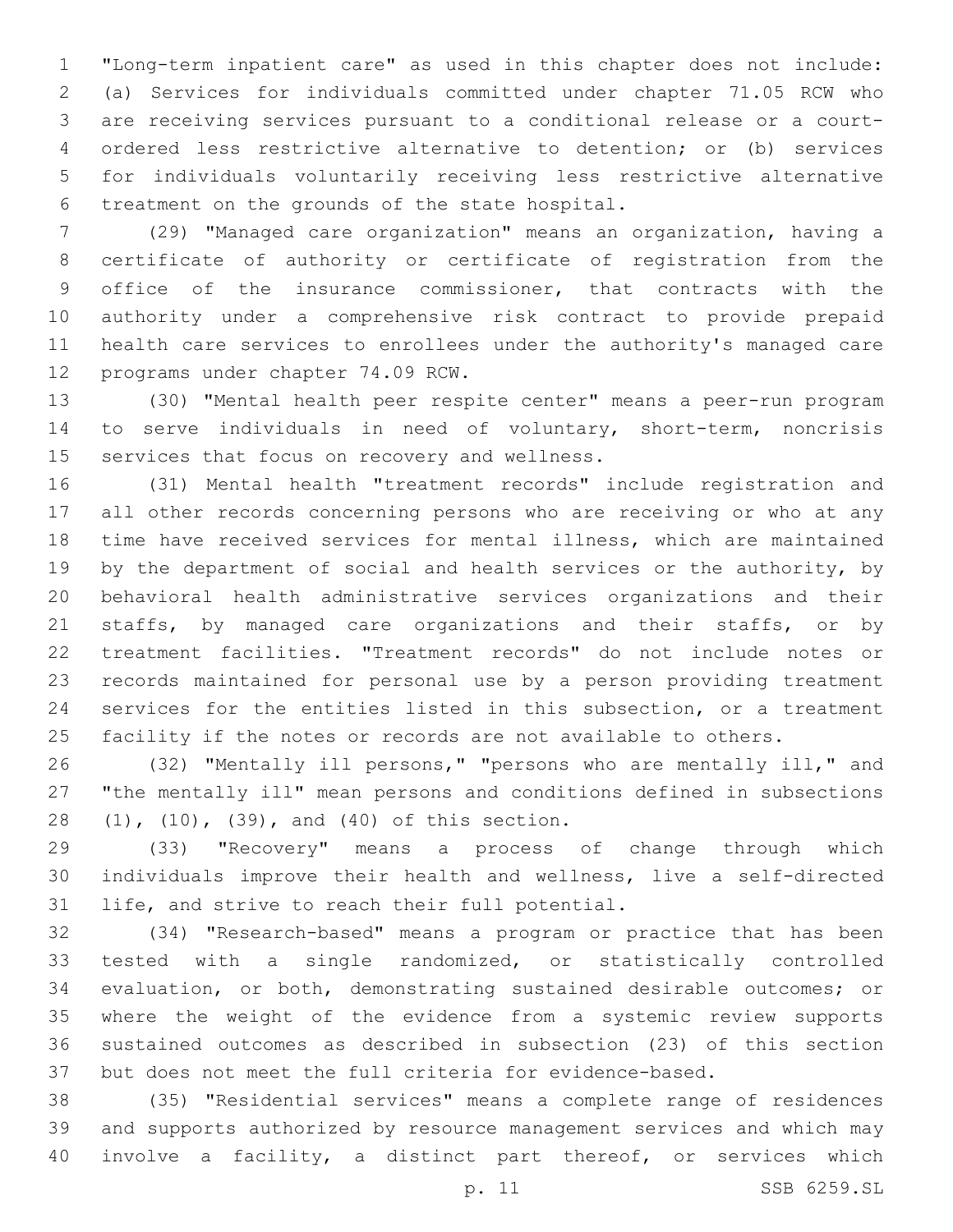support community living, for persons who are acutely mentally ill, adults who are chronically mentally ill, children who are severely emotionally disturbed, or adults who are seriously disturbed and determined by the behavioral health administrative services organization or managed care organization to be at risk of becoming acutely or chronically mentally ill. The services shall include at least evaluation and treatment services as defined in chapter 71.05 RCW, acute crisis respite care, long-term adaptive and rehabilitative care, and supervised and supported living services, and shall also include any residential services developed to service persons who are mentally ill in nursing homes, residential treatment facilities, assisted living facilities, and adult family homes, and may include outpatient services provided as an element in a package of services in a supported housing model. Residential services for children in out-of-home placements related to their mental disorder shall not include the costs of food and shelter, except for children's long-term residential facilities existing prior to January 1, 1991.

 (36) "Resilience" means the personal and community qualities that enable individuals to rebound from adversity, trauma, tragedy, threats, or other stresses, and to live productive lives.

 (37) "Resource management services" mean the planning, coordination, and authorization of residential services and community support services administered pursuant to an individual service plan for: (a) Adults and children who are acutely mentally ill; (b) adults who are chronically mentally ill; (c) children who are severely emotionally disturbed; or (d) adults who are seriously disturbed and determined by a behavioral health administrative services organization or managed care organization to be at risk of becoming acutely or chronically mentally ill. Such planning, coordination, and authorization shall include mental health screening for children eligible under the federal Title XIX early and periodic screening, diagnosis, and treatment program. Resource management services include seven day a week, twenty-four hour a day availability of information regarding enrollment of adults and children who are mentally ill in services and their individual service plan to designated crisis responders, evaluation and treatment facilities, and others as determined by the behavioral health administrative services organization or managed care organization, as applicable. (38) "Secretary" means the secretary of the department of health.

(39) "Seriously disturbed person" means a person who:

p. 12 SSB 6259.SL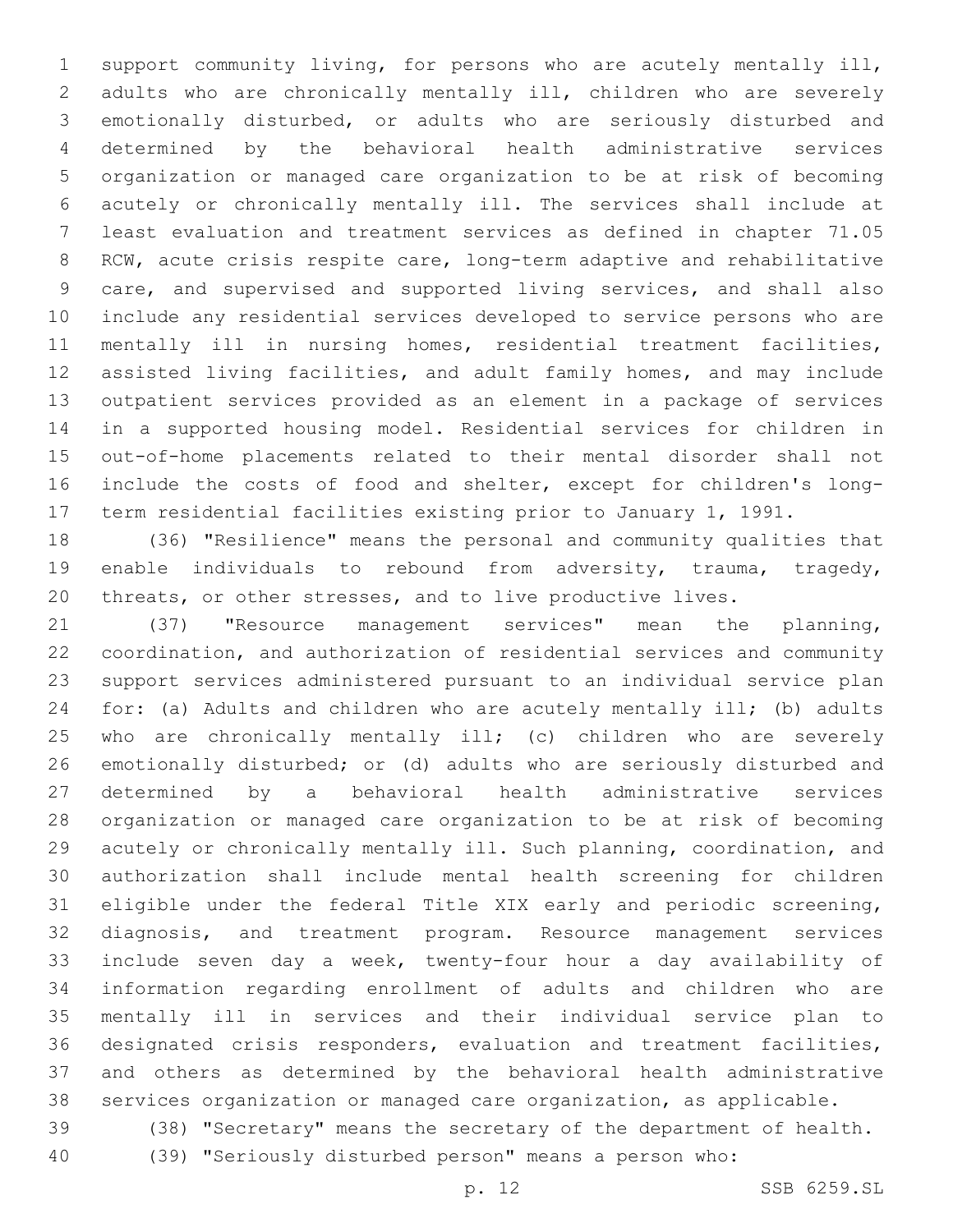(a) Is gravely disabled or presents a likelihood of serious harm to himself or herself or others, or to the property of others, as a result of a mental disorder as defined in chapter 71.05 RCW;

 (b) Has been on conditional release status, or under a less restrictive alternative order, at some time during the preceding two years from an evaluation and treatment facility or a state mental 7 health hospital;

 (c) Has a mental disorder which causes major impairment in 9 several areas of daily living;

(d) Exhibits suicidal preoccupation or attempts; or

 (e) Is a child diagnosed by a mental health professional, as defined in chapter 71.34 RCW, as experiencing a mental disorder which is clearly interfering with the child's functioning in family or school or with peers or is clearly interfering with the child's 15 personality development and learning.

 (40) "Severely emotionally disturbed child" or "child who is severely emotionally disturbed" means a child who has been determined by the behavioral health administrative services organization or managed care organization, if applicable, to be experiencing a mental disorder as defined in chapter 71.34 RCW, including those mental disorders that result in a behavioral or conduct disorder, that is clearly interfering with the child's functioning in family or school or with peers and who meets at least one of the following criteria:

 (a) Has undergone inpatient treatment or placement outside of the home related to a mental disorder within the last two years;

 (b) Has undergone involuntary treatment under chapter 71.34 RCW 27 within the last two years;

 (c) Is currently served by at least one of the following child- serving systems: Juvenile justice, child-protection/welfare, special 30 education, or developmental disabilities;

(d) Is at risk of escalating maladjustment due to:

 (i) Chronic family dysfunction involving a caretaker who is 33 mentally ill or inadequate;

34 (ii) Changes in custodial adult;

 (iii) Going to, residing in, or returning from any placement outside of the home, for example, psychiatric hospital, short-term inpatient, residential treatment, group or foster home, or a 38 correctional facility;

(iv) Subject to repeated physical abuse or neglect;

(v) Drug or alcohol abuse; or40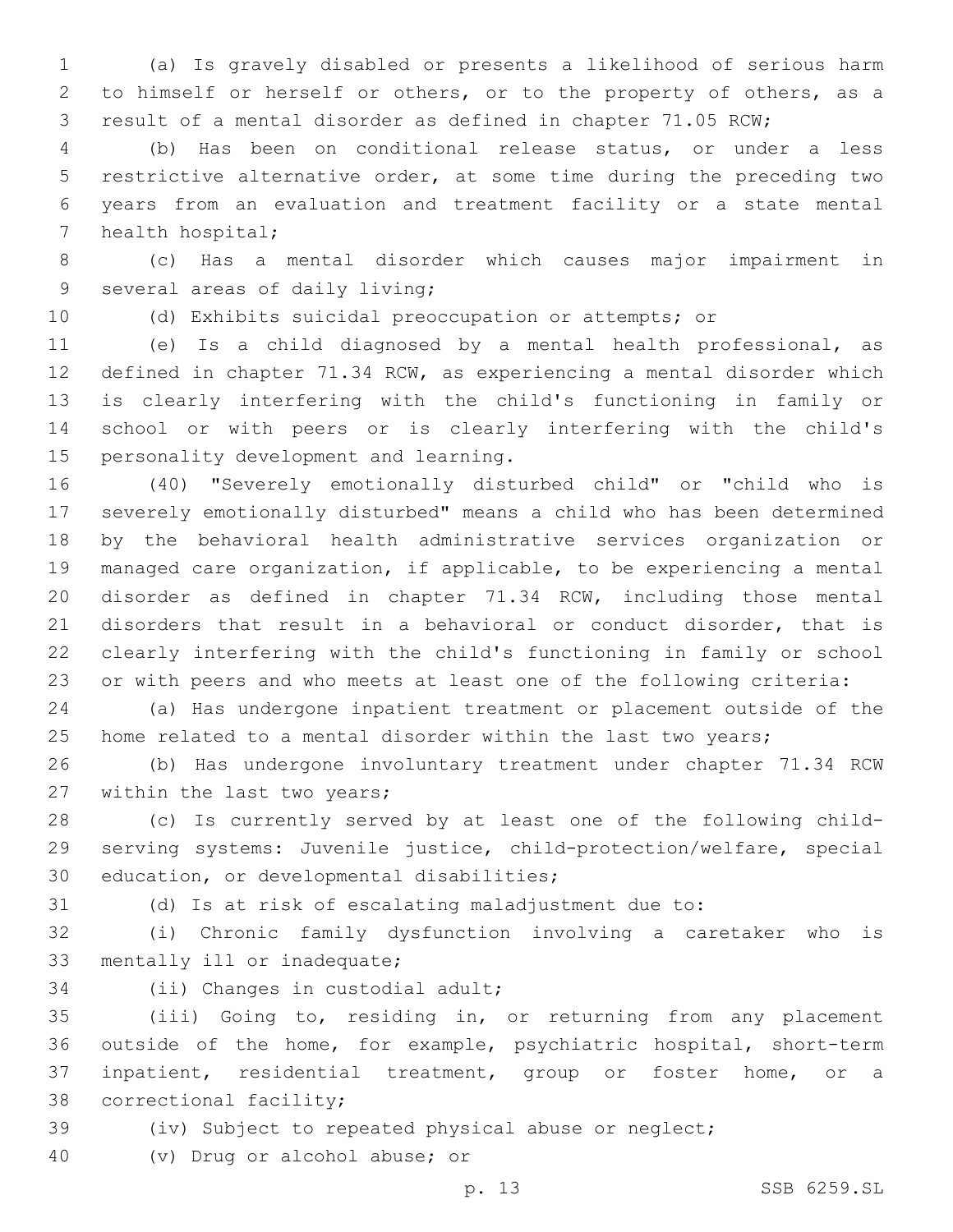(vi) Homelessness.1

 (41) "State minimum standards" means minimum requirements established by rules adopted and necessary to implement this chapter by:4

5 (a) The authority for:

 (i) Delivery of mental health and substance use disorder 7 services; and

- 
- 8 (ii) Community support services and resource management services;

(b) The department of health for:9

 (i) Licensed or certified behavioral health agencies for the purpose of providing mental health or substance use disorder programs 12 and services, or both;

 (ii) Licensed behavioral health providers for the provision of mental health or substance use disorder services, or both; and

15 (iii) Residential services.

 (42) "Substance use disorder" means a cluster of cognitive, behavioral, and physiological symptoms indicating that an individual continues using the substance despite significant substance-related problems. The diagnosis of a substance use disorder is based on a pathological pattern of behaviors related to the use of the 21 substances.

 (43) "Tribe," for the purposes of this section, means a federally 23 recognized Indian tribe.

 (44) "Behavioral health aide" means a counselor, health educator, 25 and advocate who helps address individual and community-based behavioral health needs, including those related to alcohol, drug, 27 and tobacco abuse as well as mental health problems such as grief, 28 depression, suicide, and related issues and is certified by a community health aide program of the Indian health service or one or more tribes or tribal organizations consistent with the provisions of 25 U.S.C. Sec. 1616l and RCW 43.71B.010 (7) and (8).

 **Sec. 202.** RCW 71.24.035 and 2019 c 325 s 1006 are each amended 33 to read as follows:

 (1) The authority is designated as the state behavioral health authority which includes recognition as the single state authority for substance use disorders and state mental health authority.

 (2) The director shall provide for public, client, tribal, and licensed or certified behavioral health agency participation in developing the state behavioral health program, developing related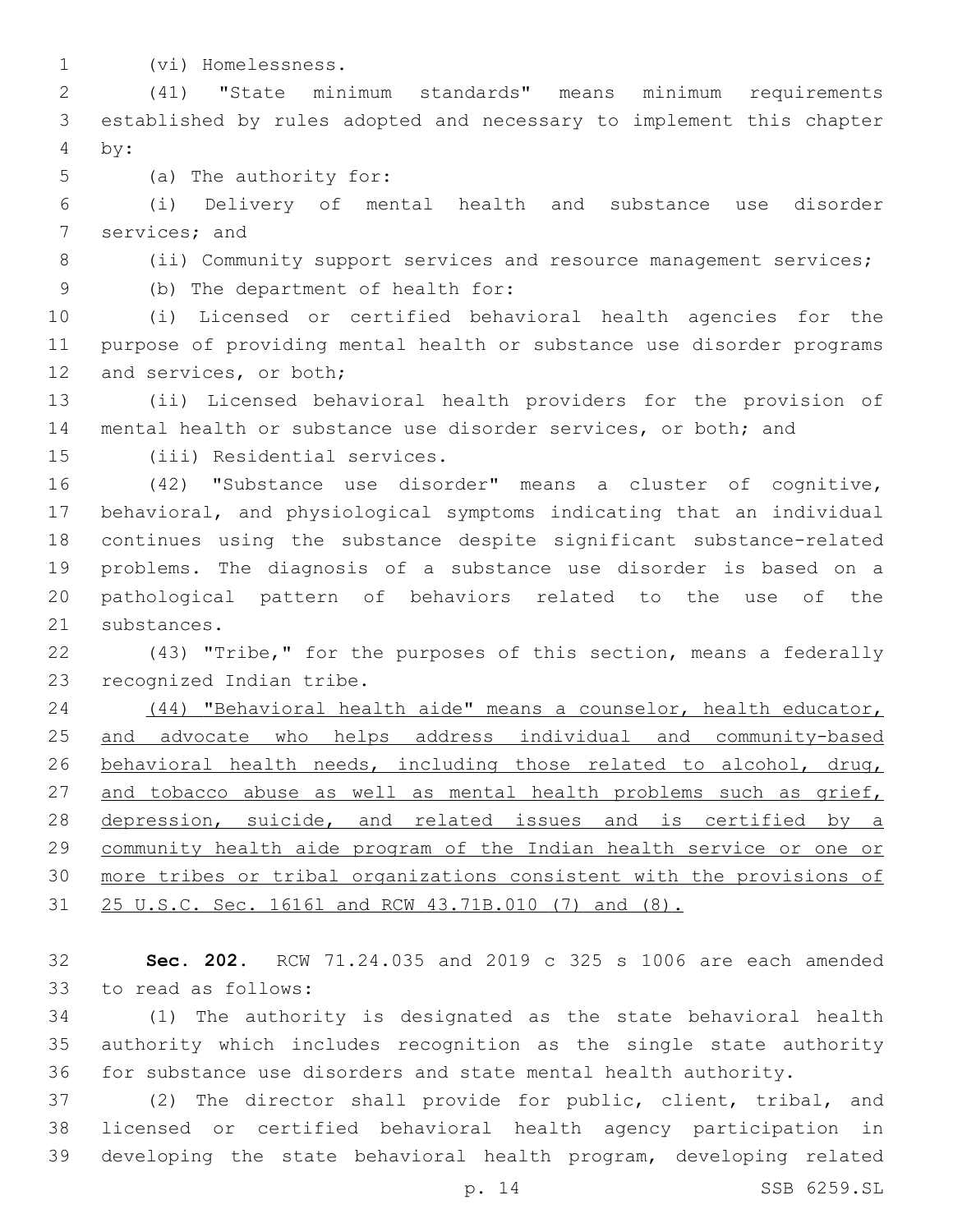contracts, and any waiver request to the federal government under 2 medicaid.

 (3) The director shall provide for participation in developing the state behavioral health program for children and other underserved populations, by including representatives on any committee established to provide oversight to the state behavioral 7 health program.

 (4) The authority shall be designated as the behavioral health administrative services organization for a regional service area if a behavioral health administrative services organization fails to meet the authority's contracting requirements or refuses to exercise the responsibilities under its contract or state law, until such time as a new behavioral health administrative services organization is 14 designated.

15 (5) The director shall:

 (a) Assure that any behavioral health administrative services organization, managed care organization, or community behavioral health program provides medically necessary services to medicaid recipients consistent with the state's medicaid state plan or federal waiver authorities, and nonmedicaid services consistent with 21 priorities established by the authority;

 (b) Develop contracts in a manner to ensure an adequate network 23 of inpatient services, evaluation and treatment services, and facilities under chapter 71.05 RCW to ensure access to treatment, 25 resource management services, and community support services;

 (c) Make contracts necessary or incidental to the performance of its duties and the execution of its powers, including managed care contracts for behavioral health services, contracts entered into under RCW 74.09.522, and contracts with public and private agencies, organizations, and individuals to pay them for behavioral health 31 services;

 (d) Define administrative costs and ensure that the behavioral health administrative services organization does not exceed an administrative cost of ten percent of available funds;

 (e) Establish, to the extent possible, a standardized auditing procedure which is designed to assure compliance with contractual agreements authorized by this chapter and minimizes paperwork requirements. The audit procedure shall focus on the outcomes of service as provided in RCW 71.24.435, 70.320.020, and 71.36.025;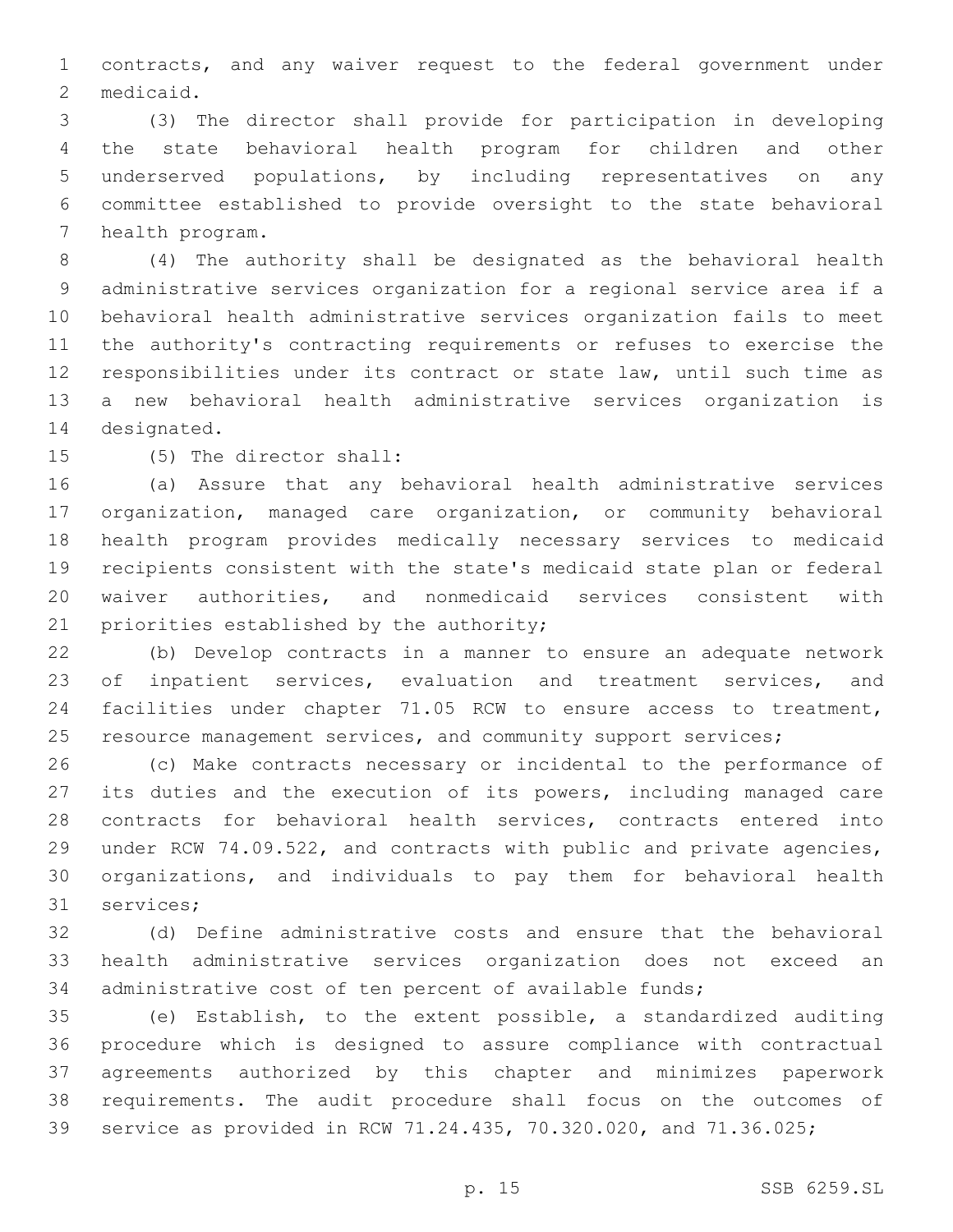(f) Develop and maintain an information system to be used by the state and behavioral health administrative services organizations and managed care organizations that includes a tracking method which allows the authority to identify behavioral health clients' participation in any behavioral health service or public program on an immediate basis. The information system shall not include individual patient's case history files. Confidentiality of client information and records shall be maintained as provided in this 9 chapter and chapter 70.02 RCW;

 (g) Monitor and audit behavioral health administrative services organizations as needed to assure compliance with contractual 12 agreements authorized by this chapter;

 (h) Monitor and audit access to behavioral health services for individuals eligible for medicaid who are not enrolled in a managed 15 care organization;

 (i) Adopt such rules as are necessary to implement the 17 authority's responsibilities under this chapter;

 (j) Administer or supervise the administration of the provisions relating to persons with substance use disorders and intoxicated persons of any state plan submitted for federal funding pursuant to federal health, welfare, or treatment legislation;

 (k) Require the behavioral health administrative services organizations and the managed care organizations to develop agreements with tribal, city, and county jails and the department of corrections to accept referrals for enrollment on behalf of a 26 confined person, prior to the person's release; ((and))

 (l) Require behavioral health administrative services organizations and managed care organizations, as applicable, to provide services as identified in RCW 71.05.585 to individuals committed for involuntary commitment under less restrictive 31 alternative court orders when:

(i) The individual is enrolled in the medicaid program; or

 (ii) The individual is not enrolled in medicaid, does not have other insurance which can pay for the services, and the behavioral health administrative services organization has adequate available 36 resources to provide the services; and

 (m) Coordinate with the centers for medicare and medicaid services to provide that behavioral health aide services are eligible 39 for federal funding of up to one hundred percent.

p. 16 SSB 6259.SL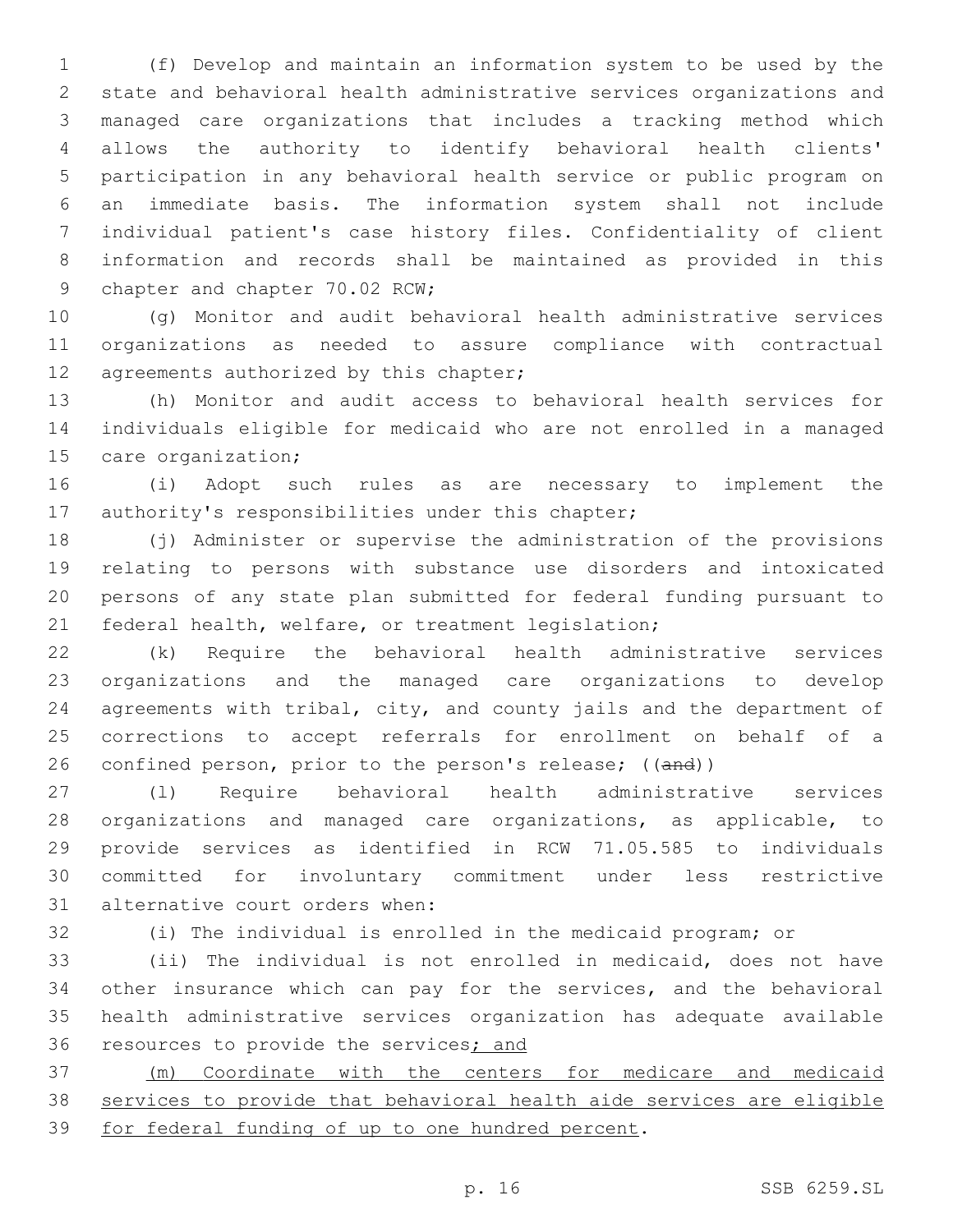(6) The director shall use available resources only for behavioral health administrative services organizations and managed 3 care organizations, except:

 (a) To the extent authorized, and in accordance with any priorities or conditions specified, in the biennial appropriations 6 act; or

 (b) To incentivize improved performance with respect to the client outcomes established in RCW 71.24.435, 70.320.020, and 71.36.025, integration of behavioral health and medical services at the clinical level, and improved care coordination for individuals 11 with complex care needs.

 (7) Each behavioral health administrative services organization, managed care organization, and licensed or certified behavioral health agency shall file with the secretary of the department of health or the director, on request, such data, statistics, schedules, and information as the secretary of the department of health or the director reasonably requires. A behavioral health administrative services organization, managed care organization, or licensed or certified behavioral health agency which, without good cause, fails to furnish any data, statistics, schedules, or information as requested, or files fraudulent reports thereof, may be subject to the contractual remedies in RCW 74.09.871 or may have its service provider certification or license revoked or suspended.

 (8) The superior court may restrain any behavioral health administrative services organization, managed care organization, or service provider from operating without a contract, certification, or a license or any other violation of this section. The court may also review, pursuant to procedures contained in chapter 34.05 RCW, any denial, suspension, limitation, restriction, or revocation of certification or license, and grant other relief required to enforce 31 the provisions of this chapter.

 (9) Upon petition by the secretary of the department of health or the director, and after hearing held upon reasonable notice to the facility, the superior court may issue a warrant to an officer or employee of the secretary of the department of health or the director authorizing him or her to enter at reasonable times, and examine the records, books, and accounts of any behavioral health administrative services organization, managed care organization, or service provider refusing to consent to inspection or examination by the authority.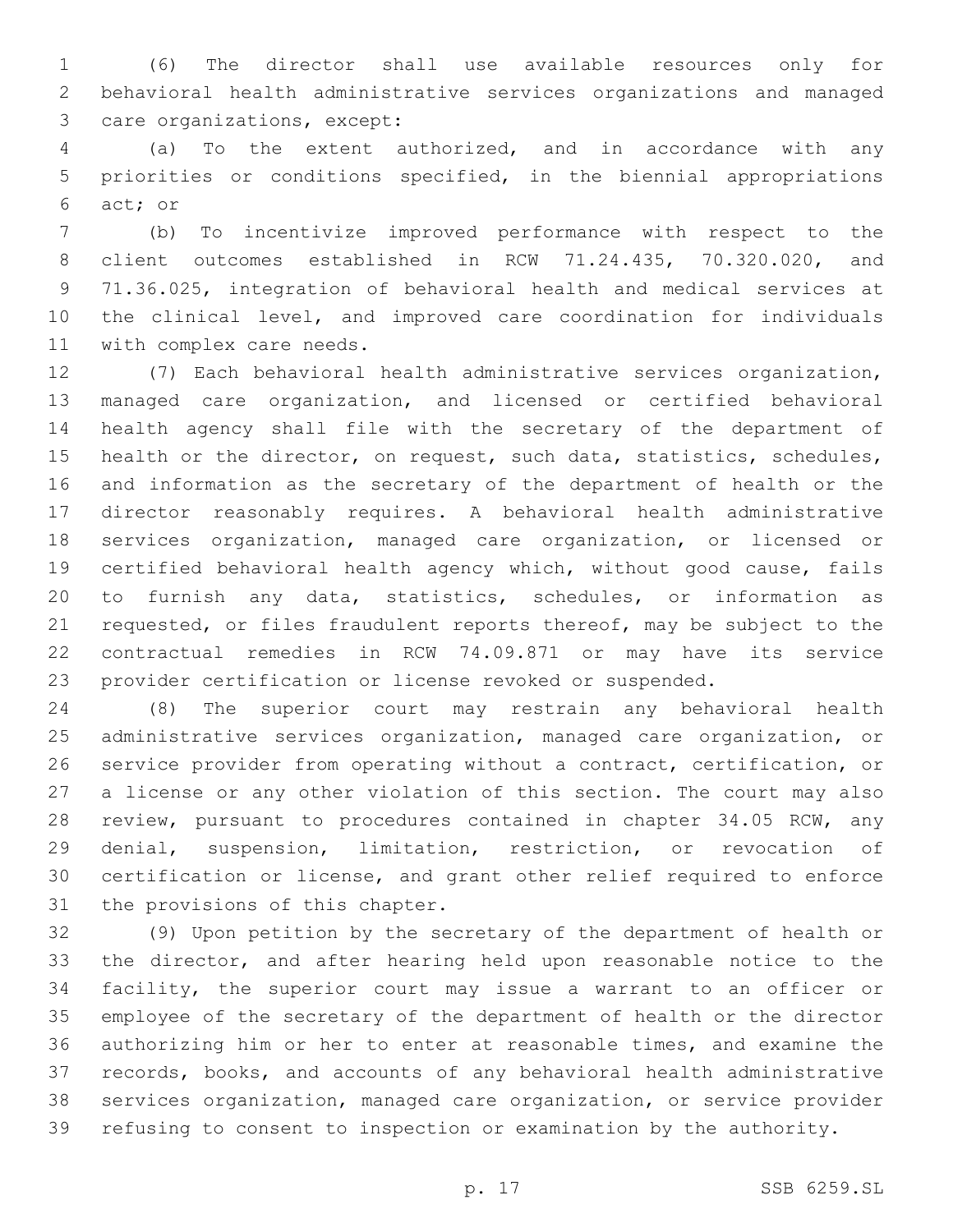(10) Notwithstanding the existence or pursuit of any other remedy, the secretary of the department of health or the director may file an action for an injunction or other process against any person or governmental unit to restrain or prevent the establishment, conduct, or operation of a behavioral health administrative services organization, managed care organization, or service provider without a contract, certification, or a license under this chapter.

 (11) The authority shall distribute appropriated state and federal funds in accordance with any priorities, terms, or conditions 10 specified in the appropriations act.

 (12) The authority, in cooperation with the state congressional delegation, shall actively seek waivers of federal requirements and such modifications of federal regulations as are necessary to allow federal medicaid reimbursement for services provided by freestanding evaluation and treatment facilities licensed under chapter 71.12 RCW 16 or certified under chapter 71.05 RCW. The authority shall periodically share the results of its efforts with the appropriate committees of the senate and the house of representatives.

19 (13) The authority may:

 (a) Plan, establish, and maintain substance use disorder prevention and substance use disorder treatment programs as necessary 22 or desirable;

 (b) Coordinate its activities and cooperate with behavioral programs in this and other states, and make contracts and other joint 25 or cooperative arrangements with state, tribal, local, or private agencies in this and other states for behavioral health services and for the common advancement of substance use disorder programs;

 (c) Solicit and accept for use any gift of money or property made by will or otherwise, and any grant of money, services, or property from the federal government, the state, or any political subdivision thereof or any private source, and do all things necessary to cooperate with the federal government or any of its agencies in 33 making an application for any grant;

 (d) Keep records and engage in research and the gathering of 35 relevant statistics; and

 (e) Acquire, hold, or dispose of real property or any interest therein, and construct, lease, or otherwise provide substance use 38 disorder treatment programs.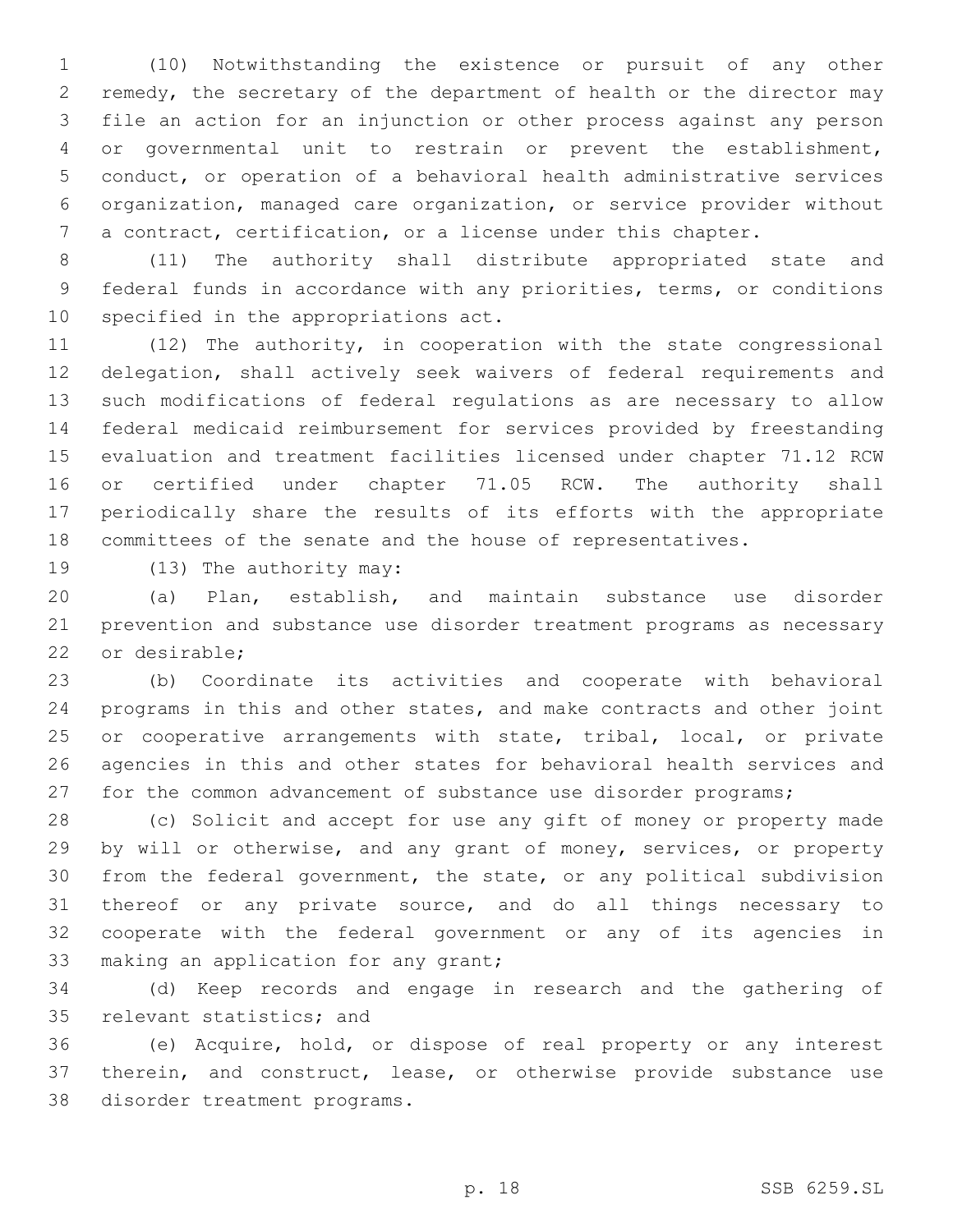**Sec. 203.** RCW 71.24.155 and 2019 c 325 s 1011 are each amended 2 to read as follows:

 Grants shall be made by the authority to behavioral health 4 administrative services organizations ((and)), managed care organizations for community behavioral health programs, and Indian health care providers who have community behavioral health programs totaling not less than ninety-five percent of available resources. The authority may use up to forty percent of the remaining five percent to provide community demonstration projects, including early intervention or primary prevention programs for children, and the remainder shall be for emergency needs and technical assistance under 12 this chapter.

## **PART III**

 **Sec. 301.** RCW 71.05.020 and 2019 c 446 s 2, 2019 c 444 s 16, and 2019 c 325 s 3001 are each reenacted and amended to read as follows:

 The definitions in this section apply throughout this chapter 17 unless the context clearly requires otherwise.

 (1) "Admission" or "admit" means a decision by a physician, physician assistant, or psychiatric advanced registered nurse practitioner that a person should be examined or treated as a patient 21 in a hospital;

 (2) "Alcoholism" means a disease, characterized by a dependency 23 on alcoholic beverages, loss of control over the amount and circumstances of use, symptoms of tolerance, physiological or psychological withdrawal, or both, if use is reduced or discontinued, and impairment of health or disruption of social or economic 27 functioning;

 (3) "Antipsychotic medications" means that class of drugs primarily used to treat serious manifestations of mental illness associated with thought disorders, which includes, but is not limited 31 to atypical antipsychotic medications;

 (4) "Approved substance use disorder treatment program" means a program for persons with a substance use disorder provided by a treatment program certified by the department as meeting standards 35 adopted under chapter 71.24 RCW;

 (5) "Attending staff" means any person on the staff of a public or private agency having responsibility for the care and treatment of 38 a patient;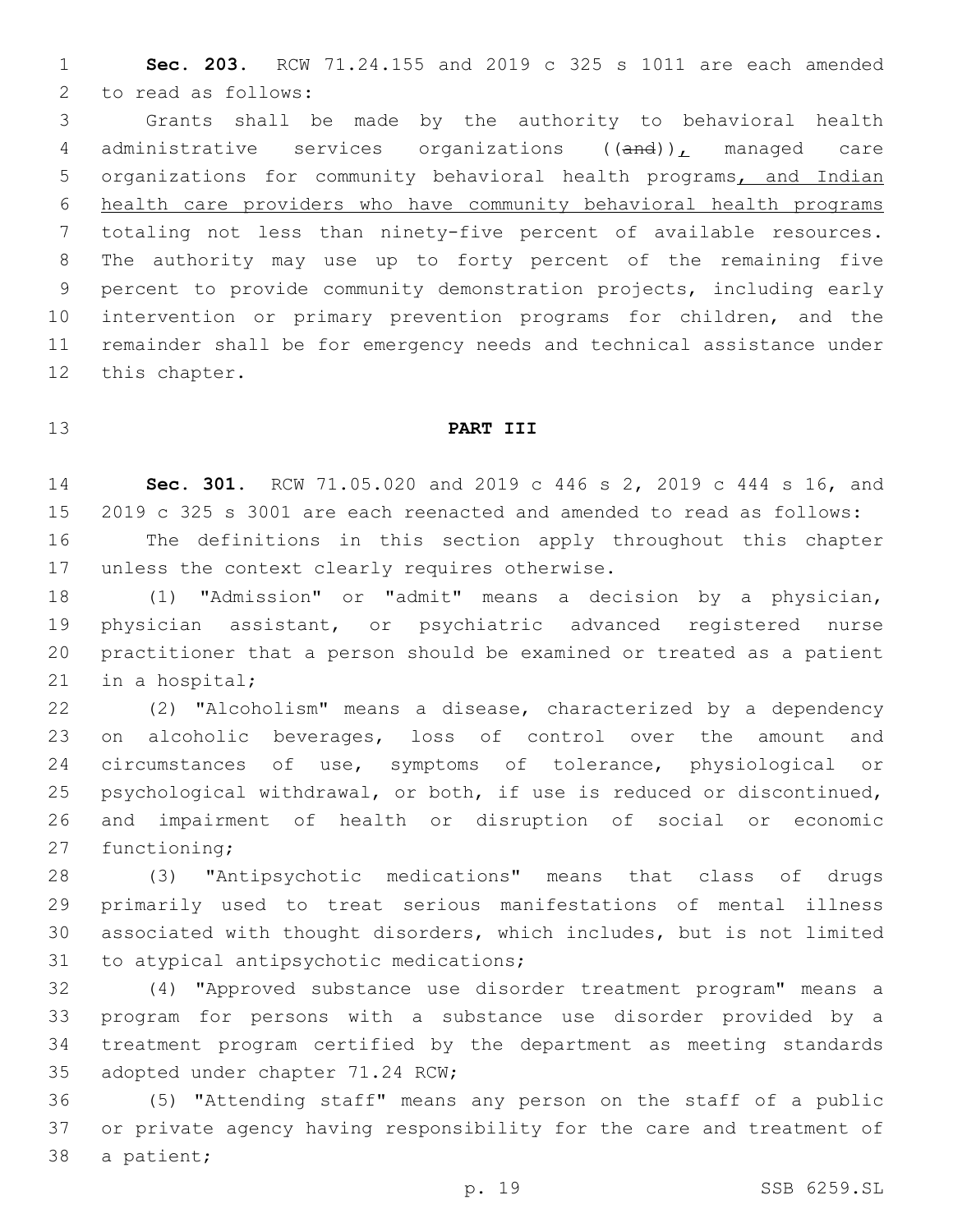(6) "Authority" means the Washington state health care authority;

 (7) "Co-occurring disorder specialist" means an individual possessing an enhancement granted by the department of health under chapter 18.205 RCW that certifies the individual to provide substance use disorder counseling subject to the practice limitations under RCW 18.205.105;6

 (8) "Commitment" means the determination by a court that a person should be detained for a period of either evaluation or treatment, or both, in an inpatient or a less restrictive setting;

 (9) "Conditional release" means a revocable modification of a 11 commitment, which may be revoked upon violation of any of its terms;

 (10) "Crisis stabilization unit" means a short-term facility or a 13 portion of a facility licensed or certified by the department, such as an evaluation and treatment facility or a hospital, which has been designed to assess, diagnose, and treat individuals experiencing an 16 acute crisis without the use of long-term hospitalization;

 (11) "Custody" means involuntary detention under the provisions 18 of this chapter or chapter 10.77 RCW, uninterrupted by any period of unconditional release from commitment from a facility providing 20 involuntary care and treatment;

(12) "Department" means the department of health;

 (13) "Designated crisis responder" means a mental health 23 professional appointed by the county  $((e^p)^n)$ , by an entity appointed 24 by the county, or by the authority in consultation with a federally 25 recognized Indian tribe or after meeting and conferring with an 26 Indian health care provider, to perform the duties specified in this 27 chapter;

 (14) "Detention" or "detain" means the lawful confinement of a 29 person, under the provisions of this chapter;

 (15) "Developmental disabilities professional" means a person who has specialized training and three years of experience in directly treating or working with persons with developmental disabilities and is a psychiatrist, physician assistant working with a supervising psychiatrist, psychologist, psychiatric advanced registered nurse practitioner, or social worker, and such other developmental disabilities professionals as may be defined by rules adopted by the secretary of the department of social and health services;

 (16) "Developmental disability" means that condition defined in 39 RCW 71A.10.020(5);

(17) "Director" means the director of the authority;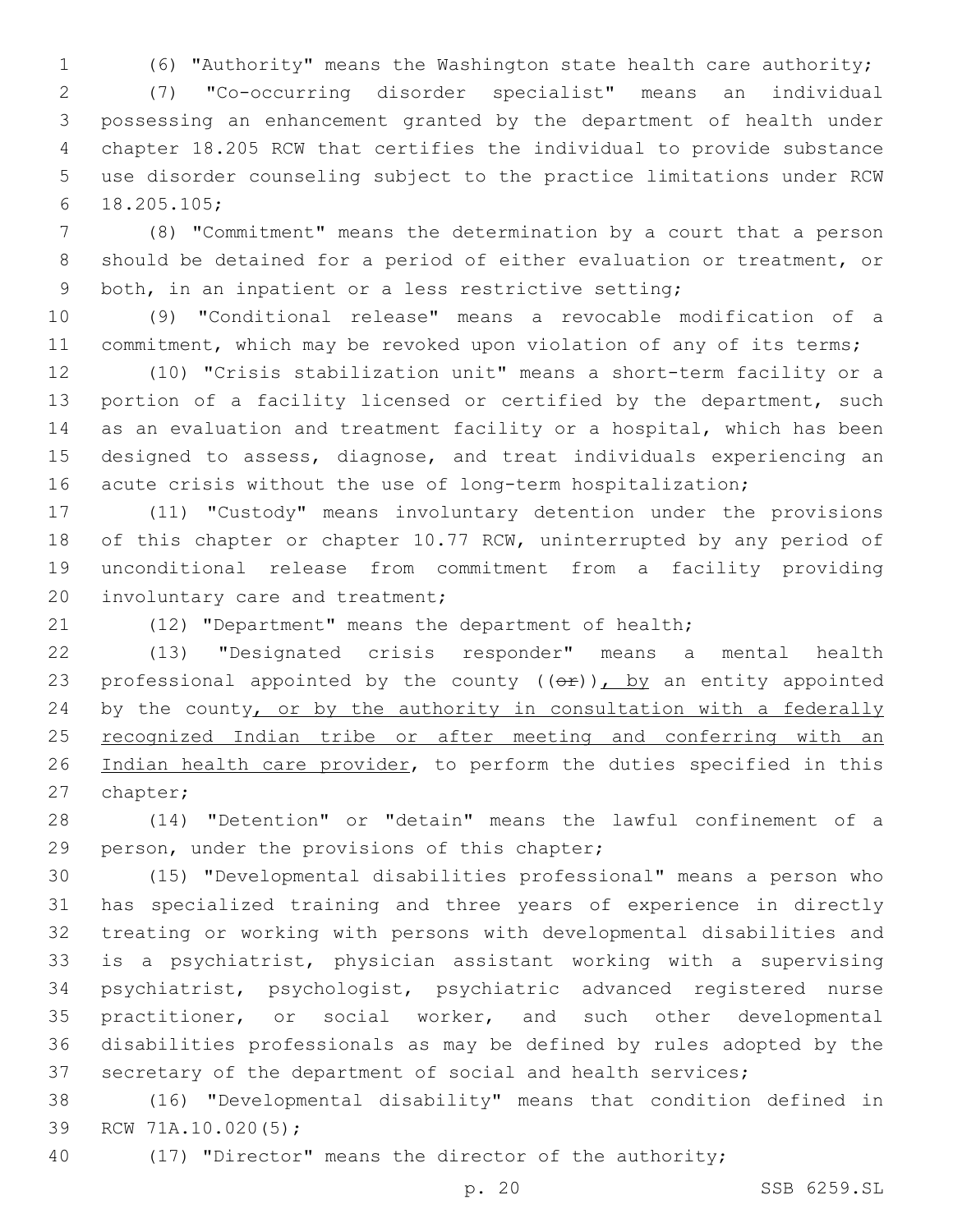(18) "Discharge" means the termination of hospital medical authority. The commitment may remain in place, be terminated, or be 3 amended by court order;

 (19) "Drug addiction" means a disease, characterized by a dependency on psychoactive chemicals, loss of control over the amount and circumstances of use, symptoms of tolerance, physiological or psychological withdrawal, or both, if use is reduced or discontinued, and impairment of health or disruption of social or economic 9 functioning;

 (20) "Evaluation and treatment facility" means any facility which can provide directly, or by direct arrangement with other public or private agencies, emergency evaluation and treatment, outpatient care, and timely and appropriate inpatient care to persons suffering from a mental disorder, and which is licensed or certified as such by the department. The authority may certify single beds as temporary evaluation and treatment beds under RCW 71.05.745. A physically separate and separately operated portion of a state hospital may be designated as an evaluation and treatment facility. A facility which is part of, or operated by, the department of social and health services or any federal agency will not require certification. No correctional institution or facility, or jail, shall be an evaluation 22 and treatment facility within the meaning of this chapter;

 (21) "Gravely disabled" means a condition in which a person, as a result of a mental disorder, or as a result of the use of alcohol or other psychoactive chemicals: (a) Is in danger of serious physical harm resulting from a failure to provide for his or her essential human needs of health or safety; or (b) manifests severe deterioration in routine functioning evidenced by repeated and escalating loss of cognitive or volitional control over his or her actions and is not receiving such care as is essential for his or her 31 health or safety;

 (22) "Habilitative services" means those services provided by program personnel to assist persons in acquiring and maintaining life skills and in raising their levels of physical, mental, social, and vocational functioning. Habilitative services include education, training for employment, and therapy. The habilitative process shall be undertaken with recognition of the risk to the public safety presented by the person being assisted as manifested by prior charged 39 criminal conduct;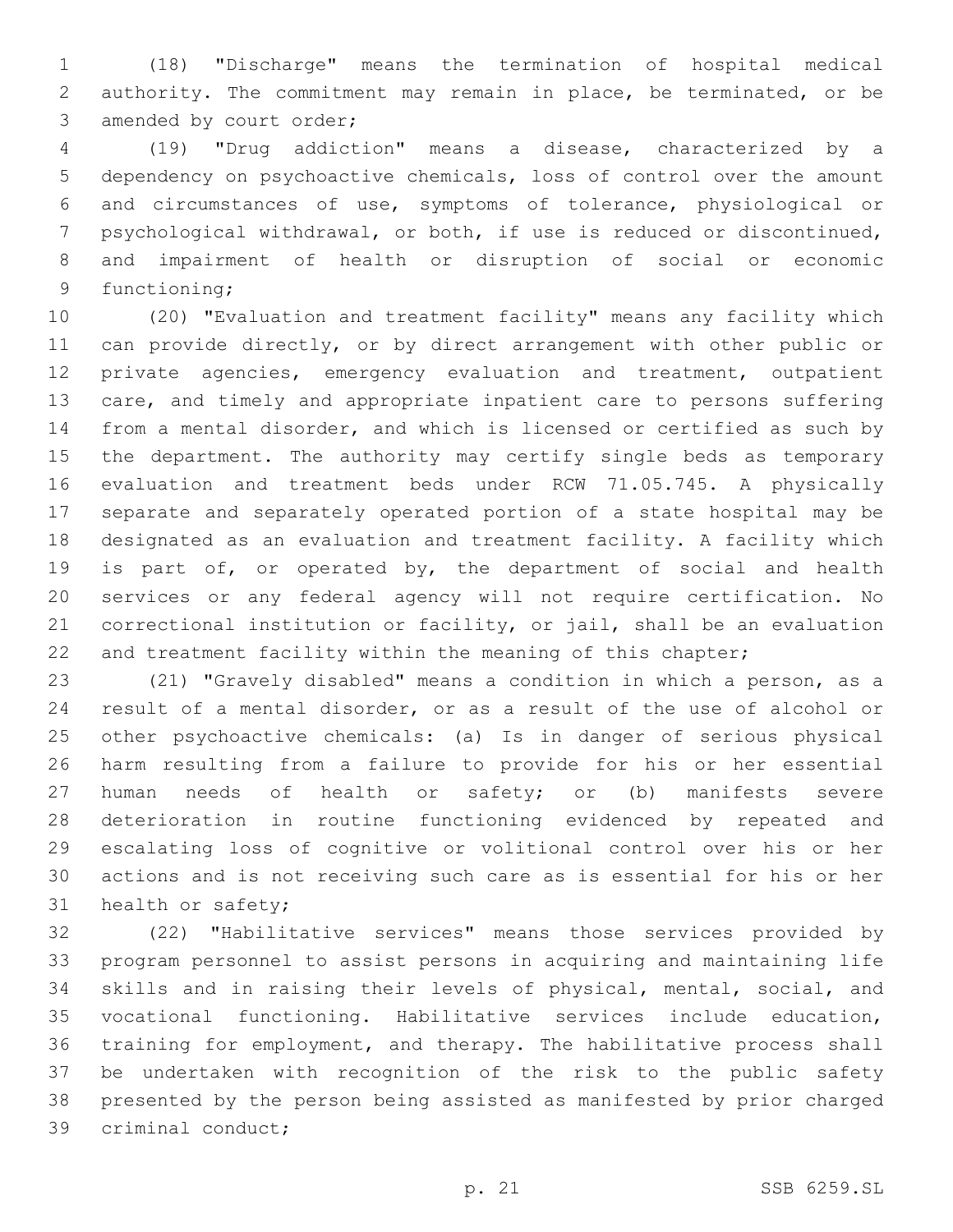(23) "Hearing" means any proceeding conducted in open court. For purposes of this chapter, at any hearing the petitioner, the respondent, the witnesses, and the presiding judicial officer may be present and participate either in person or by video, as determined by the court. The term "video" as used herein shall include any functional equivalent. At any hearing conducted by video, the technology used must permit the judicial officer, counsel, all 8 parties, and the witnesses to be able to see, hear, and speak, when authorized, during the hearing; to allow attorneys to use exhibits or other materials during the hearing; and to allow respondent's counsel to be in the same location as the respondent unless otherwise requested by the respondent or the respondent's counsel. Witnesses in a proceeding may also appear in court through other means, including telephonically, pursuant to the requirements of superior court civil 15 rule 43. Notwithstanding the foregoing, the court, upon its own 16 motion or upon a motion for good cause by any party, may require all parties and witnesses to participate in the hearing in person rather than by video. In ruling on any such motion, the court may allow in- person or video testimony; and the court may consider, among other things, whether the respondent's alleged mental illness affects the respondent's ability to perceive or participate in the proceeding by 22 video;

 (24) "History of one or more violent acts" refers to the period of time ten years prior to the filing of a petition under this 25 chapter, excluding any time spent, but not any violent acts committed, in a mental health facility, a long-term alcoholism or drug treatment facility, or in confinement as a result of a criminal 28 conviction;

 (25) "Imminent" means the state or condition of being likely to 30 occur at any moment or near at hand, rather than distant or remote;

 (26) "In need of assisted outpatient behavioral health treatment" means that a person, as a result of a mental disorder or substance use disorder: (a) Has been committed by a court to detention for involuntary behavioral health treatment during the preceding thirty- six months; (b) is unlikely to voluntarily participate in outpatient treatment without an order for less restrictive alternative treatment, based on a history of nonadherence with treatment or in view of the person's current behavior; (c) is likely to benefit from less restrictive alternative treatment; and (d) requires less restrictive alternative treatment to prevent a relapse,

p. 22 SSB 6259.SL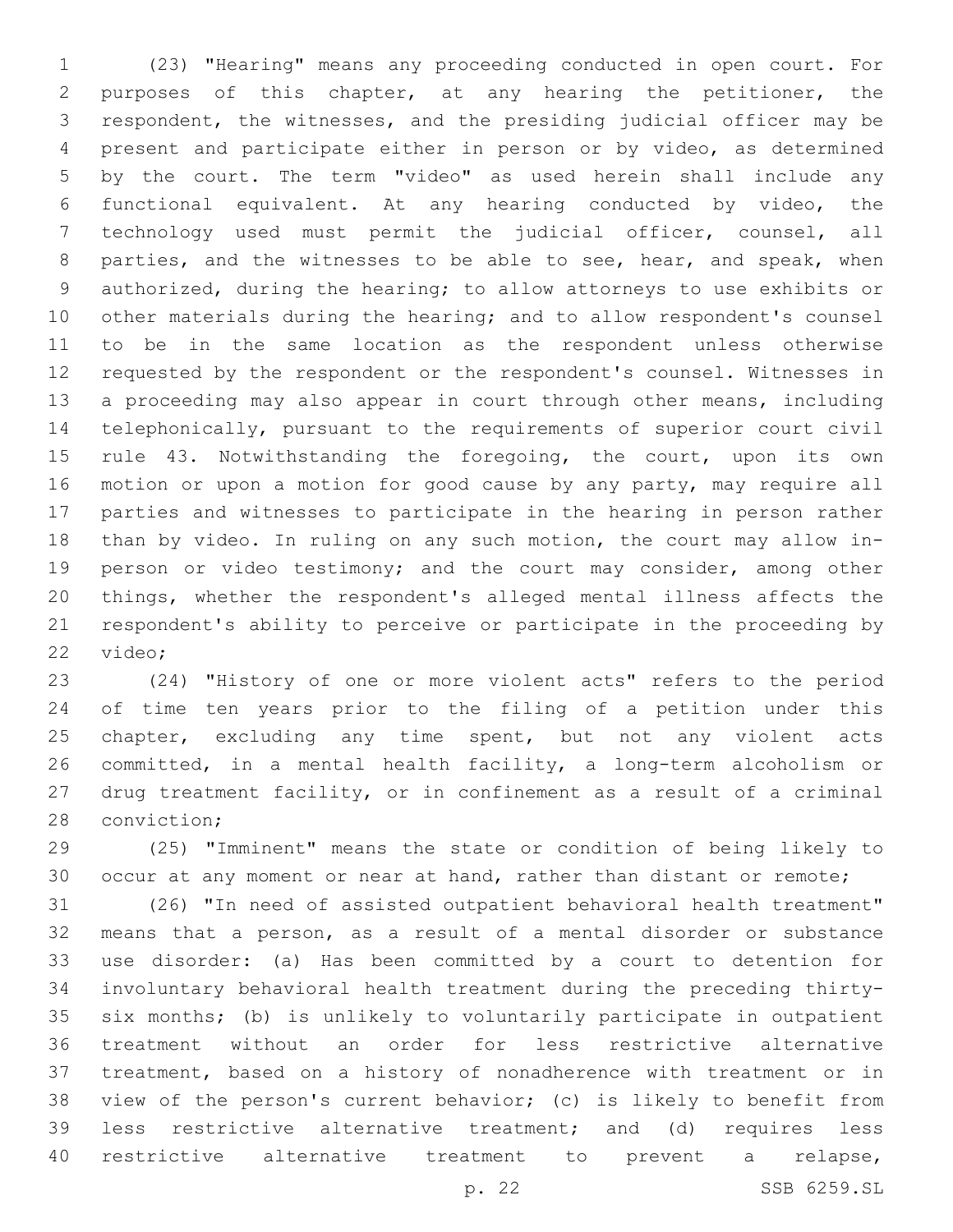decompensation, or deterioration that is likely to result in the person presenting a likelihood of serious harm or the person becoming gravely disabled within a reasonably short period of time;

 (27) "Individualized service plan" means a plan prepared by a developmental disabilities professional with other professionals as a team, for a person with developmental disabilities, which shall 7 state:

 (a) The nature of the person's specific problems, prior charged 9 criminal behavior, and habilitation needs;

 (b) The conditions and strategies necessary to achieve the 11 purposes of habilitation;

 (c) The intermediate and long-range goals of the habilitation program, with a projected timetable for the attainment;

 (d) The rationale for using this plan of habilitation to achieve 15 those intermediate and long-range goals;

(e) The staff responsible for carrying out the plan;

 (f) Where relevant in light of past criminal behavior and due consideration for public safety, the criteria for proposed movement to less-restrictive settings, criteria for proposed eventual discharge or release, and a projected possible date for discharge or 21 release; and

 (g) The type of residence immediately anticipated for the person 23 and possible future types of residences;

 (28) "Information related to mental health services" means all information and records compiled, obtained, or maintained in the course of providing services to either voluntary or involuntary recipients of services by a mental health service provider. This may include documents of legal proceedings under this chapter or chapter 71.34 or 10.77 RCW, or somatic health care information;

 (29) "Intoxicated person" means a person whose mental or physical functioning is substantially impaired as a result of the use of 32 alcohol or other psychoactive chemicals;

 (30) "Judicial commitment" means a commitment by a court pursuant 34 to the provisions of this chapter;

 (31) "Legal counsel" means attorneys and staff employed by county prosecutor offices or the state attorney general acting in their capacity as legal representatives of public mental health and substance use disorder service providers under RCW 71.05.130;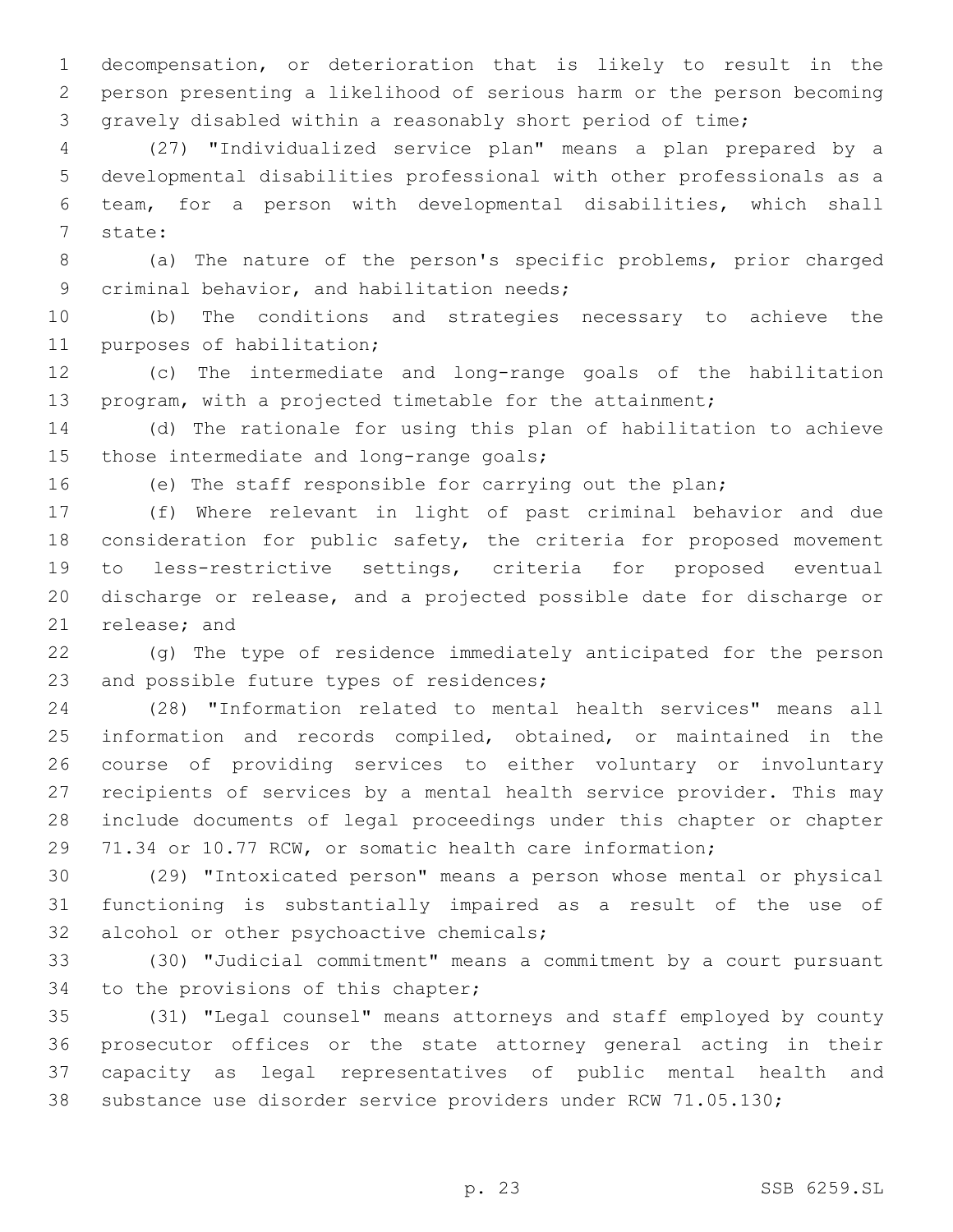(32) "Less restrictive alternative treatment" means a program of individualized treatment in a less restrictive setting than inpatient treatment that includes the services described in RCW 71.05.585;

 (33) "Licensed physician" means a person licensed to practice medicine or osteopathic medicine and surgery in the state of Washington;6

(34) "Likelihood of serious harm" means:7

 (a) A substantial risk that: (i) Physical harm will be inflicted by a person upon his or her own person, as evidenced by threats or attempts to commit suicide or inflict physical harm on oneself; (ii) physical harm will be inflicted by a person upon another, as evidenced by behavior which has caused such harm or which places another person or persons in reasonable fear of sustaining such harm; or (iii) physical harm will be inflicted by a person upon the property of others, as evidenced by behavior which has caused substantial loss or damage to the property of others; or

 (b) The person has threatened the physical safety of another and 18 has a history of one or more violent acts;

 (35) "Medical clearance" means a physician or other health care provider has determined that a person is medically stable and ready 21 for referral to the designated crisis responder;

 (36) "Mental disorder" means any organic, mental, or emotional impairment which has substantial adverse effects on a person's 24 cognitive or volitional functions;

 (37) "Mental health professional" means a psychiatrist, psychologist, physician assistant working with a supervising psychiatrist, psychiatric advanced registered nurse practitioner, 28 psychiatric nurse, or social worker, and such other mental health professionals as may be defined by rules adopted by the secretary 30 pursuant to the provisions of this chapter;

 (38) "Mental health service provider" means a public or private agency that provides mental health services to persons with mental disorders or substance use disorders as defined under this section and receives funding from public sources. This includes, but is not limited to, hospitals licensed under chapter 70.41 RCW, evaluation and treatment facilities as defined in this section, community mental health service delivery systems or community behavioral health programs as defined in RCW 71.24.025, facilities conducting competency evaluations and restoration under chapter 10.77 RCW, approved substance use disorder treatment programs as defined in this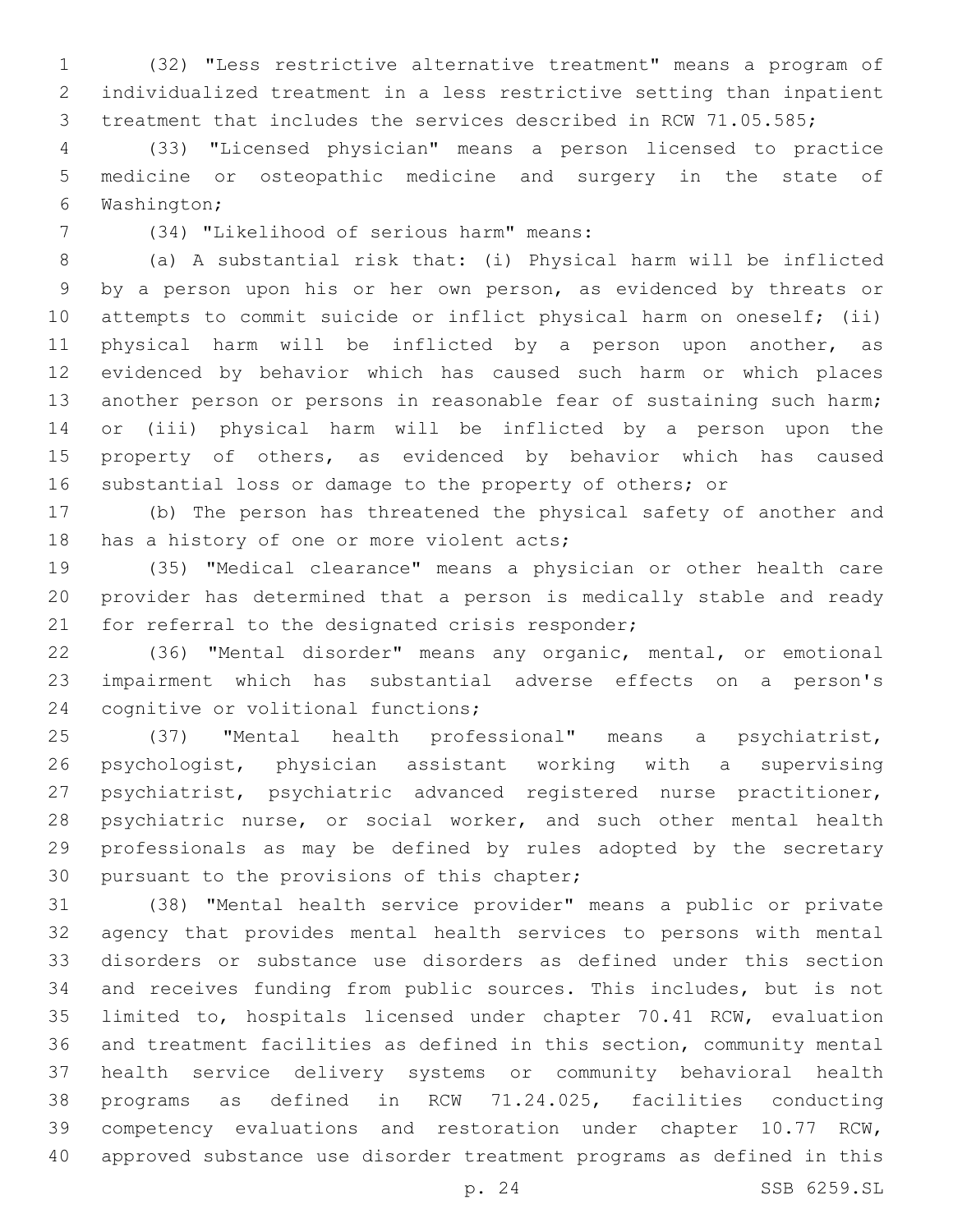section, secure withdrawal management and stabilization facilities as defined in this section, and correctional facilities operated by 3 state and local governments;

 (39) "Peace officer" means a law enforcement official of a public agency or governmental unit, and includes persons specifically given peace officer powers by any state law, local ordinance, or judicial 7 order of appointment;

 (40) "Physician assistant" means a person licensed as a physician 9 assistant under chapter 18.57A or 18.71A RCW;

 (41) "Private agency" means any person, partnership, corporation, 11 or association that is not a public agency, whether or not financed in whole or in part by public funds, which constitutes an evaluation and treatment facility or private institution, or hospital, or approved substance use disorder treatment program, which is conducted 15 for, or includes a department or ward conducted for, the care and treatment of persons with mental illness, substance use disorders, or 17 both mental illness and substance use disorders;

 (42) "Professional person" means a mental health professional, substance use disorder professional, or designated crisis responder and shall also mean a physician, physician assistant, psychiatric 21 advanced registered nurse practitioner, registered nurse, and such others as may be defined by rules adopted by the secretary pursuant 23 to the provisions of this chapter;

 (43) "Psychiatric advanced registered nurse practitioner" means a person who is licensed as an advanced registered nurse practitioner pursuant to chapter 18.79 RCW; and who is board certified in advanced 27 practice psychiatric and mental health nursing;

 (44) "Psychiatrist" means a person having a license as a physician and surgeon in this state who has in addition completed three years of graduate training in psychiatry in a program approved by the American medical association or the American osteopathic association and is certified or eligible to be certified by the 33 American board of psychiatry and neurology;

 (45) "Psychologist" means a person who has been licensed as a 35 psychologist pursuant to chapter 18.83 RCW;

 (46) "Public agency" means any evaluation and treatment facility or institution, secure withdrawal management and stabilization facility, approved substance use disorder treatment program, or hospital which is conducted for, or includes a department or ward 40 conducted for, the care and treatment of persons with mental illness,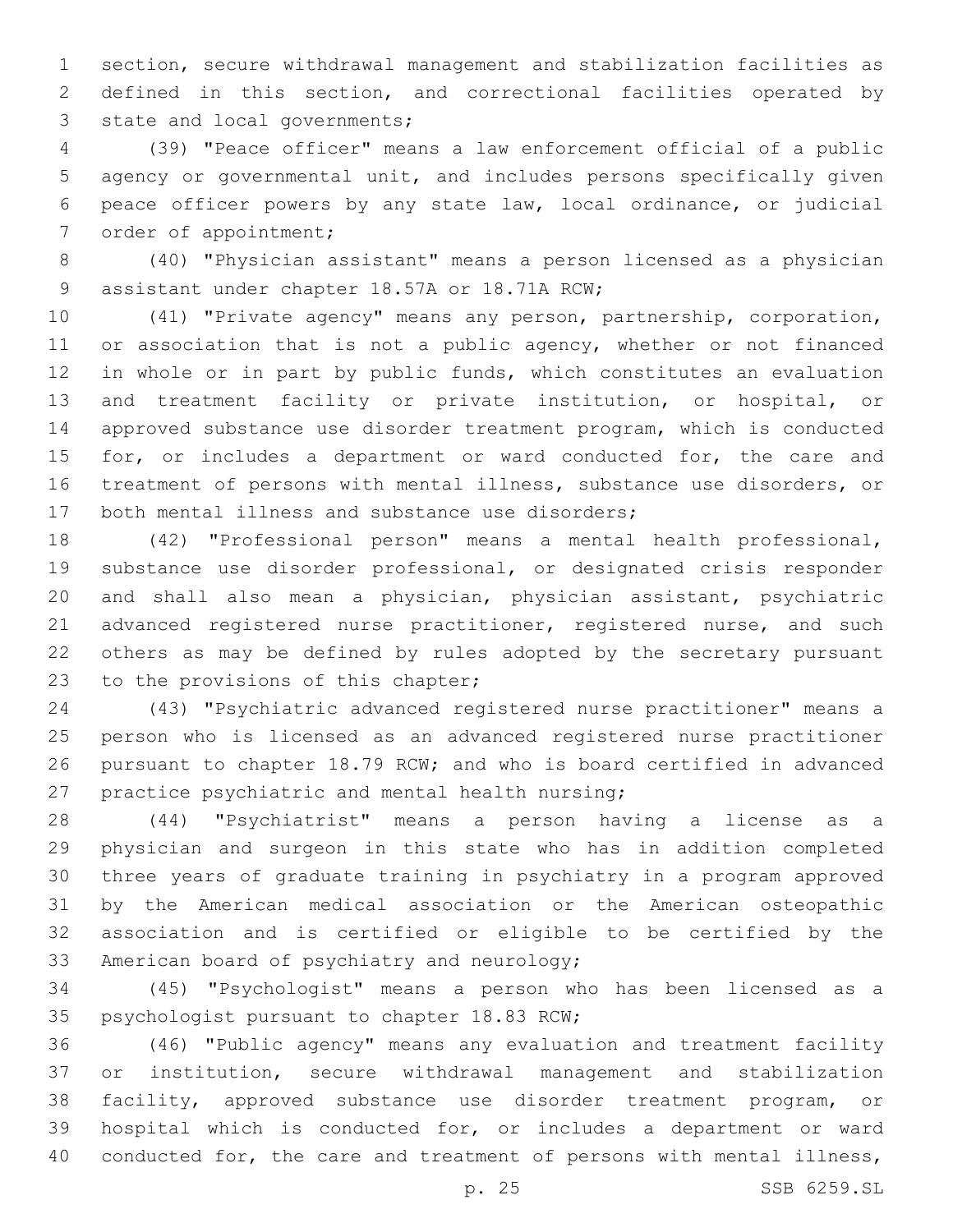substance use disorders, or both mental illness and substance use disorders, if the agency is operated directly by federal, state, county, or municipal government, or a combination of such 4 qovernments;

 (47) "Release" means legal termination of the commitment under 6 the provisions of this chapter;

 (48) "Resource management services" has the meaning given in 8 chapter 71.24 RCW;

 (49) "Secretary" means the secretary of the department of health, 10 or his or her designee;

 (50) "Secure withdrawal management and stabilization facility" means a facility operated by either a public or private agency or by the program of an agency which provides care to voluntary individuals and individuals involuntarily detained and committed under this chapter for whom there is a likelihood of serious harm or who are gravely disabled due to the presence of a substance use disorder. Secure withdrawal management and stabilization facilities must:

18 (a) Provide the following services:

 (i) Assessment and treatment, provided by certified substance use disorder professionals or co-occuring disorder specialists;

21 (ii) Clinical stabilization services;

 (iii) Acute or subacute detoxification services for intoxicated 23 individuals; and

 (iv) Discharge assistance provided by certified substance use disorder professionals or co-occuring disorder specialists, including facilitating transitions to appropriate voluntary or involuntary inpatient services or to less restrictive alternatives as appropriate 28 for the individual;

 (b) Include security measures sufficient to protect the patients, 30 staff, and community; and

(c) Be licensed or certified as such by the department of health;

 (51) "Serious violent offense" has the same meaning as provided 33 in RCW 9.94A.030;

 (52) "Social worker" means a person with a master's or further advanced degree from a social work educational program accredited and 36 approved as provided in RCW 18.320.010;

 (53) "Substance use disorder" means a cluster of cognitive, behavioral, and physiological symptoms indicating that an individual continues using the substance despite significant substance-related problems. The diagnosis of a substance use disorder is based on a

p. 26 SSB 6259.SL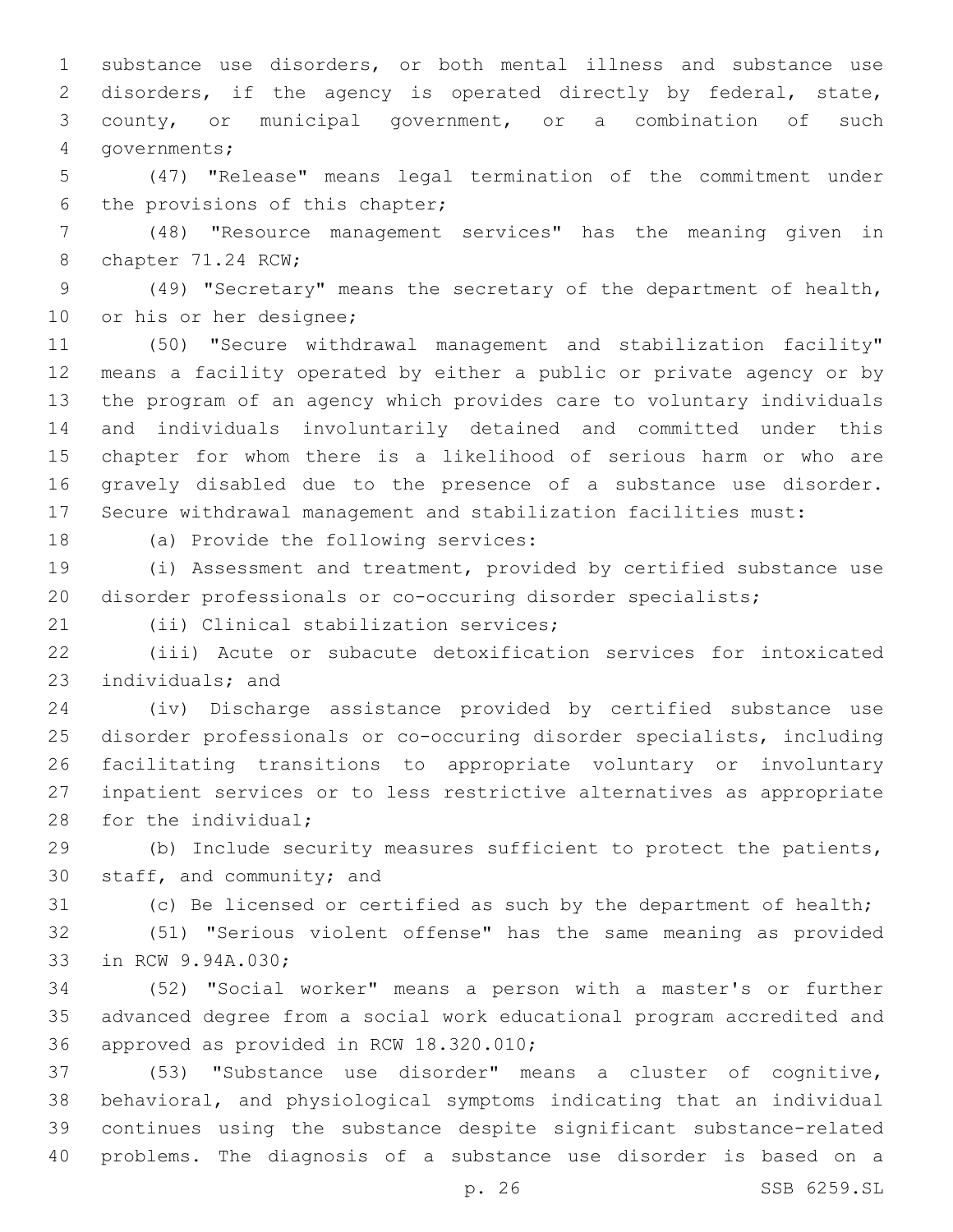pathological pattern of behaviors related to the use of the 2 substances;

 (54) "Substance use disorder professional" means a person certified as a substance use disorder professional by the department 5 of health under chapter 18.205 RCW;

 (55) "Therapeutic court personnel" means the staff of a mental health court or other therapeutic court which has jurisdiction over defendants who are dually diagnosed with mental disorders, including court personnel, probation officers, a court monitor, prosecuting attorney, or defense counsel acting within the scope of therapeutic 11 court duties;

 (56) "Treatment records" include registration and all other records concerning persons who are receiving or who at any time have received services for mental illness, which are maintained by the department of social and health services, the department, the authority, behavioral health administrative services organizations and their staffs, managed care organizations and their staffs, and by treatment facilities. Treatment records include mental health information contained in a medical bill including but not limited to mental health drugs, a mental health diagnosis, provider name, and dates of service stemming from a medical service. Treatment records do not include notes or records maintained for personal use by a person providing treatment services for the department of social and health services, the department, the authority, behavioral health administrative services organizations, managed care organizations, or a treatment facility if the notes or records are not available to 27 others;

 (57) "Triage facility" means a short-term facility or a portion of a facility licensed or certified by the department, which is designed as a facility to assess and stabilize an individual or determine the need for involuntary commitment of an individual, and must meet department residential treatment facility standards. A triage facility may be structured as a voluntary or involuntary 34 placement facility;

 (58) "Violent act" means behavior that resulted in homicide, attempted suicide, nonfatal injuries, or substantial damage to 37 property.

 **Sec. 302.** RCW 71.05.150 and 2019 c 446 s 4 are each amended to 39 read as follows: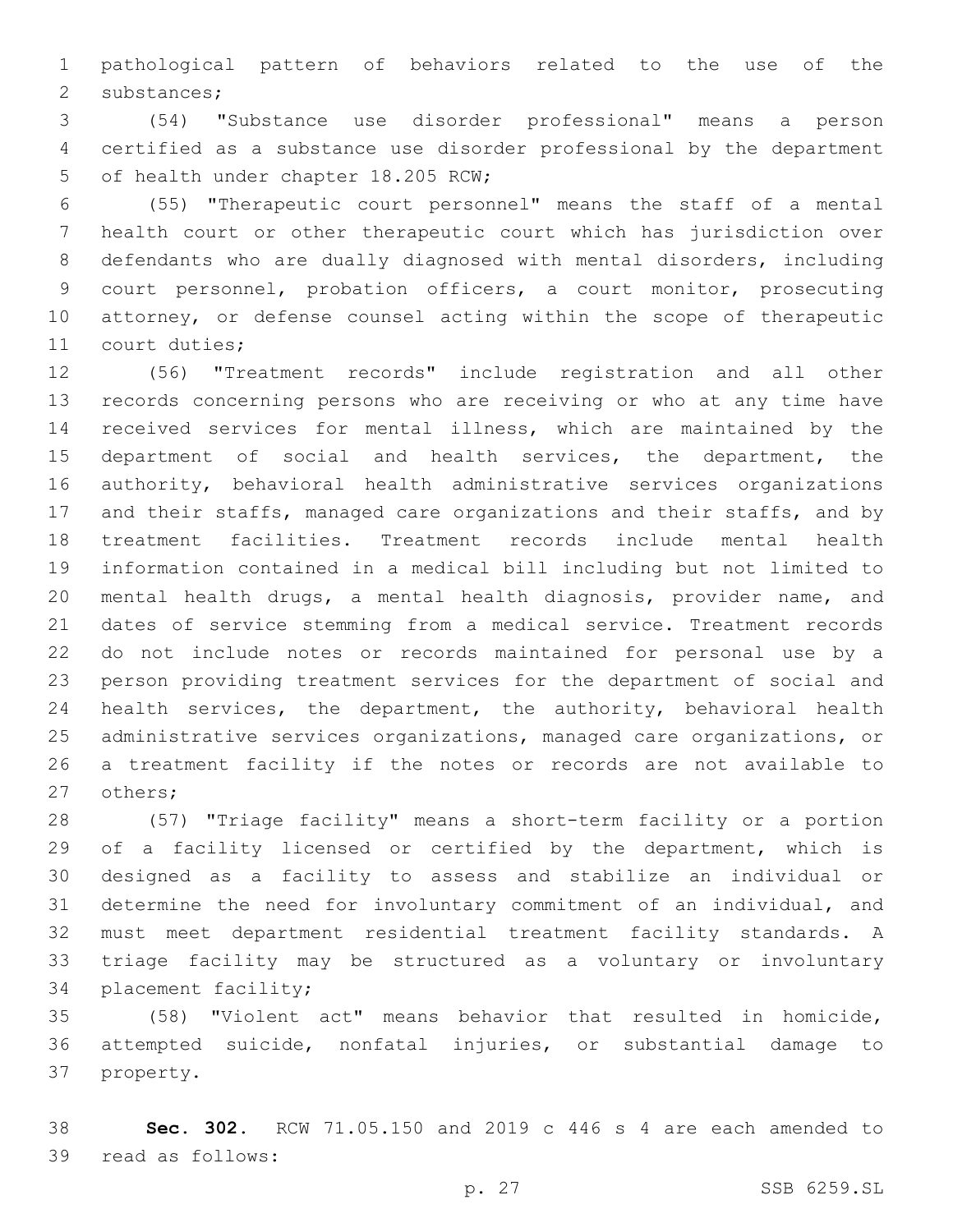(1) When a designated crisis responder receives information alleging that a person, as a result of a mental disorder, substance use disorder, or both presents a likelihood of serious harm or is gravely disabled, or that a person is in need of assisted outpatient behavioral health treatment; the designated crisis responder may, after investigation and evaluation of the specific facts alleged and of the reliability and credibility of any person providing information to initiate detention or involuntary outpatient treatment, if satisfied that the allegations are true and that the person will not voluntarily seek appropriate treatment, file a petition for initial detention under this section or a petition for involuntary outpatient behavioral health treatment under RCW 71.05.148. Before filing the petition, the designated crisis responder must personally interview the person, unless the person refuses an interview, and determine whether the person will voluntarily receive appropriate evaluation and treatment at an evaluation and treatment facility, crisis stabilization unit, triage facility, or approved substance use disorder treatment program.

 (2)(a) An order to detain a person with a mental disorder to a designated evaluation and treatment facility, or to detain a person with a substance use disorder to a secure withdrawal management and stabilization facility or approved substance use disorder treatment program, for not more than a seventy-two-hour evaluation and treatment period may be issued by a judge of the superior court upon request of a designated crisis responder, subject to (d) of this subsection, whenever it appears to the satisfaction of a judge of the 27 superior court:

(i) That there is probable cause to support the petition; and

 (ii) That the person has refused or failed to accept appropriate 30 evaluation and treatment voluntarily.

 (b) The petition for initial detention, signed under penalty of perjury, or sworn telephonic testimony may be considered by the court in determining whether there are sufficient grounds for issuing the 34 order.

 (c) The order shall designate retained counsel or, if counsel is appointed from a list provided by the court, the name, business address, and telephone number of the attorney appointed to represent 38 the person.

 (d) A court may not issue an order to detain a person to a secure withdrawal management and stabilization facility or approved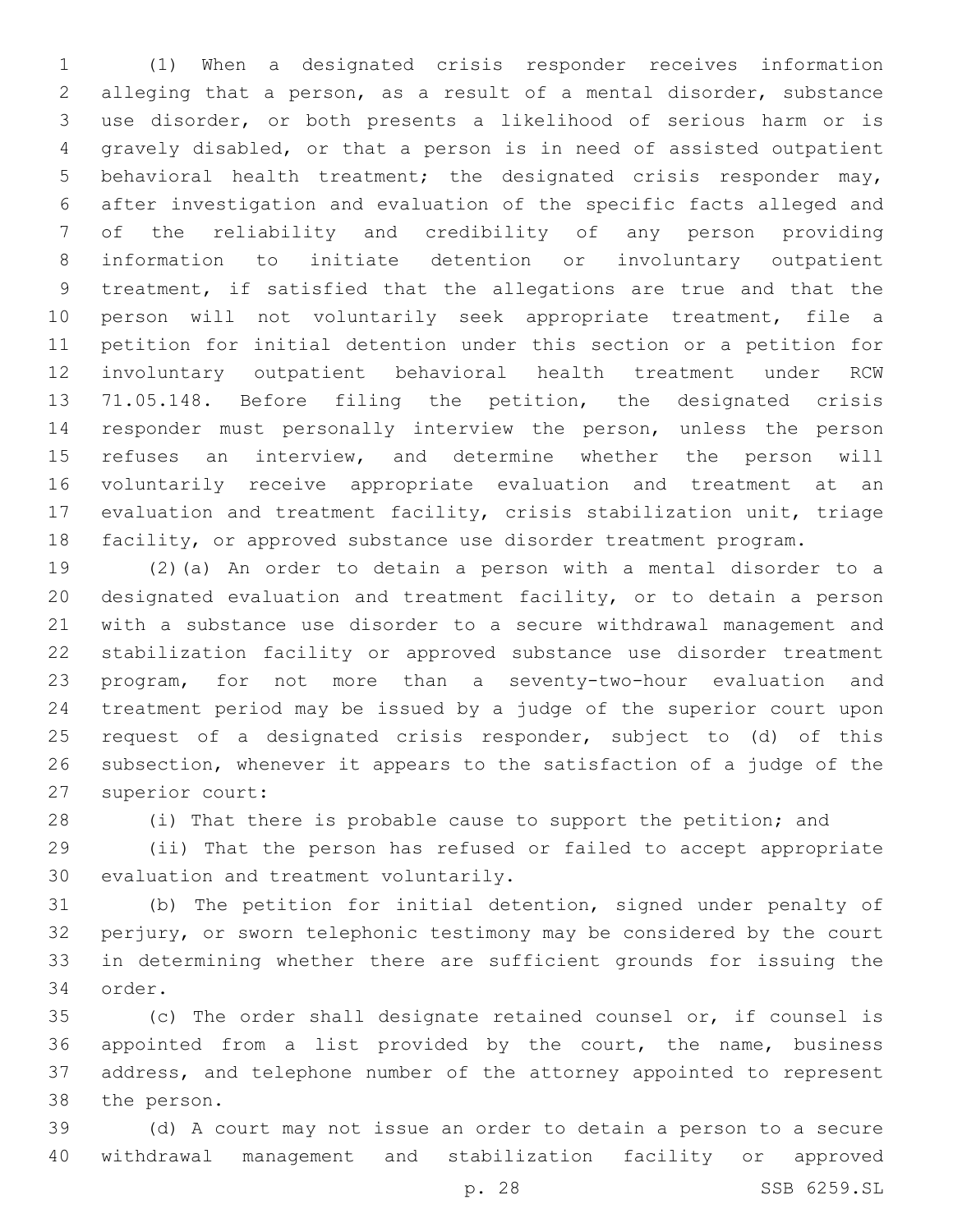substance use disorder treatment program unless there is an available secure withdrawal management and stabilization facility or approved substance use disorder treatment program that has adequate space for 4 the person.

 (3) The designated crisis responder shall then serve or cause to be served on such person, his or her guardian, and conservator, if any, a copy of the order together with a notice of rights, and a petition for initial detention. After service on such person the designated crisis responder shall file the return of service in court and provide copies of all papers in the court file to the evaluation and treatment facility, secure withdrawal management and stabilization facility, or approved substance use disorder treatment program, and the designated attorney. The designated crisis responder shall notify the court and the prosecuting attorney that a probable cause hearing will be held within seventy-two hours of the date and time of outpatient evaluation or admission to the evaluation and treatment facility, secure withdrawal management and stabilization facility, or approved substance use disorder treatment program. The person shall be permitted to be accompanied by one or more of his or her relatives, friends, an attorney, a personal physician, or other professional or religious advisor to the place of evaluation. An attorney accompanying the person to the place of evaluation shall be permitted to be present during the admission evaluation. Any other individual accompanying the person may be present during the admission evaluation. The facility may exclude the individual if his 26 or her presence would present a safety risk, delay the proceedings, 27 or otherwise interfere with the evaluation.

 (4) The designated crisis responder may notify a peace officer to take such person or cause such person to be taken into custody and placed in an evaluation and treatment facility, secure withdrawal management and stabilization facility, or approved substance use disorder treatment program. At the time such person is taken into custody there shall commence to be served on such person, his or her guardian, and conservator, if any, a copy of the original order together with a notice of rights and a petition for initial 36 detention.

 (5) An Indian tribe shall have jurisdiction exclusive to the state as to any involuntary commitment of an American Indian or Alaska Native to an evaluation and treatment facility located within the boundaries of that tribe, unless the tribe has consented to the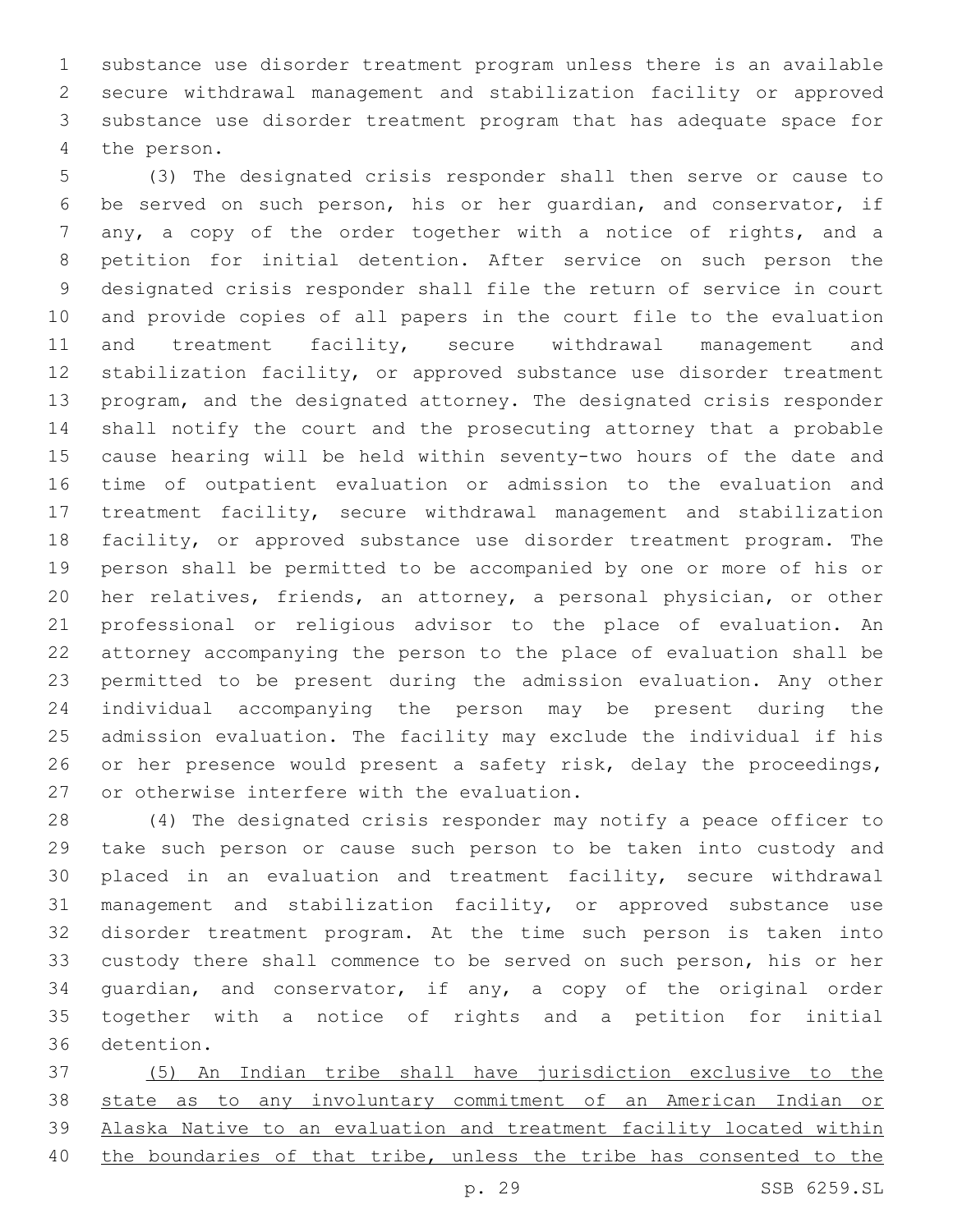state's concurrent jurisdiction, or the tribe has expressly declined 2 to exercise its exclusive jurisdiction.

 (6) Tribal court orders for involuntary commitment shall be recognized and enforced in accordance with superior court civil rule 82.5.

 (7) In any investigation and evaluation of an individual under RCW 71.05.150 or 71.05.153 in which the designated crisis responder knows, or has reason to know, that the individual is an American Indian or Alaska Native who receives medical or behavioral health 10 services from a tribe within this state, the designated crisis responder shall notify the tribe or Indian health care provider regarding whether or not a petition for initial detention or 13 involuntary outpatient treatment will be filed. Notification shall be made in person or by telephonic or electronic communication to the tribal contact listed in the authority's tribal crisis coordination plan as soon as possible but no later than three hours subject to the requirements in RCW 70.02.230 (2)(dd) and (3). A designated crisis responder may restrict the release of information as necessary to 19 comply with 42 C.F.R. Part 2.

 **Sec. 303.** RCW 71.05.150 and 2019 c 446 s 5 are each amended to 21 read as follows:

 (1) When a designated crisis responder receives information alleging that a person, as a result of a mental disorder, substance use disorder, or both presents a likelihood of serious harm or is gravely disabled, or that a person is in need of assisted outpatient behavioral health treatment; the designated crisis responder may, after investigation and evaluation of the specific facts alleged and of the reliability and credibility of any person providing information to initiate detention or involuntary outpatient treatment, if satisfied that the allegations are true and that the person will not voluntarily seek appropriate treatment, file a petition for initial detention under this section or a petition for involuntary outpatient behavioral health treatment under RCW 71.05.148. Before filing the petition, the designated crisis responder must personally interview the person, unless the person refuses an interview, and determine whether the person will voluntarily receive appropriate evaluation and treatment at an evaluation and treatment facility, crisis stabilization unit, triage facility, or approved substance use disorder treatment program.

p. 30 SSB 6259.SL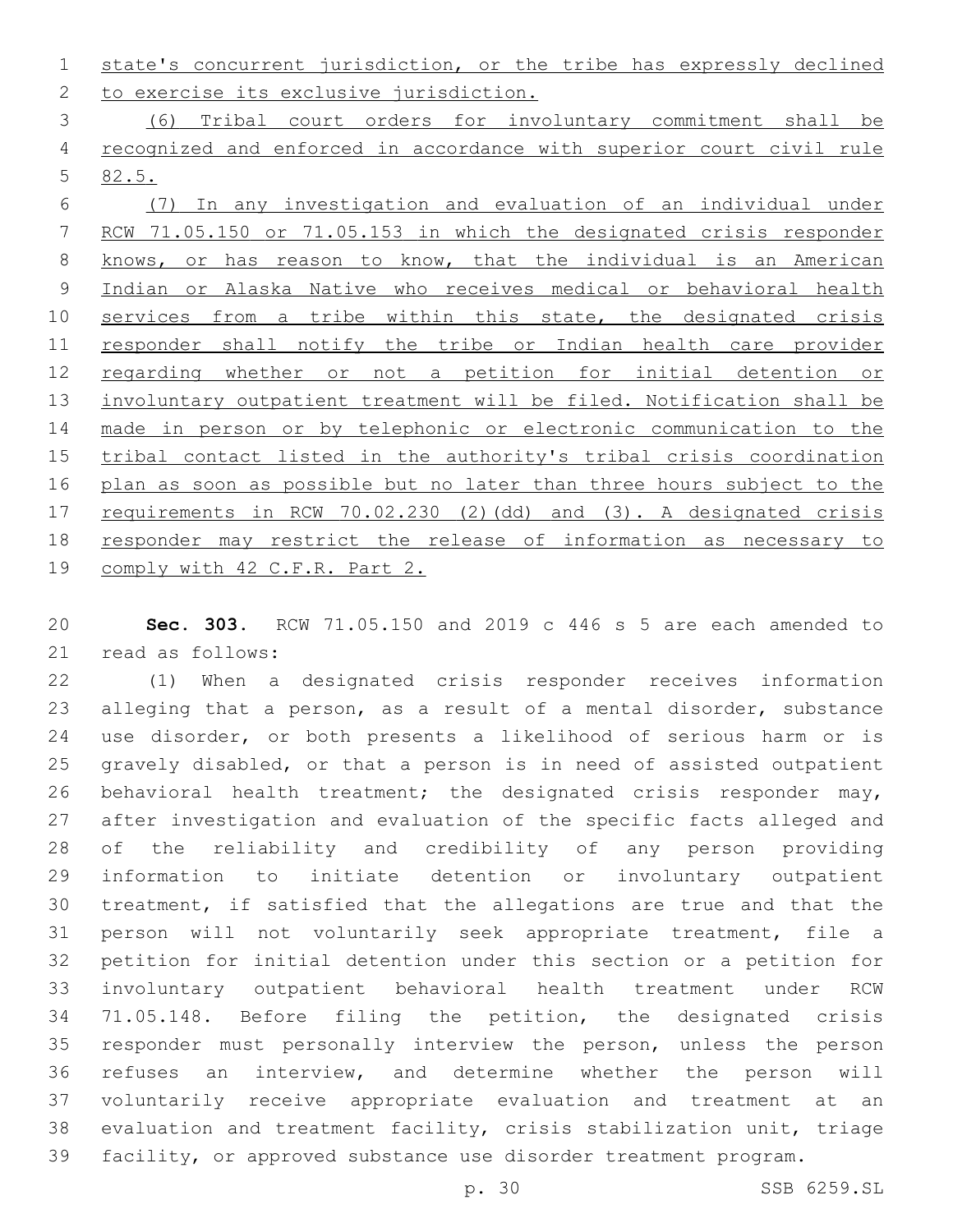(2)(a) An order to detain a person with a mental disorder to a designated evaluation and treatment facility, or to detain a person with a substance use disorder to a secure withdrawal management and stabilization facility or approved substance use disorder treatment program, for not more than a seventy-two-hour evaluation and treatment period may be issued by a judge of the superior court upon request of a designated crisis responder whenever it appears to the 8 satisfaction of a judge of the superior court:

(i) That there is probable cause to support the petition; and

 (ii) That the person has refused or failed to accept appropriate 11 evaluation and treatment voluntarily.

 (b) The petition for initial detention, signed under penalty of perjury, or sworn telephonic testimony may be considered by the court in determining whether there are sufficient grounds for issuing the 15 order.

 (c) The order shall designate retained counsel or, if counsel is appointed from a list provided by the court, the name, business address, and telephone number of the attorney appointed to represent 19 the person.

 (3) The designated crisis responder shall then serve or cause to be served on such person, his or her guardian, and conservator, if any, a copy of the order together with a notice of rights, and a petition for initial detention. After service on such person the designated crisis responder shall file the return of service in court and provide copies of all papers in the court file to the evaluation and treatment facility, secure withdrawal management and 27 stabilization facility, or approved substance use disorder treatment program, and the designated attorney. The designated crisis responder shall notify the court and the prosecuting attorney that a probable cause hearing will be held within seventy-two hours of the date and time of outpatient evaluation or admission to the evaluation and treatment facility, secure withdrawal management and stabilization facility, or approved substance use disorder treatment program. The person shall be permitted to be accompanied by one or more of his or her relatives, friends, an attorney, a personal physician, or other professional or religious advisor to the place of evaluation. An attorney accompanying the person to the place of evaluation shall be permitted to be present during the admission evaluation. Any other individual accompanying the person may be present during the admission evaluation. The facility may exclude the individual if his

p. 31 SSB 6259.SL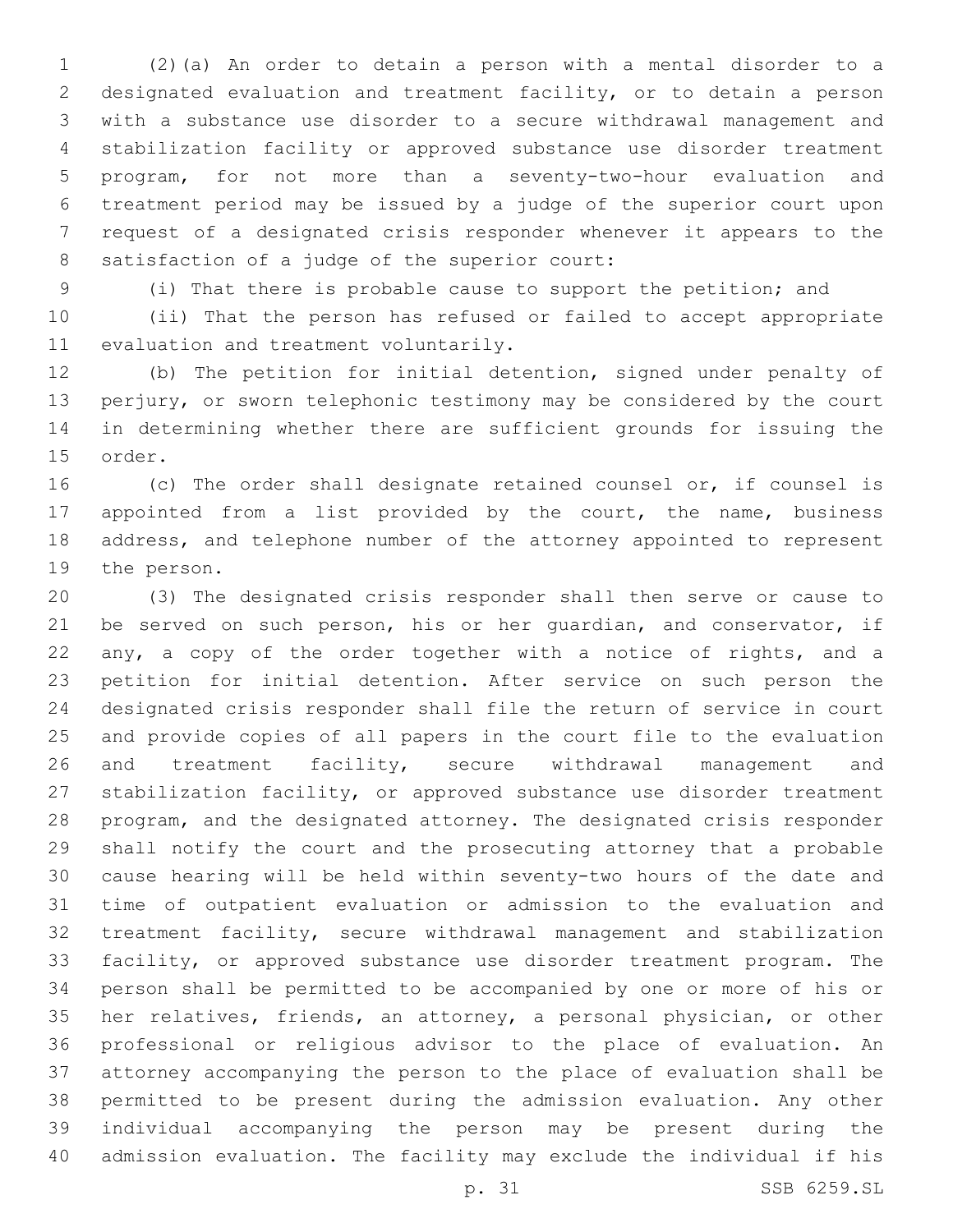or her presence would present a safety risk, delay the proceedings, 2 or otherwise interfere with the evaluation.

 (4) The designated crisis responder may notify a peace officer to take such person or cause such person to be taken into custody and placed in an evaluation and treatment facility, secure withdrawal management and stabilization facility, or approved substance use disorder treatment program. At the time such person is taken into custody there shall commence to be served on such person, his or her guardian, and conservator, if any, a copy of the original order together with a notice of rights and a petition for initial 11 detention.

 (5) An Indian tribe shall have jurisdiction exclusive to the state as to any involuntary commitment of an American Indian or Alaska Native to an evaluation and treatment facility located within 15 the boundaries of that tribe, unless the tribe has consented to the 16 state's concurrent jurisdiction, or the tribe has expressly declined 17 to exercise its exclusive jurisdiction.

 (6) Tribal court orders for involuntary commitment shall be 19 recognized and enforced in accordance with superior court civil rule 82.5.

 (7) In any investigation and evaluation of an individual under RCW 71.05.150 or 71.05.153 in which the designated crisis responder 23 knows, or has reason to know, that the individual is an American Indian or Alaska Native who receives medical or behavioral health 25 services from a tribe within this state, the designated crisis responder shall notify the tribe or Indian health care provider 27 regarding whether or not a petition for initial detention or involuntary outpatient treatment will be filed. Notification shall be made in person or by telephonic or electronic communication to the tribal contact listed in the authority's tribal crisis coordination plan as soon as possible but no later than three hours subject to the requirements in RCW 70.02.230 (2)(dd) and (3). A designated crisis responder may restrict the release of information as necessary to comply with 42 C.F.R. Part 2.

 **Sec. 304.** RCW 71.05.201 and 2018 c 291 s 11 are each amended to read as follows:36

 (1) If a designated crisis responder decides not to detain a person for evaluation and treatment under RCW 71.05.150 or 71.05.153 or forty-eight hours have elapsed since a designated crisis responder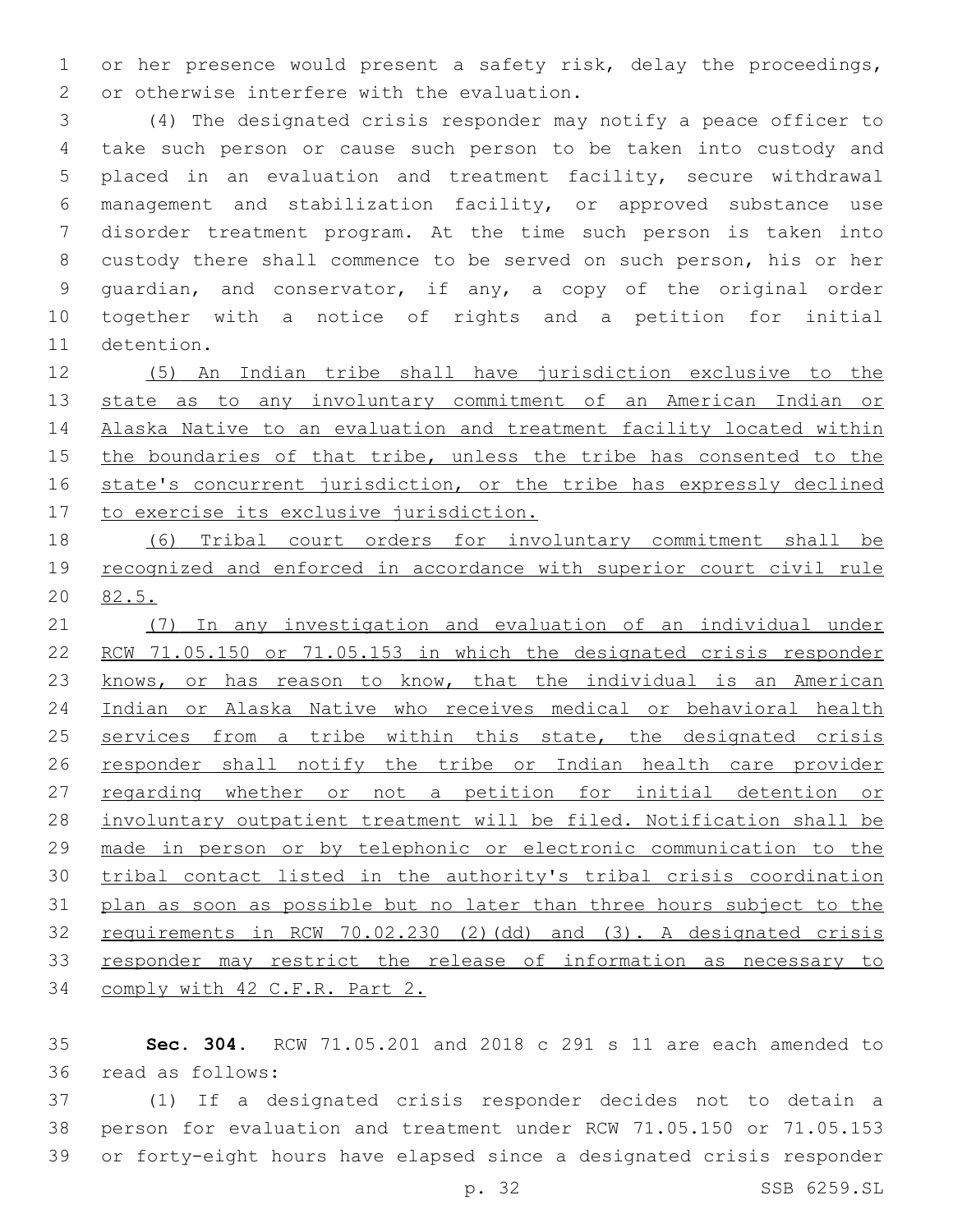received a request for investigation and the designated crisis responder has not taken action to have the person detained, an immediate family member or guardian or conservator of the person, or a federally recognized Indian tribe if the person is a member of such tribe, may petition the superior court for the person's initial 6 detention.

 (2) A petition under this section must be filed within ten calendar days following the designated crisis responder investigation or the request for a designated crisis responder investigation. If 10 more than ten days have elapsed, the immediate family member, guardian, or conservator may request a new designated crisis 12 responder investigation.

 (3)(a) The petition must be filed in the county in which the designated crisis responder investigation occurred or was requested to occur and must be submitted on forms developed by the administrative office of the courts for this purpose. The petition must be accompanied by a sworn declaration from the petitioner, and other witnesses if desired, describing why the person should be detained for evaluation and treatment. The description of why the person should be detained may contain, but is not limited to, the 21 information identified in RCW 71.05.212.

(b) The petition must contain:22

 (i) A description of the relationship between the petitioner and 24 the person; and

 (ii) The date on which an investigation was requested from the 26 designated crisis responder.

 (4) The court shall, within one judicial day, review the petition to determine whether the petition raises sufficient evidence to support the allegation. If the court so finds, it shall provide a copy of the petition to the designated crisis responder agency with an order for the agency to provide the court, within one judicial day, with a written sworn statement describing the basis for the decision not to seek initial detention and a copy of all information material to the designated crisis responder's current decision.

 (5) Following the filing of the petition and before the court reaches a decision, any person, including a mental health professional, may submit a sworn declaration to the court in support 38 of or in opposition to initial detention.

 (6) The court shall dismiss the petition at any time if it finds that a designated crisis responder has filed a petition for the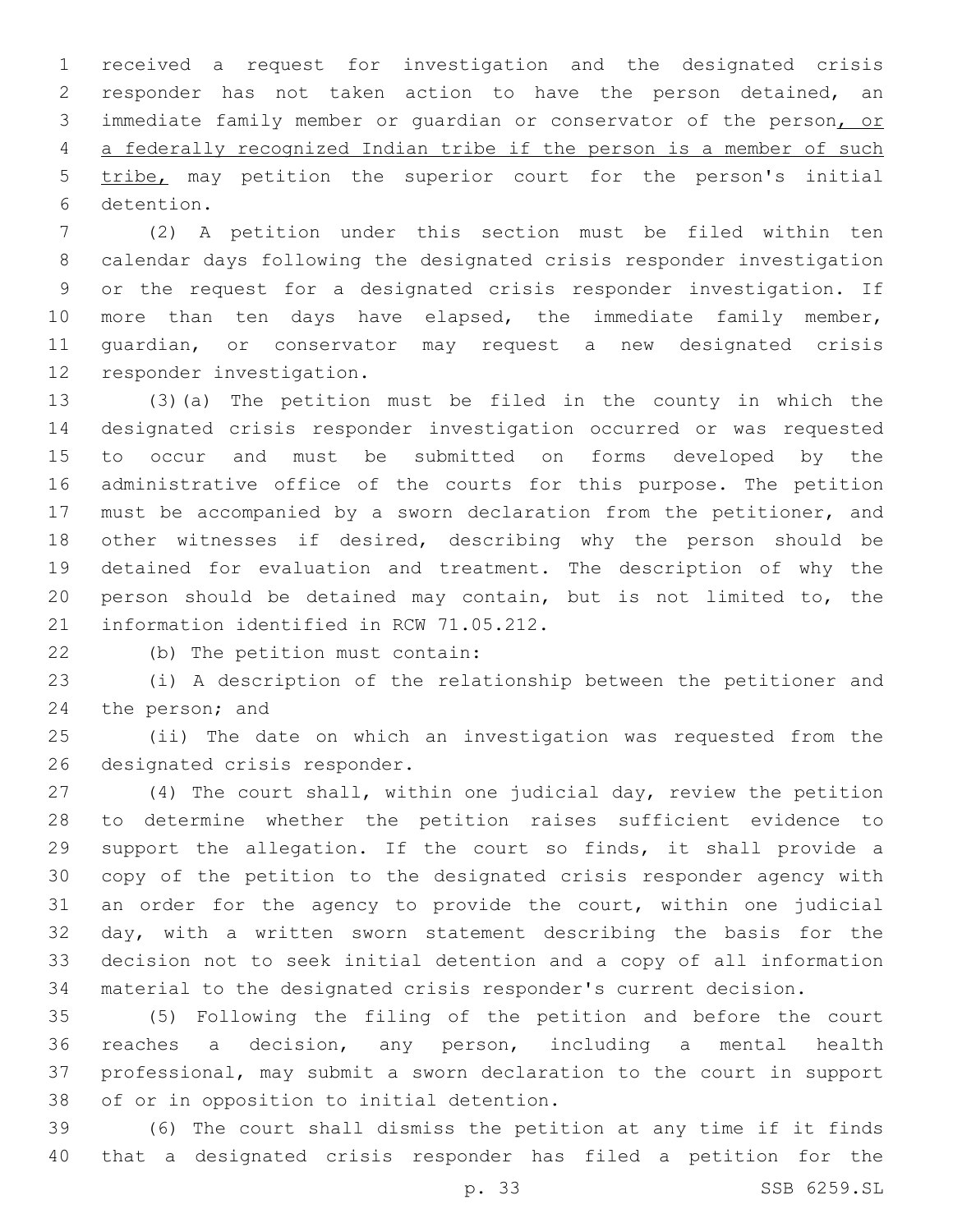person's initial detention under RCW 71.05.150 or 71.05.153 or that the person has voluntarily accepted appropriate treatment.

 (7) The court must issue a final ruling on the petition within five judicial days after it is filed. After reviewing all of the information provided to the court, the court may enter an order for initial detention or an order instructing the designated crisis responder to file a petition for assisted outpatient behavioral health treatment if the court finds that: (a) There is probable cause to support a petition for detention or assisted outpatient behavioral health treatment; and (b) the person has refused or failed to accept appropriate evaluation and treatment voluntarily. The court shall 12 transmit its final decision to the petitioner.

 (8) If the court enters an order for initial detention, it shall provide the order to the designated crisis responder agency and issue a written order for apprehension of the person by a peace officer for delivery of the person to a facility or emergency room determined by the designated crisis responder. The designated crisis responder agency serving the jurisdiction of the court must collaborate and coordinate with law enforcement regarding apprehensions and detentions under this subsection, including sharing of information relating to risk and which would assist in locating the person. A person may not be detained to jail pursuant to a written order issued under this subsection. An order for detention under this section should contain the advisement of rights which the person would receive if the person were detained by a designated crisis responder. An order for initial detention under this section expires one hundred 27 eighty days from issuance.

 (9) Except as otherwise expressly stated in this chapter, all procedures must be followed as if the order had been entered under RCW 71.05.150. RCW 71.05.160 does not apply if detention was initiated under the process set forth in this section.

 (10) For purposes of this section, "immediate family member" means a spouse, domestic partner, child, stepchild, parent, 34 stepparent, grandparent, or sibling.

 **Sec. 305.** RCW 71.05.212 and 2018 c 291 s 13 are each amended to 36 read as follows:

 (1) Whenever a designated crisis responder or professional person is conducting an evaluation under this chapter, consideration shall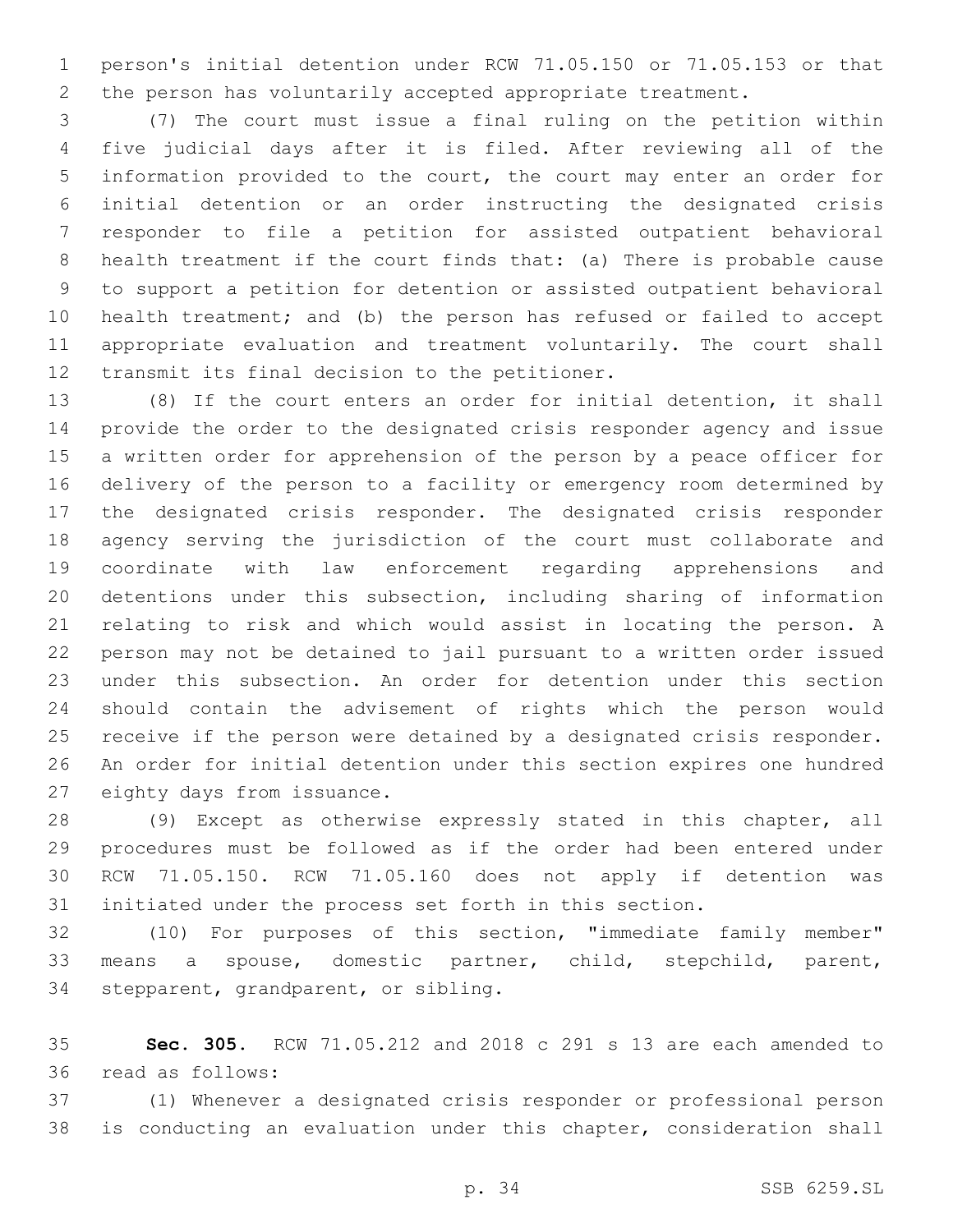include all reasonably available information from credible witnesses 2 and records regarding:

 (a) Prior recommendations for evaluation of the need for civil commitments when the recommendation is made pursuant to an evaluation 5 conducted under chapter 10.77 RCW;

 (b) Historical behavior, including history of one or more violent 7 acts;

 (c) Prior determinations of incompetency or insanity under 9 chapter 10.77 RCW; and

10 (d) Prior commitments under this chapter.

 (2) Credible witnesses may include family members, landlords, neighbors, or others with significant contact and history of involvement with the person. If the designated crisis responder relies upon information from a credible witness in reaching his or her decision to detain the individual, then he or she must provide contact information for any such witness to the prosecutor. The designated crisis responder or prosecutor shall provide notice of the date, time, and location of the probable cause hearing to such a 19 witness.

 (3) Symptoms and behavior of the respondent which standing alone would not justify civil commitment may support a finding of grave disability or likelihood of serious harm, or a finding that the person is in need of assisted outpatient behavioral health treatment, 24 when:

 (a) Such symptoms or behavior are closely associated with symptoms or behavior which preceded and led to a past incident of involuntary hospitalization, severe deterioration, or one or more 28 violent acts;

 (b) These symptoms or behavior represent a marked and concerning change in the baseline behavior of the respondent; and

 (c) Without treatment, the continued deterioration of the 32 respondent is probable.

 (4) When conducting an evaluation for offenders identified under RCW 72.09.370, the designated crisis responder or professional person shall consider an offender's history of judicially required or administratively ordered antipsychotic medication while in confinement.37

 (5) The authority, in consultation with tribes and coordination with Indian health care providers and the American Indian health commission for Washington state, shall establish written guidelines

p. 35 SSB 6259.SL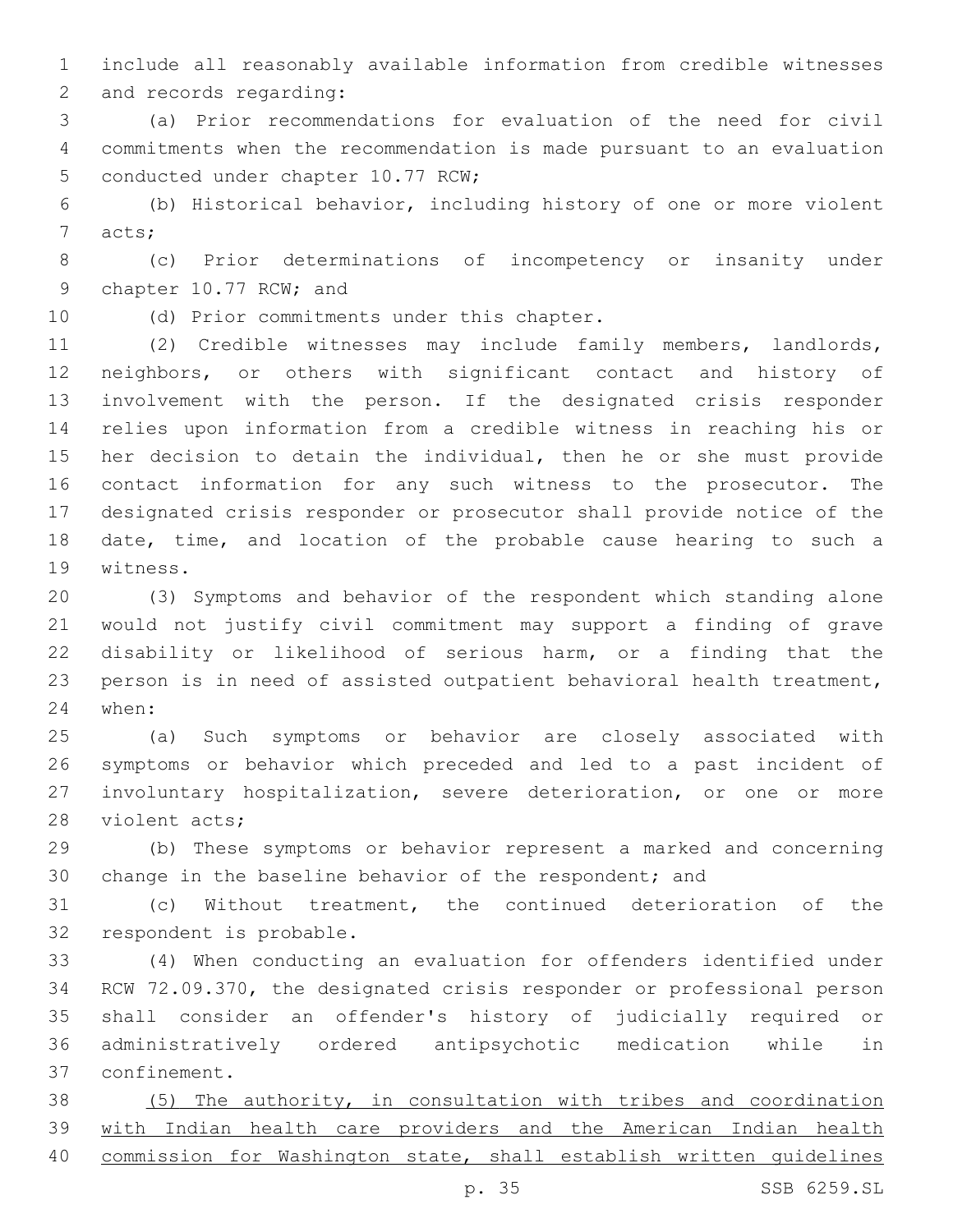# by June 30, 2021, for conducting culturally appropriate evaluations

2 of American Indians or Alaska Natives.

 **Sec. 306.** RCW 71.05.435 and 2019 c 446 s 26 are each amended to 4 read as follows:

 (1) Whenever a person who is the subject of an involuntary commitment order under this chapter is discharged from an evaluation and treatment facility, state hospital, secure withdrawal management and stabilization facility, or approved substance use disorder treatment program providing involuntary treatment services, the entity discharging the person shall provide notice of the person's discharge to the designated crisis responder office responsible for 12 the initial commitment, which may be a federally recognized Indian tribe or other Indian health care provider if the designated crisis 14 responder is appointed by the authority, and the designated crisis responder office that serves the county in which the person is expected to reside. The entity discharging the person must also provide these offices with a copy of any less restrictive order or conditional release order entered in conjunction with the discharge of the person, unless the entity discharging the person has entered into a memorandum of understanding obligating another entity to 21 provide these documents.

 (2) The notice and documents referred to in subsection (1) of this section shall be provided as soon as possible and no later than one business day following the discharge of the person. Notice is not required under this section if the discharge is for the purpose of transferring the person for continued detention and treatment under 27 this chapter at another treatment facility.

 (3) The authority shall maintain and make available an updated list of contact information for designated crisis responder offices 30 around the state.

 NEW SECTION. **Sec. 307.** A new section is added to chapter 71.24 32 RCW to read as follows:

 (1) The authority shall provide an annual report on psychiatric treatment and evaluation and bed utilization for American Indians and Alaska Natives starting on October 1, 2020. The report shall be available for review by the tribes, urban Indian health programs, and the American Indian health commission for Washington state.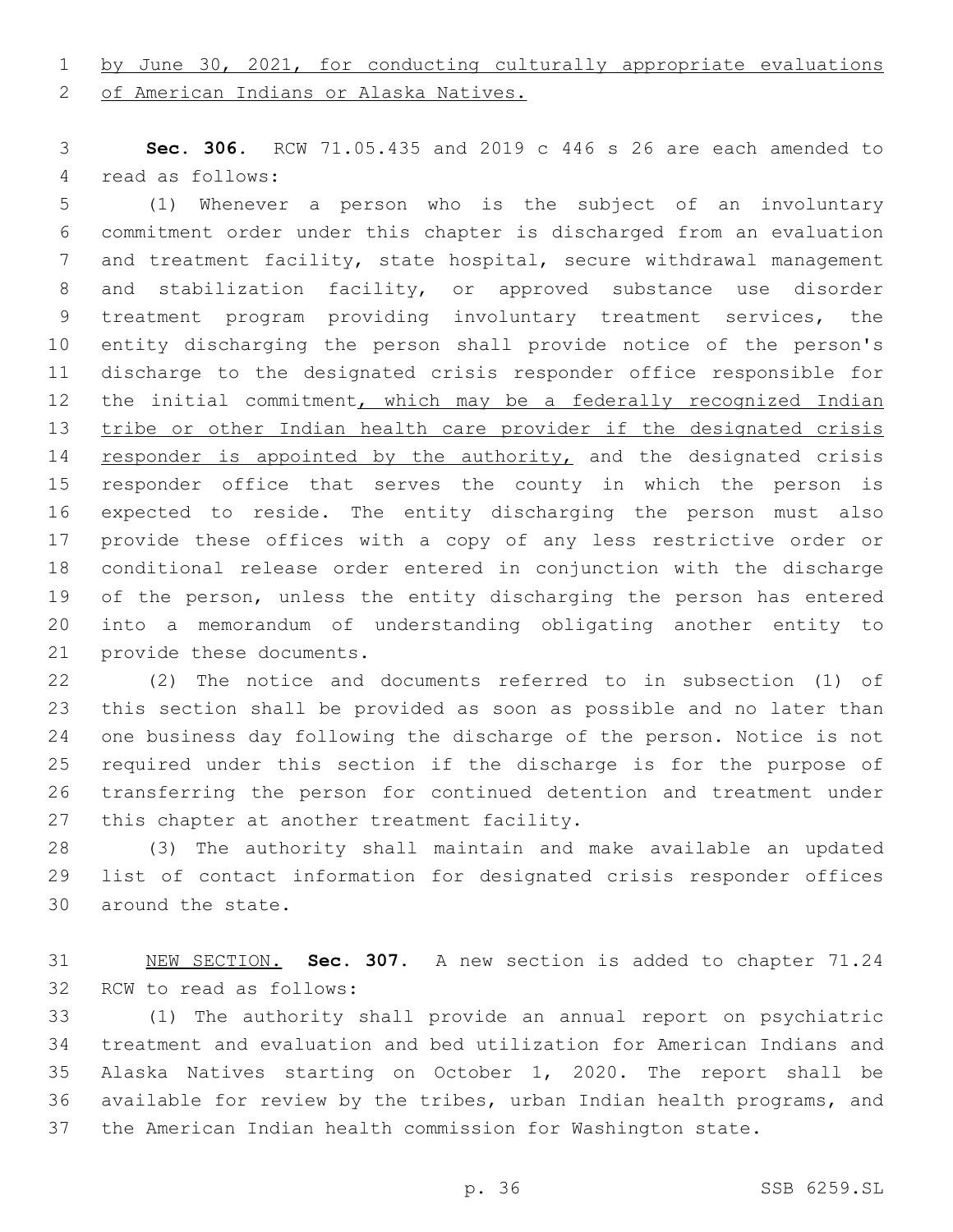(2) Indian health care providers shall be included in any bed 2 tracking system created by the authority.

# **PART IV**

| $\overline{4}$ | Sec. 401. RCW 70.02.010 and 2019 c 325 s 5019 are each amended       |
|----------------|----------------------------------------------------------------------|
| 5              | to read as follows:                                                  |
| 6              | The definitions in this section apply throughout this chapter        |
| 7              | unless the context clearly requires otherwise.                       |
| 8              | (1) "Admission" has the same meaning as in RCW 71.05.020.            |
| $\mathsf 9$    | (2) "Audit" means an assessment, evaluation, determination, or       |
| 10             | investigation of a health care provider by a person not employed by  |
| 11             | or affiliated with the provider to determine compliance with:        |
| 12             | (a) Statutory, regulatory, fiscal, medical, or scientific            |
| 13             | standards;                                                           |
| 14             | (b) A private or public program of payments to a health care         |
| 15             | provider; or                                                         |
| 16             | (c) Requirements for licensing, accreditation, or certification.     |
| 17             | (3) "Authority" means the Washington state health care authority.    |
| 18             | (4) "Commitment" has the same meaning as in RCW 71.05.020.           |
| 19             | (5) "Custody" has the same meaning as in RCW 71.05.020.              |
| 20             | "Deidentified" means health information that does<br>(6)<br>not      |
| 21             | identify an individual and with respect to which there is<br>no      |
| 22             | reasonable basis to believe that the information can be used to      |
| 23             | identify an individual.                                              |
| 24             | (7) "Department" means the department of social and health           |
| 25             | services.                                                            |
| 26             | (8) "Designated crisis responder" has the same meaning as in RCW     |
| 27             | 71.05.020 or 71.34.020, as applicable.                               |
| 28             | (9) "Detention" or "detain" has the same meaning as in RCW           |
| 29             | 71.05.020.                                                           |
| 30             | (10) "Directory information" means information disclosing the        |
| 31             | presence, and for the purpose of identification, the name, location  |
| 32             | within a health care facility, and the general health condition of a |
| 33             | particular patient who is a patient in a health care facility or who |
| 34             | is currently receiving emergency health care in a health care        |
| 35             | facility.                                                            |
| 36             | (11) "Discharge" has the same meaning as in RCW 71.05.020.           |
| 37             | (12) "Evaluation and treatment facility" has the same meaning as     |

38 in RCW 71.05.020 or 71.34.020, as applicable.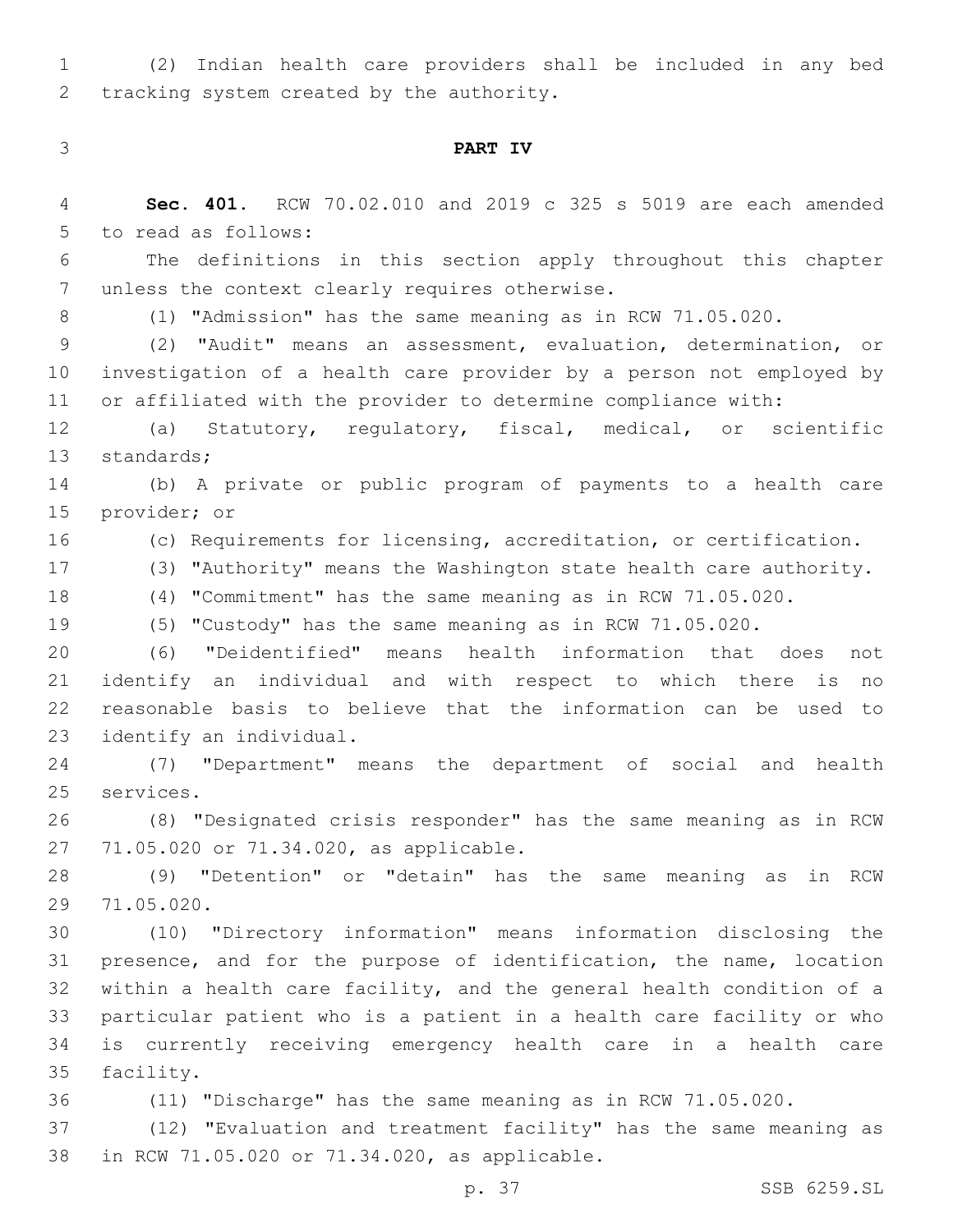(13) "Federal, state, or local law enforcement authorities" means an officer of any agency or authority in the United States, a state, a tribe, a territory, or a political subdivision of a state, a tribe, or a territory who is empowered by law to: (a) Investigate or conduct an official inquiry into a potential criminal violation of law; or (b) prosecute or otherwise conduct a criminal proceeding arising from 7 an alleged violation of law.

 (14) "General health condition" means the patient's health status described in terms of "critical," "poor," "fair," "good," "excellent," or terms denoting similar conditions.

 (15) "Health care" means any care, service, or procedure provided 12 by a health care provider:

 (a) To diagnose, treat, or maintain a patient's physical or 14 mental condition; or

(b) That affects the structure or any function of the human body.

 (16) "Health care facility" means a hospital, clinic, nursing home, laboratory, office, or similar place where a health care 18 provider provides health care to patients.

 (17) "Health care information" means any information, whether oral or recorded in any form or medium, that identifies or can readily be associated with the identity of a patient and directly relates to the patient's health care, including a patient's deoxyribonucleic acid and identified sequence of chemical base pairs. The term includes any required accounting of disclosures of health 25 care information.

 (18) "Health care operations" means any of the following activities of a health care provider, health care facility, or third- party payor to the extent that the activities are related to functions that make an entity a health care provider, a health care 30 facility, or a third-party payor:

 (a) Conducting: Quality assessment and improvement activities, including outcomes evaluation and development of clinical guidelines, if the obtaining of generalizable knowledge is not the primary purpose of any studies resulting from such activities; population- based activities relating to improving health or reducing health care costs, protocol development, case management and care coordination, contacting of health care providers and patients with information about treatment alternatives; and related functions that do not 39 include treatment;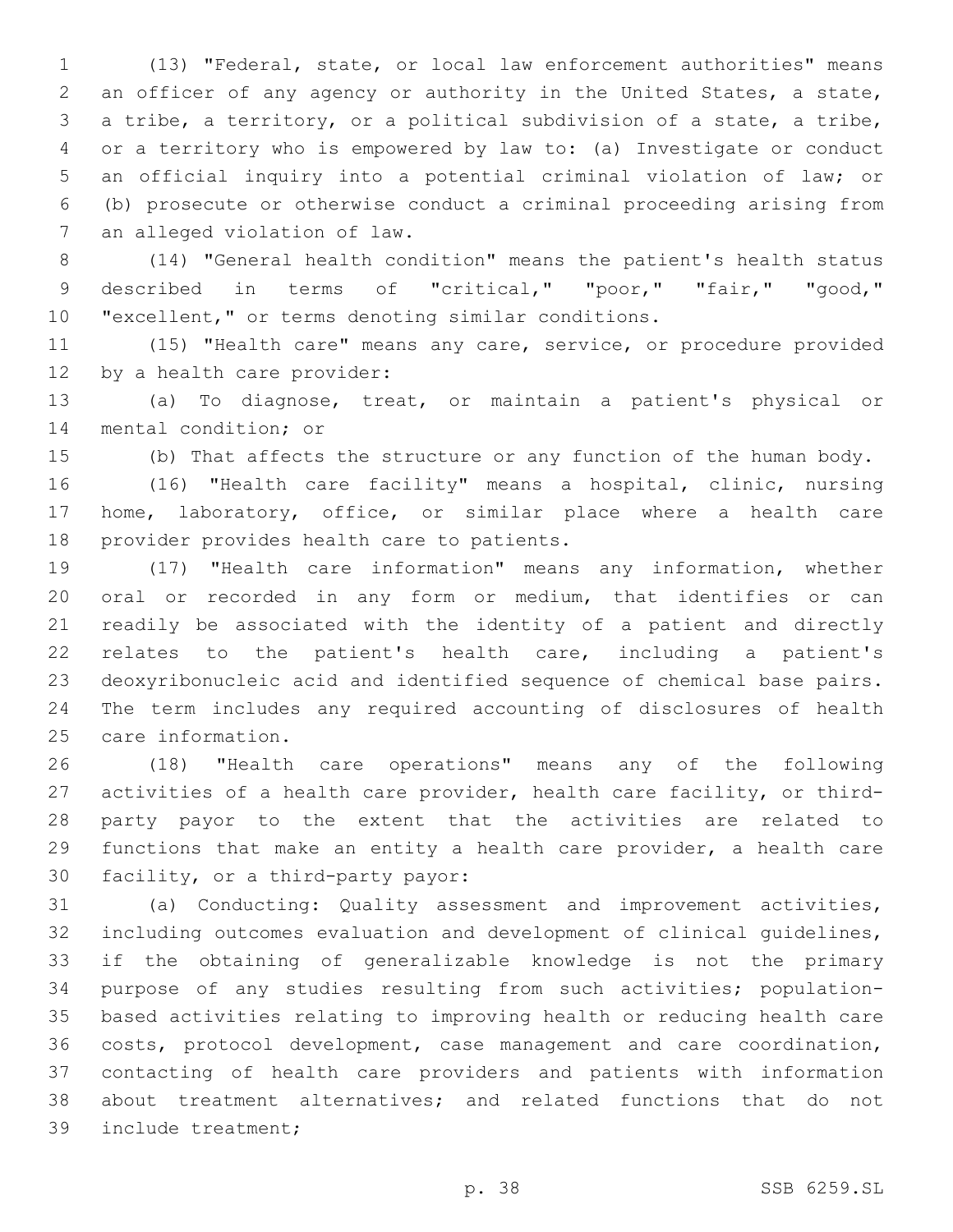(b) Reviewing the competence or qualifications of health care professionals, evaluating practitioner and provider performance and third-party payor performance, conducting training programs in which students, trainees, or practitioners in areas of health care learn under supervision to practice or improve their skills as health care providers, training of nonhealth care professionals, accreditation, certification, licensing, or credentialing activities;

 (c) Underwriting, premium rating, and other activities relating to the creation, renewal, or replacement of a contract of health insurance or health benefits, and ceding, securing, or placing a contract for reinsurance of risk relating to claims for health care, including stop-loss insurance and excess of loss insurance, if any 13 applicable legal requirements are met;

 (d) Conducting or arranging for medical review, legal services, and auditing functions, including fraud and abuse detection and 16 compliance programs;

 (e) Business planning and development, such as conducting cost- management and planning-related analyses related to managing and operating the health care facility or third-party payor, including formulary development and administration, development, or improvement 21 of methods of payment or coverage policies; and

 (f) Business management and general administrative activities of the health care facility, health care provider, or third-party payor 24 including, but not limited to:

 (i) Management activities relating to implementation of and 26 compliance with the requirements of this chapter;

 (ii) Customer service, including the provision of data analyses for policy holders, plan sponsors, or other customers, provided that health care information is not disclosed to such policy holder, plan 30 sponsor, or customer;

31 (iii) Resolution of internal grievances;

 (iv) The sale, transfer, merger, or consolidation of all or part of a health care provider, health care facility, or third-party payor with another health care provider, health care facility, or third- party payor or an entity that following such activity will become a health care provider, health care facility, or third-party payor, and 37 due diligence related to such activity; and

 (v) Consistent with applicable legal requirements, creating deidentified health care information or a limited dataset for the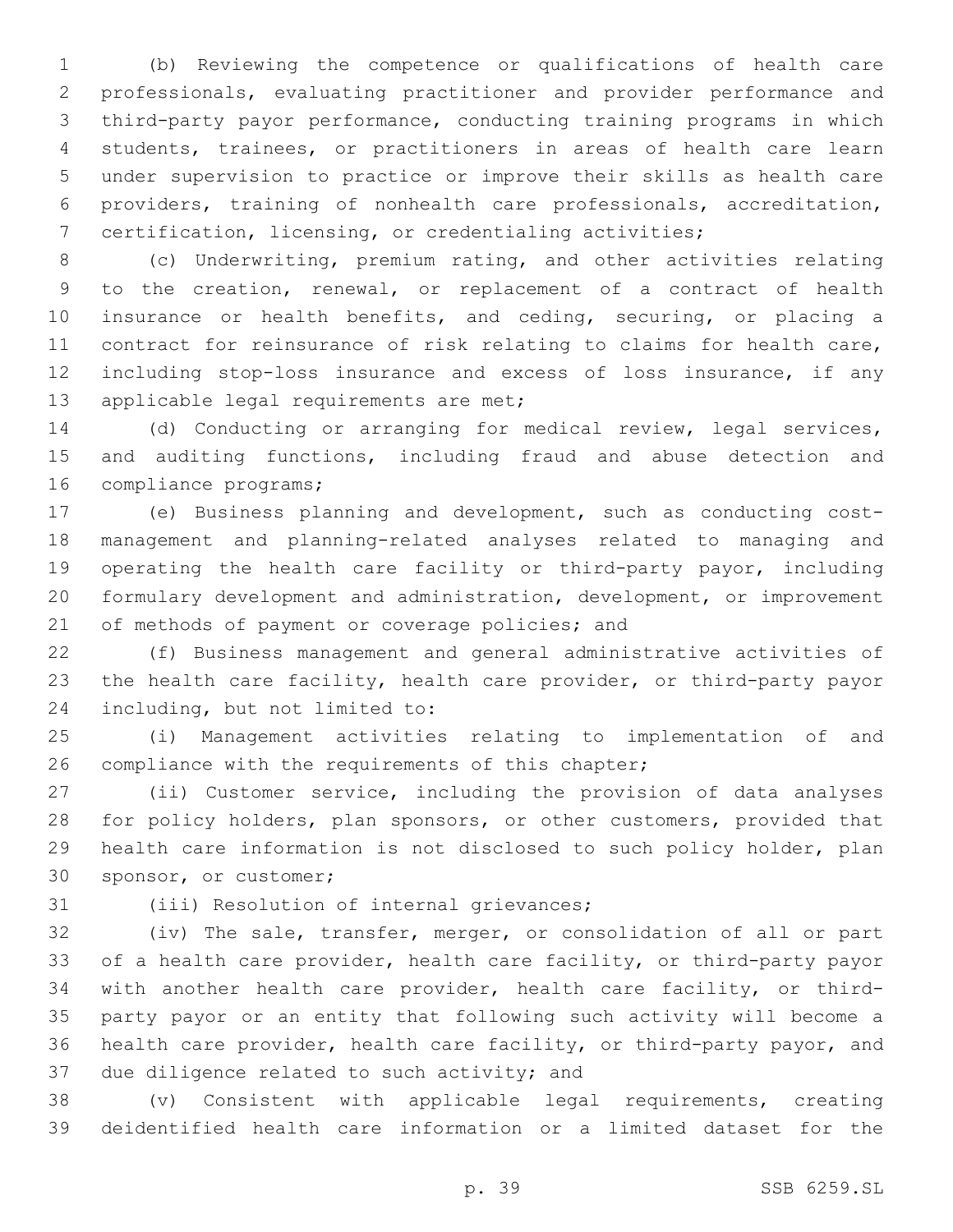benefit of the health care provider, health care facility, or third-2 party payor.

 (19) "Health care provider" means a person who is licensed, certified, registered, or otherwise authorized by the law of this state to provide health care in the ordinary course of business or 6 practice of a profession.

 (20) "Human immunodeficiency virus" or "HIV" has the same meaning 8 as in RCW 70.24.017.

(21) "Imminent" has the same meaning as in RCW 71.05.020.

 (22) "Information and records related to mental health services" means a type of health care information that relates to all information and records compiled, obtained, or maintained in the course of providing services by a mental health service agency or mental health professional to persons who are receiving or have received services for mental illness. The term includes mental health information contained in a medical bill, registration records, as defined in RCW 70.97.010, and all other records regarding the person maintained by the department, by the authority, by behavioral health administrative services organizations and their staff, managed care organizations contracted with the authority under chapter 74.09 RCW and their staff, and by treatment facilities. The term further includes documents of legal proceedings under chapter 71.05, 71.34, or 10.77 RCW, or somatic health care information. For health care information maintained by a hospital as defined in RCW 70.41.020 or a health care facility or health care provider that participates with a hospital in an organized health care arrangement defined under federal law, "information and records related to mental health services" is limited to information and records of services provided by a mental health professional or information and records of services created by a hospital-operated community behavioral health program as defined in RCW 71.24.025. The term does not include 32 psychotherapy notes.

 (23) "Information and records related to sexually transmitted diseases" means a type of health care information that relates to the identity of any person upon whom an HIV antibody test or other sexually transmitted infection test is performed, the results of such tests, and any information relating to diagnosis of or treatment for 38 any confirmed sexually transmitted infections.

 (24) "Institutional review board" means any board, committee, or other group formally designated by an institution, or authorized

p. 40 SSB 6259.SL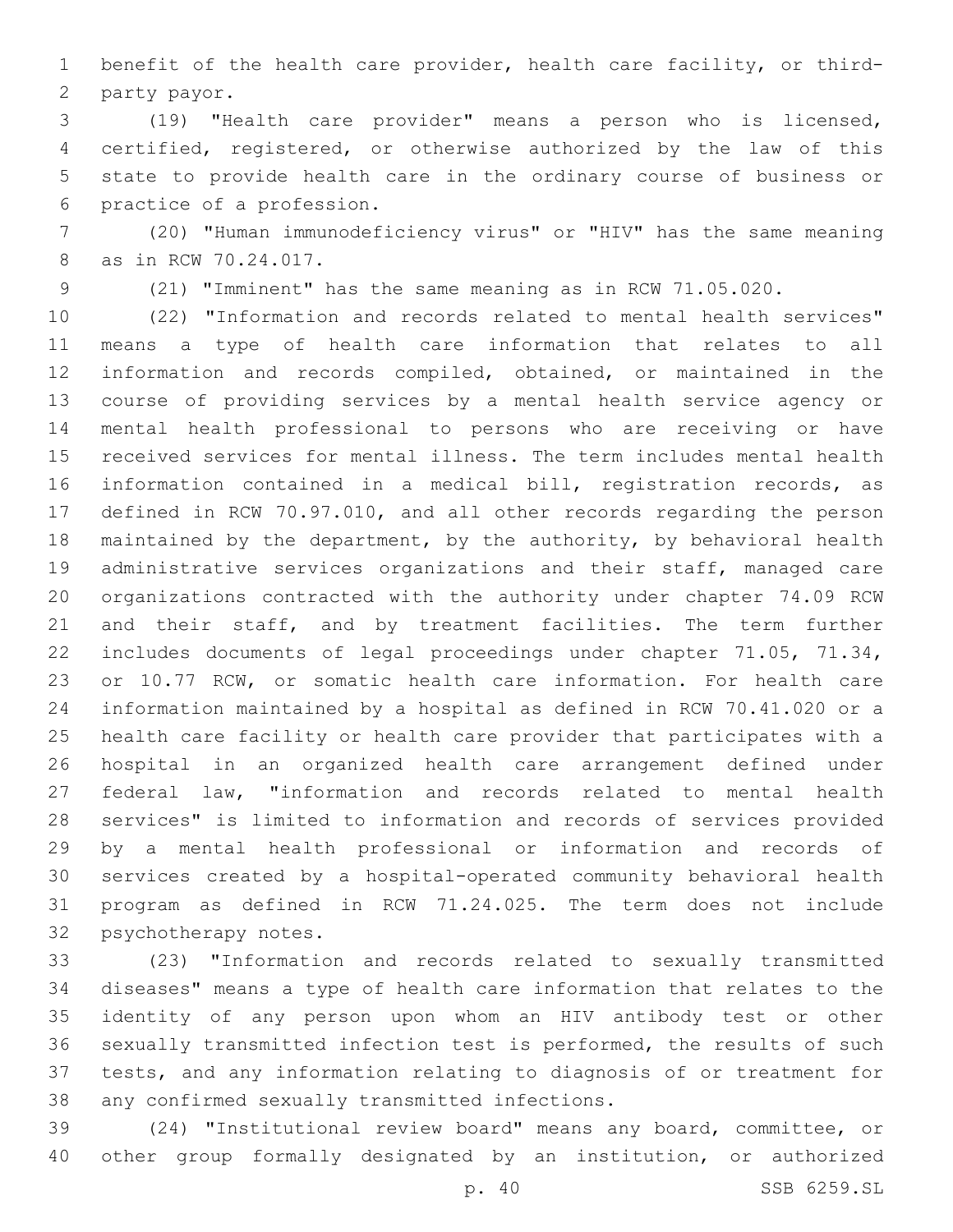under federal or state law, to review, approve the initiation of, or conduct periodic review of research programs to assure the protection of the rights and welfare of human research subjects.

(25) "Legal counsel" has the same meaning as in RCW 71.05.020.

 (26) "Local public health officer" has the same meaning as in RCW 70.24.017.6

 (27) "Maintain," as related to health care information, means to 8 hold, possess, preserve, retain, store, or control that information.

 (28) "Mental health professional" means a psychiatrist, psychologist, psychiatric advanced registered nurse practitioner, psychiatric nurse, or social worker, and such other mental health professionals as may be defined by rules adopted by the secretary of health under chapter 71.05 RCW, whether that person works in a 14 private or public setting.

 (29) "Mental health service agency" means a public or private agency that provides services to persons with mental disorders as defined under RCW 71.05.020 or 71.34.020 and receives funding from public sources. This includes evaluation and treatment facilities as defined in RCW 71.34.020, community mental health service delivery systems, or community behavioral health programs, as defined in RCW 71.24.025, and facilities conducting competency evaluations and 22 restoration under chapter 10.77 RCW.

(30) "Minor" has the same meaning as in RCW 71.34.020.

(31) "Parent" has the same meaning as in RCW 71.34.020.

 (32) "Patient" means an individual who receives or has received health care. The term includes a deceased individual who has received 27 health care.

28 (33) "Payment" means:

29 (a) The activities undertaken by:

 (i) A third-party payor to obtain premiums or to determine or fulfill its responsibility for coverage and provision of benefits by 32 the third-party payor; or

 (ii) A health care provider, health care facility, or third-party payor, to obtain or provide reimbursement for the provision of health 35 care; and

 (b) The activities in (a) of this subsection that relate to the patient to whom health care is provided and that include, but are not 38 limited to: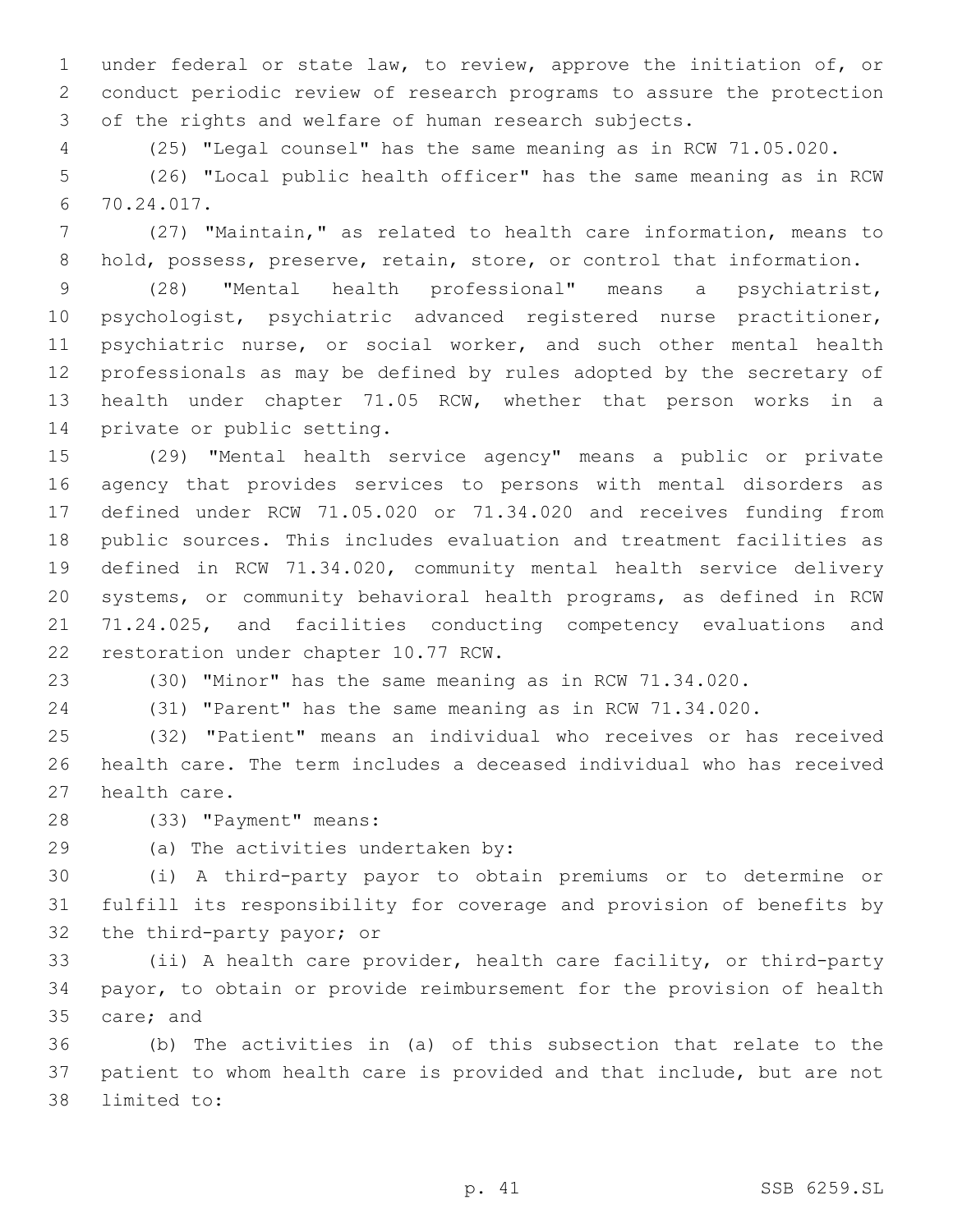(i) Determinations of eligibility or coverage, including coordination of benefits or the determination of cost-sharing 3 amounts, and adjudication or subrogation of health benefit claims;

 (ii) Risk adjusting amounts due based on enrollee health status 5 and demographic characteristics;

 (iii) Billing, claims management, collection activities, obtaining payment under a contract for reinsurance, including stop- loss insurance and excess of loss insurance, and related health care 9 data processing;

 (iv) Review of health care services with respect to medical necessity, coverage under a health plan, appropriateness of care, or 12 justification of charges;

 (v) Utilization review activities, including precertification and preauthorization of services, and concurrent and retrospective review 15 of services; and

 (vi) Disclosure to consumer reporting agencies of any of the following health care information relating to collection of premiums 18 or reimbursement:

- 19 (A) Name and address;
- (B) Date of birth;20
- 21 (C) Social security number;

(D) Payment history;22

23 (E) Account number; and

 (F) Name and address of the health care provider, health care 25 facility, and/or third-party payor.

 (34) "Person" means an individual, corporation, business trust, estate, trust, partnership, association, joint venture, government, governmental subdivision or agency, or any other legal or commercial 29 entity.

 (35) "Professional person" has the same meaning as in RCW 71.05.020.31

 (36) "Psychiatric advanced registered nurse practitioner" has the 33 same meaning as in RCW 71.05.020.

 (37) "Psychotherapy notes" means notes recorded, in any medium, by a mental health professional documenting or analyzing the contents of conversations during a private counseling session or group, joint, or family counseling session, and that are separated from the rest of the individual's medical record. The term excludes mediation prescription and monitoring, counseling session start and stop times, the modalities and frequencies of treatment furnished, results of

p. 42 SSB 6259.SL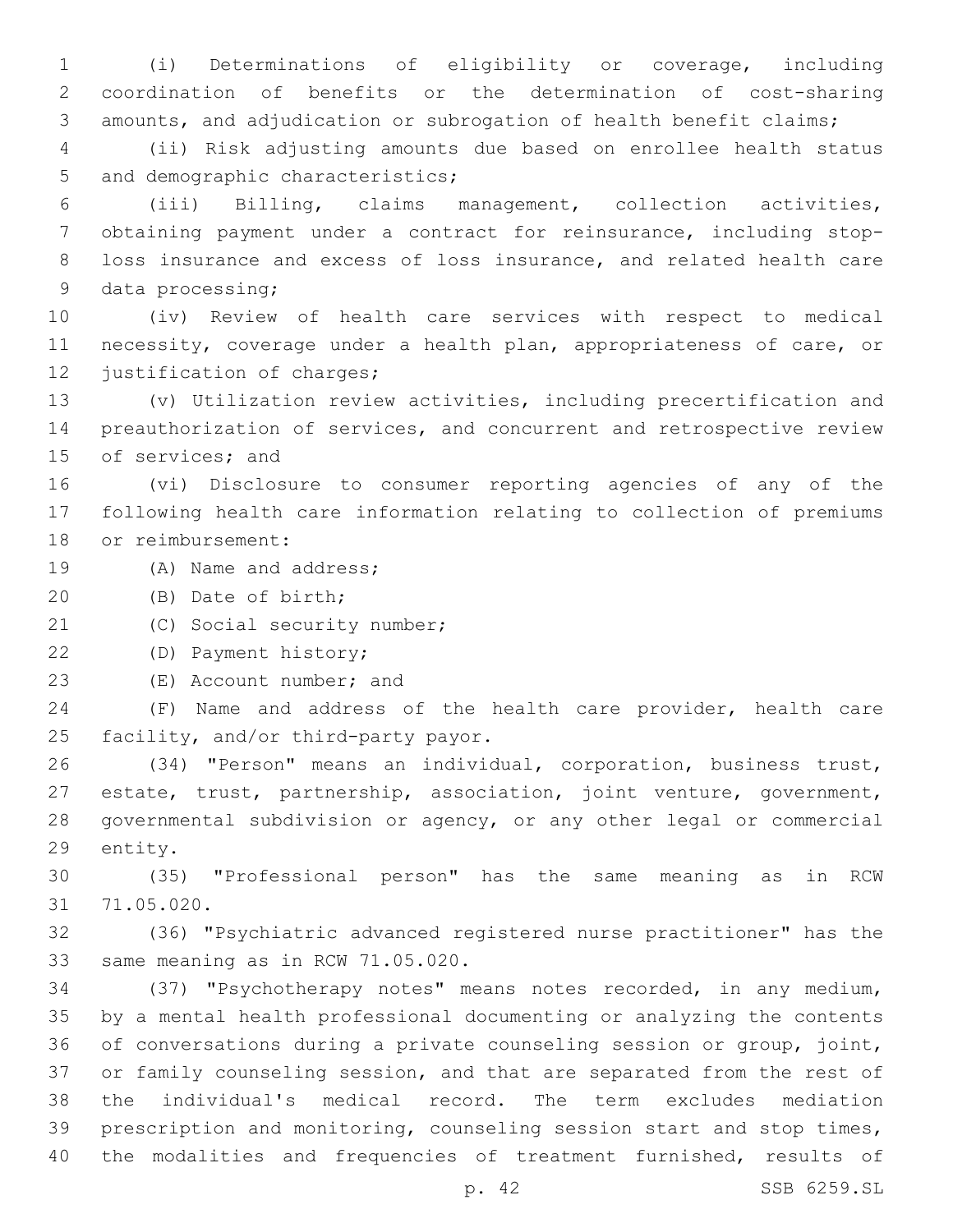clinical tests, and any summary of the following items: Diagnosis, functional status, the treatment plan, symptoms, prognosis, and 3 progress to date.

 (38) "Reasonable fee" means the charges for duplicating or searching the record, but shall not exceed sixty-five cents per page for the first thirty pages and fifty cents per page for all other pages. In addition, a clerical fee for searching and handling may be charged not to exceed fifteen dollars. These amounts shall be adjusted biennially in accordance with changes in the consumer price index, all consumers, for Seattle-Tacoma metropolitan statistical area as determined by the secretary of health. However, where editing of records by a health care provider is required by statute and is done by the provider personally, the fee may be the usual and 14 customary charge for a basic office visit.

(39) "Release" has the same meaning as in RCW 71.05.020.

 (40) "Resource management services" has the same meaning as in 17 RCW 71.05.020.

 (41) "Serious violent offense" has the same meaning as in RCW 19 71.05.020.

 (42) "Sexually transmitted infection" or "sexually transmitted disease" has the same meaning as "sexually transmitted disease" in 22 RCW 70.24.017.

 (43) "Test for a sexually transmitted disease" has the same 24 meaning as in RCW 70.24.017.

 (44) "Third-party payor" means an insurer regulated under Title 48 RCW authorized to transact business in this state or other jurisdiction, including a health care service contractor, and health maintenance organization; or an employee welfare benefit plan, excluding fitness or wellness plans; or a state or federal health 30 benefit program.

 (45) "Treatment" means the provision, coordination, or management of health care and related services by one or more health care providers or health care facilities, including the coordination or management of health care by a health care provider or health care facility with a third party; consultation between health care providers or health care facilities relating to a patient; or the referral of a patient for health care from one health care provider 38 or health care facility to another.

 (46) "Managed care organization" has the same meaning as provided 40 in RCW 71.24.025.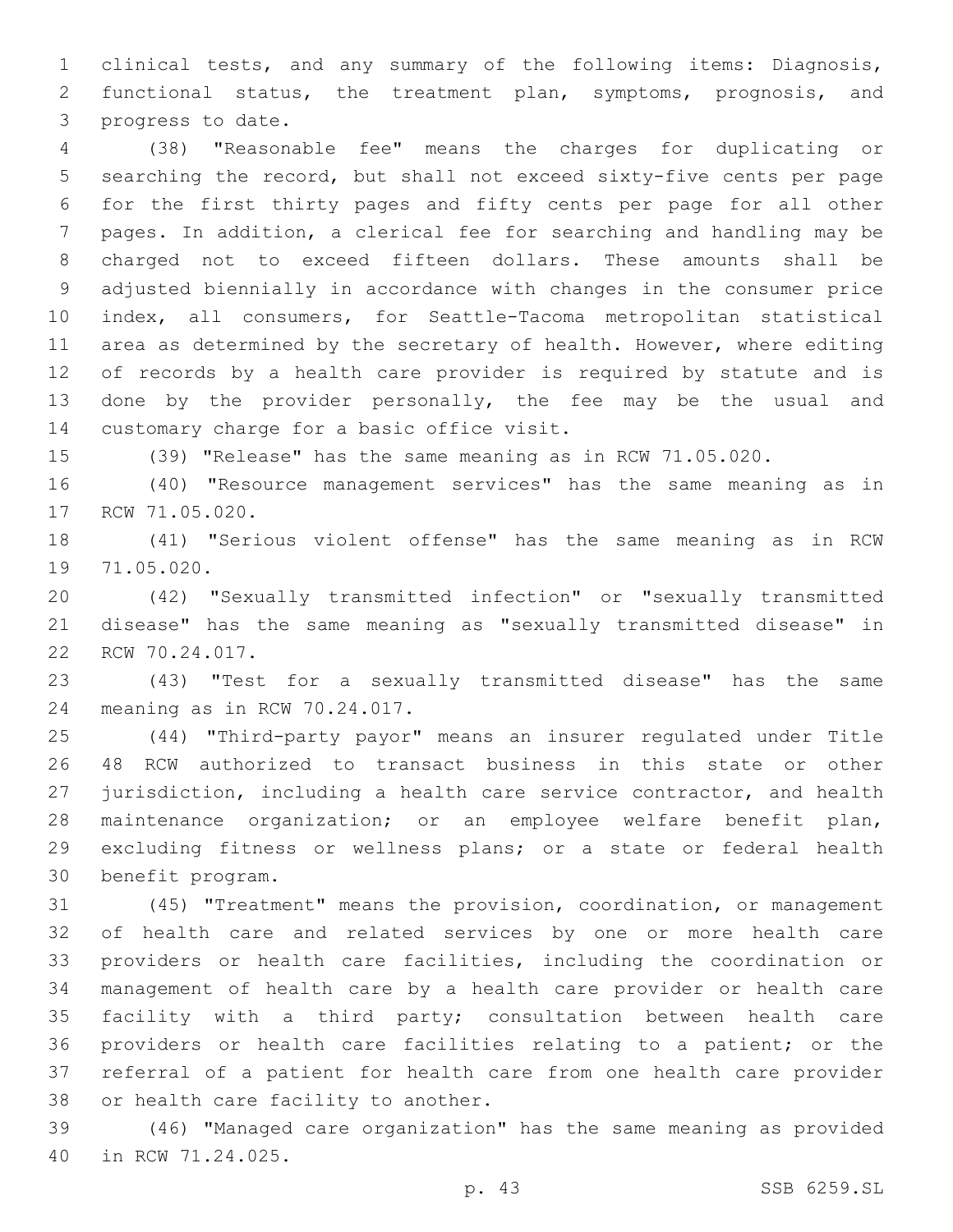(47) "Indian health care provider" has the same meaning as in RCW 2 43.71B.010(10).

 **Sec. 402.** RCW 70.02.230 and 2019 c 381 s 19, 2019 c 325 s 5020, and 2019 c 317 s 2 are each reenacted and amended to read as follows: (1) Except as provided in this section, RCW 70.02.050, 71.05.445, 74.09.295, 70.02.210, 70.02.240, 70.02.250, 70.02.260, and 70.02.265, or pursuant to a valid authorization under RCW 70.02.030, the fact of admission to a provider for mental health services and all information and records compiled, obtained, or maintained in the course of providing mental health services to either voluntary or involuntary recipients of services at public or private agencies must 12 be confidential.

 (2) Information and records related to mental health services, 14 other than those obtained through treatment under chapter 71.34 RCW, 15 may be disclosed only:

 (a) In communications between qualified professional persons to 17 meet the requirements of chapter 71.05 RCW, including Indian health 18 care providers, in the provision of services or appropriate referrals, or in the course of guardianship proceedings if provided 20 to a professional person:

21 (i) Employed by the facility;

(ii) Who has medical responsibility for the patient's care;

23 (iii) Who is a designated crisis responder;

(iv) Who is providing services under chapter 71.24 RCW;

 (v) Who is employed by a state or local correctional facility 26 where the person is confined or supervised; or

 (vi) Who is providing evaluation, treatment, or follow-up 28 services under chapter 10.77 RCW;

 (b) When the communications regard the special needs of a patient and the necessary circumstances giving rise to such needs and the disclosure is made by a facility providing services to the operator 32 of a facility in which the patient resides or will reside;

 (c)(i) When the person receiving services, or his or her guardian, designates persons to whom information or records may be released, or if the person is a minor, when his or her parents make 36 such a designation;

 (ii) A public or private agency shall release to a person's next of kin, attorney, personal representative, guardian, or conservator, 39 if any: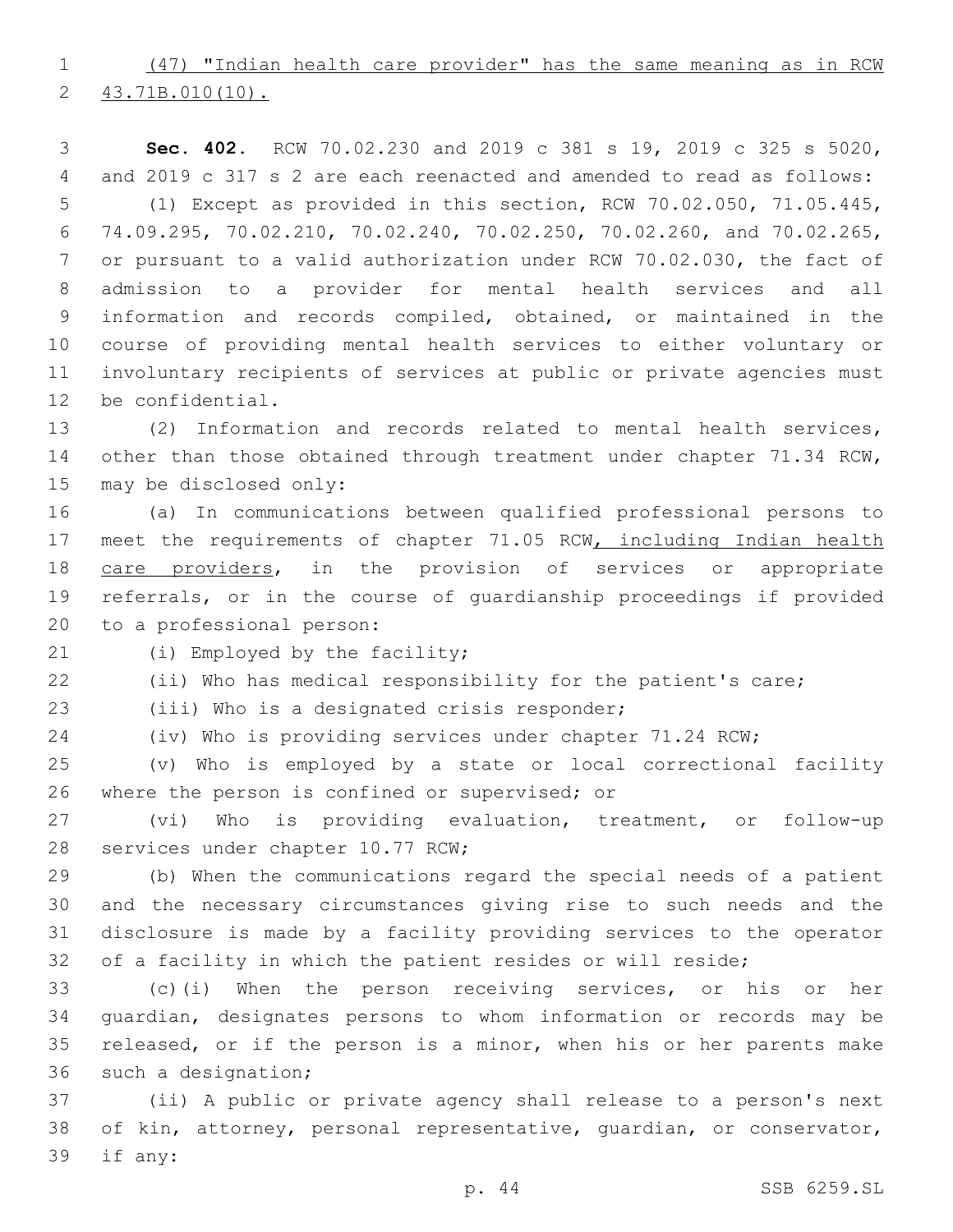(A) The information that the person is presently a patient in the facility or that the person is seriously physically ill;

 (B) A statement evaluating the mental and physical condition of the patient, and a statement of the probable duration of the patient's confinement, if such information is requested by the next of kin, attorney, personal representative, guardian, or conservator; 7 and

 (iii) Other information requested by the next of kin or attorney as may be necessary to decide whether or not proceedings should be 10 instituted to appoint a quardian or conservator;

11 (d)(i) To the courts, including tribal courts, as necessary to the administration of chapter 71.05 RCW or to a court ordering an evaluation or treatment under chapter 10.77 RCW solely for the purpose of preventing the entry of any evaluation or treatment order that is inconsistent with any order entered under chapter 71.05 RCW.

 (ii) To a court or its designee in which a motion under chapter 10.77 RCW has been made for involuntary medication of a defendant for 18 the purpose of competency restoration.

 (iii) Disclosure under this subsection is mandatory for the purpose of the federal health insurance portability and 21 accountability act;

 (e)(i) When a mental health professional or designated crisis responder is requested by a representative of a law enforcement or corrections agency, including a police officer, sheriff, community corrections officer, a municipal attorney, or prosecuting attorney to undertake an investigation or provide treatment under RCW 71.05.150, 10.31.110, or 71.05.153, the mental health professional or designated crisis responder shall, if requested to do so, advise the representative in writing of the results of the investigation including a statement of reasons for the decision to detain or release the person investigated. The written report must be submitted within seventy-two hours of the completion of the investigation or the request from the law enforcement or corrections representative, 34 whichever occurs later.

 (ii) Disclosure under this subsection is mandatory for the purposes of the federal health insurance portability and 37 accountability act;

38 (f) To the attorney of the detained person;

 (g) To the prosecuting attorney as necessary to carry out the responsibilities of the office under RCW 71.05.330(2),

p. 45 SSB 6259.SL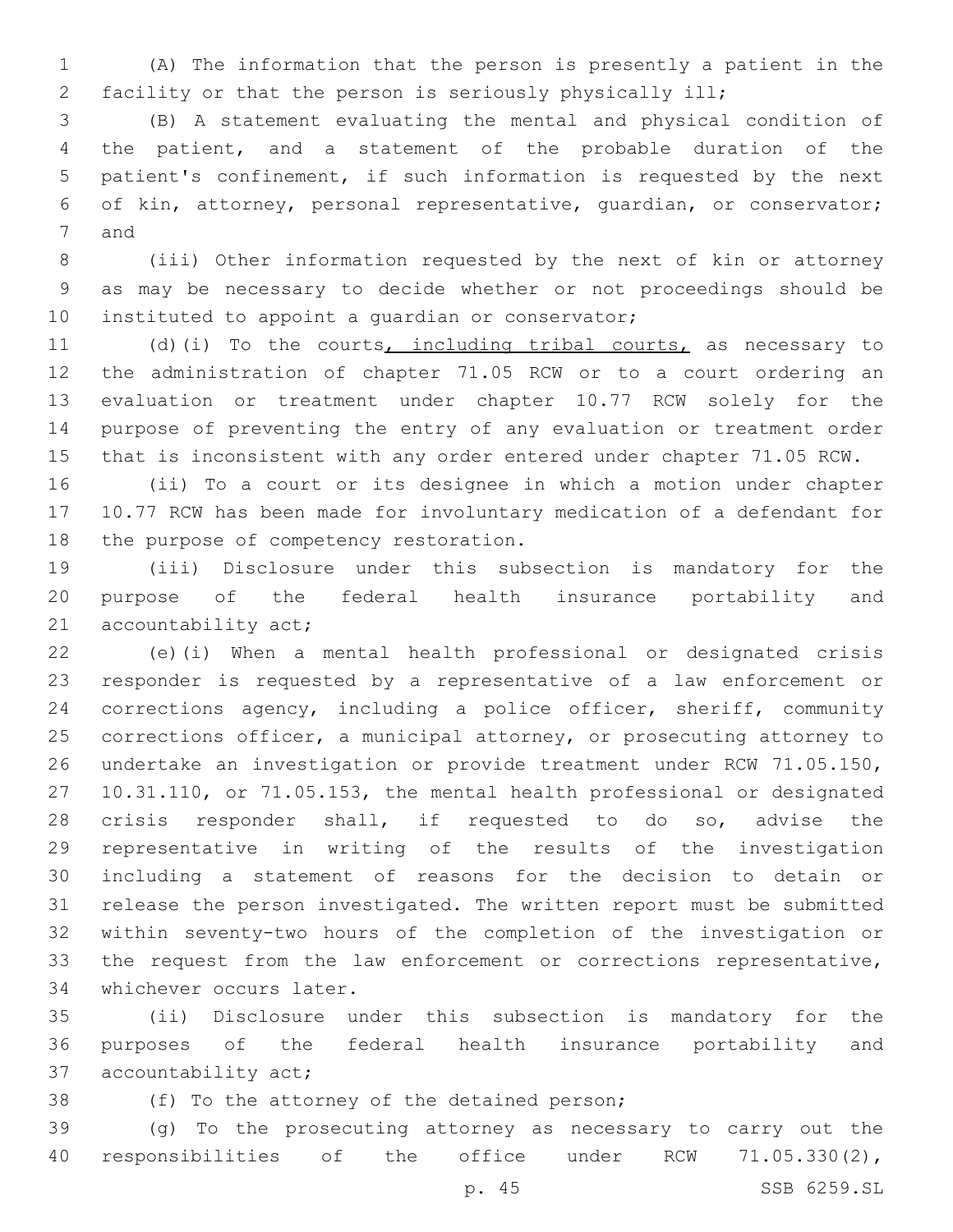71.05.340(1)(b), and 71.05.335. The prosecutor must be provided access to records regarding the committed person's treatment and prognosis, medication, behavior problems, and other records relevant to the issue of whether treatment less restrictive than inpatient treatment is in the best interest of the committed person or others. Information must be disclosed only after giving notice to the 7 committed person and the person's counsel;

 (h)(i) To appropriate law enforcement agencies and to a person, when the identity of the person is known to the public or private 10 agency, whose health and safety has been threatened, or who is known 11 to have been repeatedly harassed, by the patient. The person may designate a representative to receive the disclosure. The disclosure must be made by the professional person in charge of the public or private agency or his or her designee and must include the dates of commitment, admission, discharge, or release, authorized or unauthorized absence from the agency's facility, and only any other information that is pertinent to the threat or harassment. The agency or its employees are not civilly liable for the decision to disclose or not, so long as the decision was reached in good faith and without 20 gross negligence.

 (ii) Disclosure under this subsection is mandatory for the purposes of the federal health insurance portability and 23 accountability act;

 (i)(i) To appropriate corrections and law enforcement agencies all necessary and relevant information in the event of a crisis or emergent situation that poses a significant and imminent risk to the public. The mental health service agency or its employees are not civilly liable for the decision to disclose or not so long as the decision was reached in good faith and without gross negligence.

 (ii) Disclosure under this subsection is mandatory for the purposes of the health insurance portability and accountability act;

 (j) To the persons designated in RCW 71.05.425 for the purposes 33 described in those sections;

 (k) Upon the death of a person. The person's next of kin, personal representative, guardian, or conservator, if any, must be notified. Next of kin who are of legal age and competent must be notified under this section in the following order: Spouse, parents, children, brothers and sisters, and other relatives according to the degree of relation. Access to all records and information compiled,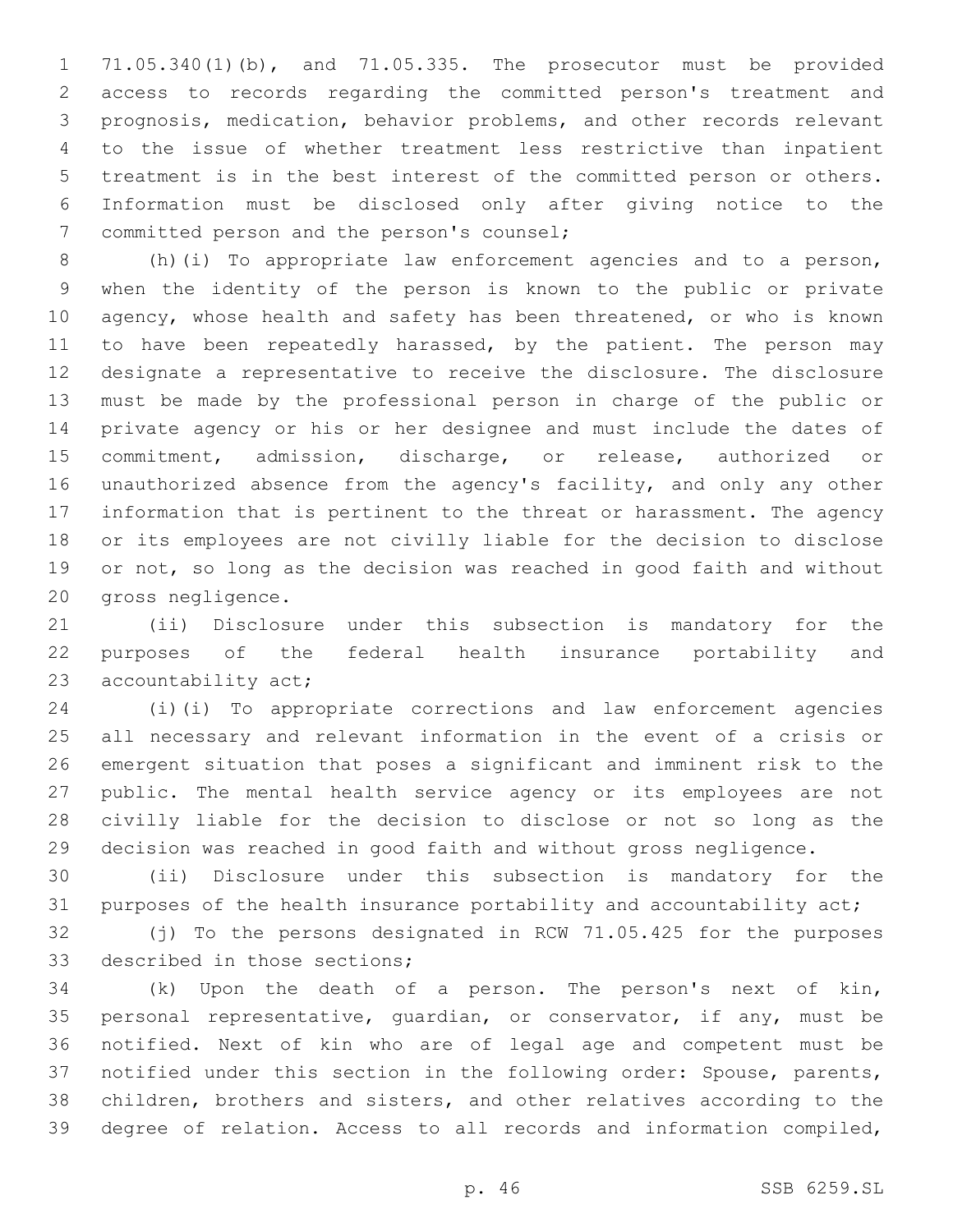obtained, or maintained in the course of providing services to a 2 deceased patient are governed by RCW 70.02.140;

 (l) To mark headstones or otherwise memorialize patients interred at state hospital cemeteries. The department of social and health services shall make available the name, date of birth, and date of death of patients buried in state hospital cemeteries fifty years 7 after the death of a patient;

 (m) To law enforcement officers and to prosecuting attorneys as are necessary to enforce RCW 9.41.040(2)(a)(iv). The extent of information that may be released is limited as follows:

 (i) Only the fact, place, and date of involuntary commitment, an official copy of any order or orders of commitment, and an official copy of any written or oral notice of ineligibility to possess a firearm that was provided to the person pursuant to RCW 9.41.047(1), 15 must be disclosed upon request;

 (ii) The law enforcement and prosecuting attorneys may only release the information obtained to the person's attorney as required by court rule and to a jury or judge, if a jury is waived, that presides over any trial at which the person is charged with violating 20 RCW 9.41.040(2)(a)(iv);

 (iii) Disclosure under this subsection is mandatory for the purposes of the federal health insurance portability and 23 accountability act;

 (n) When a patient would otherwise be subject to the provisions of this section and disclosure is necessary for the protection of the patient or others due to his or her unauthorized disappearance from the facility, and his or her whereabouts is unknown, notice of the disappearance, along with relevant information, may be made to relatives, the department of corrections when the person is under the supervision of the department, and governmental law enforcement agencies designated by the physician or psychiatric advanced registered nurse practitioner in charge of the patient or the professional person in charge of the facility, or his or her 34 professional designee;

 (o) Pursuant to lawful order of a court, including a tribal 36 court;

 (p) To qualified staff members of the department, to the authority, to behavioral health administrative services organizations, to managed care organizations, to resource management services responsible for serving a patient, or to service providers

p. 47 SSB 6259.SL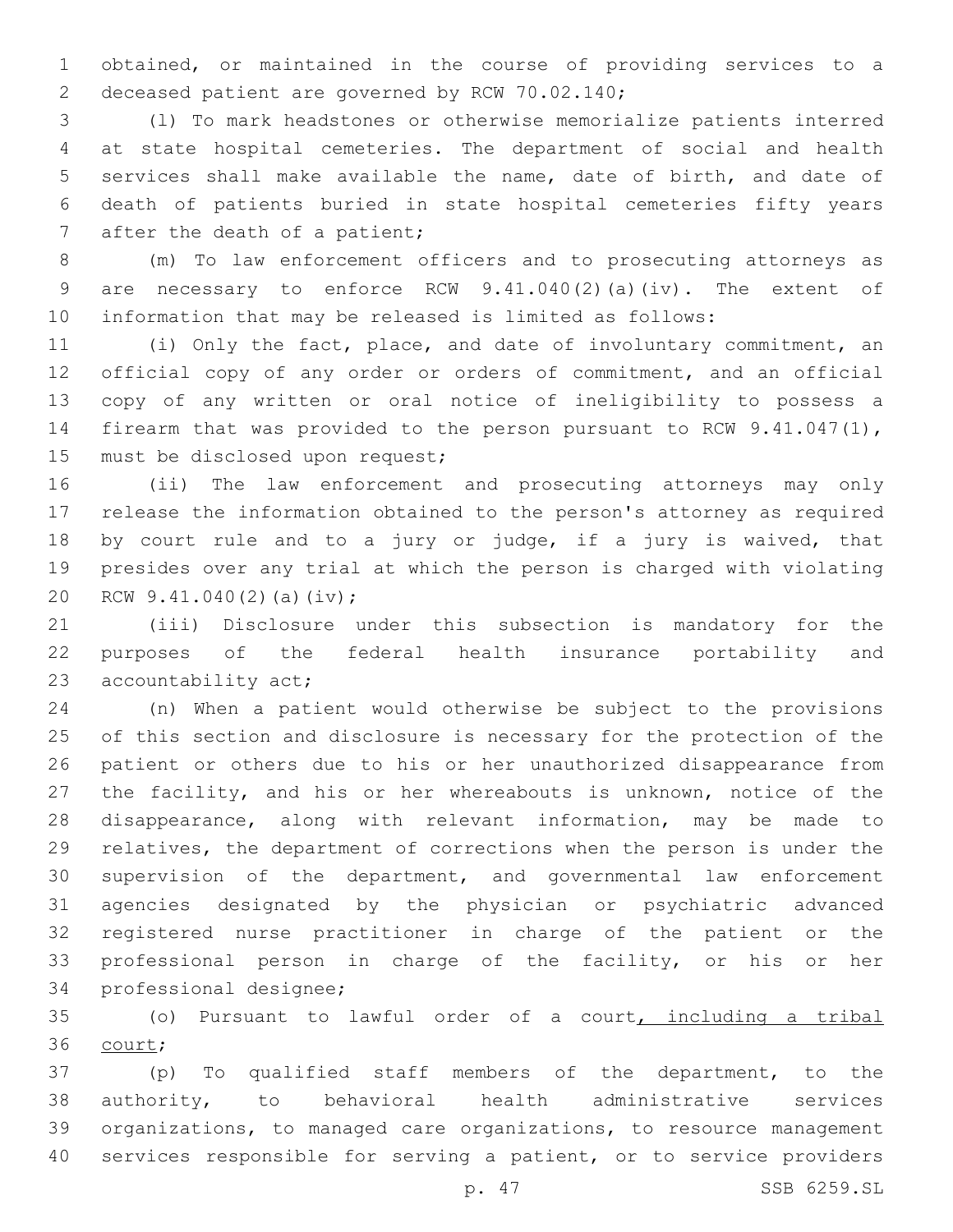designated by resource management services as necessary to determine the progress and adequacy of treatment and to determine whether the person should be transferred to a less restrictive or more 4 appropriate treatment modality or facility;

 (q) Within the mental health service agency or Indian health care provider facility where the patient is receiving treatment, confidential information may be disclosed to persons employed, serving in bona fide training programs, or participating in supervised volunteer programs, at the facility when it is necessary 10 to perform their duties;

 (r) Within the department and the authority as necessary to coordinate treatment for mental illness, developmental disabilities, alcoholism, or substance use disorder of persons who are under the 14 supervision of the department;

 (s) Between the department of social and health services, the department of children, youth, and families, and the health care authority as necessary to coordinate treatment for mental illness, developmental disabilities, alcoholism, or drug abuse of persons who are under the supervision of the department of social and health services or the department of children, youth, and families;

 (t) To a licensed physician or psychiatric advanced registered nurse practitioner who has determined that the life or health of the person is in danger and that treatment without the information and records related to mental health services could be injurious to the patient's health. Disclosure must be limited to the portions of the 26 records necessary to meet the medical emergency;

 (u)(i) Consistent with the requirements of the federal health 28 insurance portability and accountability act, to:

 (A) A health care provider, including an Indian health care 30 provider, who is providing care to a patient, or to whom a patient 31 has been referred for evaluation or treatment; or

 (B) Any other person who is working in a care coordinator role 33 for a health care facility  $((\theta \hat{r}))_L$  health care provider, or Indian health care provider, or is under an agreement pursuant to the federal health insurance portability and accountability act with a health care facility or a health care provider and requires the information and records to assure coordinated care and treatment of 38 that patient.

 (ii) A person authorized to use or disclose information and records related to mental health services under this subsection

p. 48 SSB 6259.SL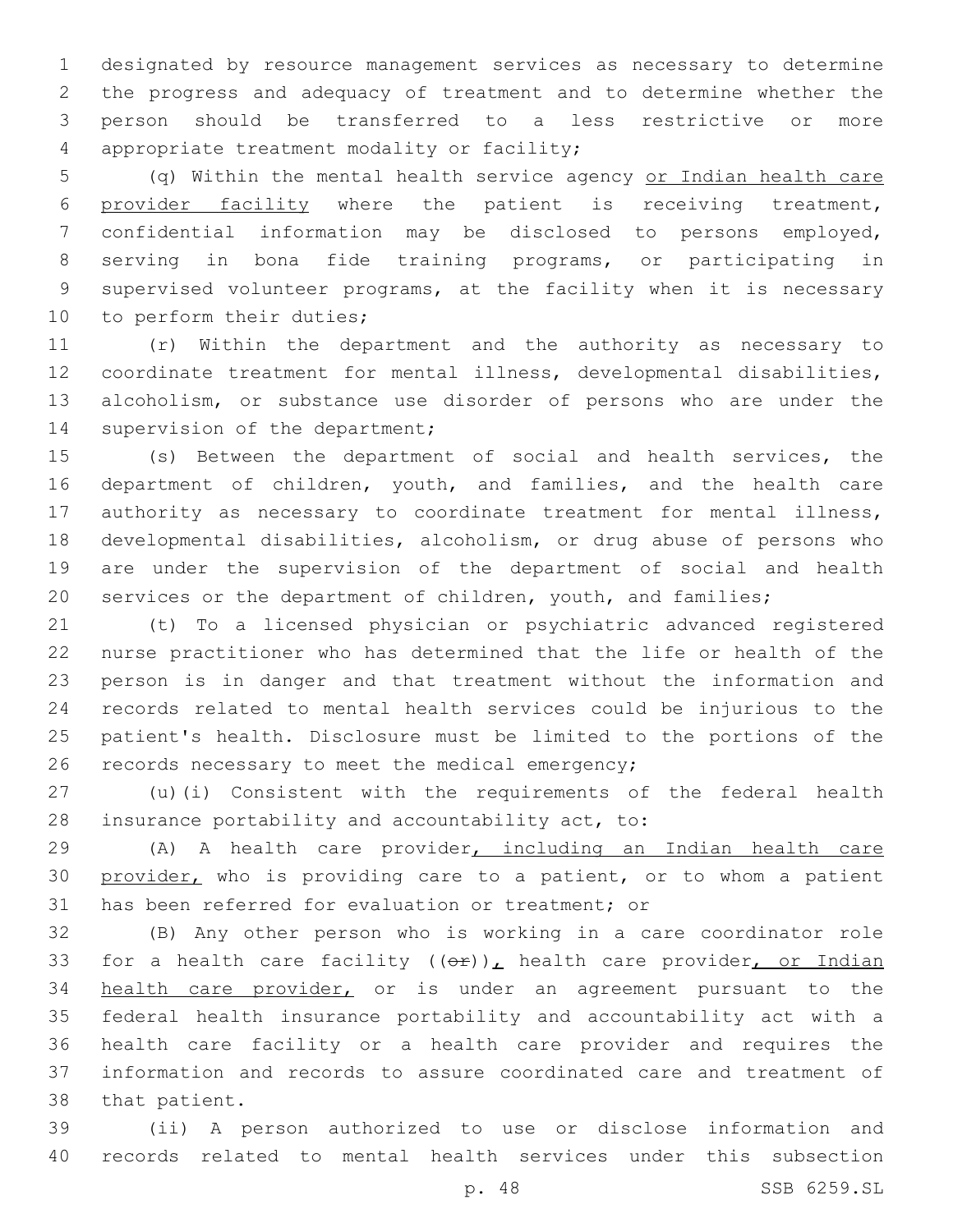(2)(u) must take appropriate steps to protect the information and 2 records relating to mental health services.

 (iii) Psychotherapy notes may not be released without authorization of the patient who is the subject of the request for 5 release of information;

 (v) To administrative and office support staff designated to obtain medical records for those licensed professionals listed in (u) 8 of this subsection;

 (w) To a facility that is to receive a person who is involuntarily committed under chapter 71.05 RCW, or upon transfer of the person from one evaluation and treatment facility to another. The release of records under this subsection is limited to the information and records related to mental health services required by law, a record or summary of all somatic treatments, and a discharge summary. The discharge summary may include a statement of the 16 patient's problem, the treatment goals, the type of treatment which has been provided, and recommendation for future treatment, but may not include the patient's complete treatment record;

 (x) To the person's counsel or guardian ad litem, without modification, at any time in order to prepare for involuntary commitment or recommitment proceedings, reexaminations, appeals, or other actions relating to detention, admission, commitment, or 23 patient's rights under chapter 71.05 RCW;

 (y) To staff members of the protection and advocacy agency or to staff members of a private, nonprofit corporation for the purpose of protecting and advocating the rights of persons with mental disorders or developmental disabilities. Resource management services may limit 28 the release of information to the name, birthdate, and county of residence of the patient, information regarding whether the patient was voluntarily admitted, or involuntarily committed, the date and place of admission, placement, or commitment, the name and address of a guardian of the patient, and the date and place of the guardian's appointment. Any staff member who wishes to obtain additional information must notify the patient's resource management services in writing of the request and of the resource management services' right to object. The staff member shall send the notice by mail to the guardian's address. If the guardian does not object in writing within fifteen days after the notice is mailed, the staff member may obtain the additional information. If the guardian objects in writing within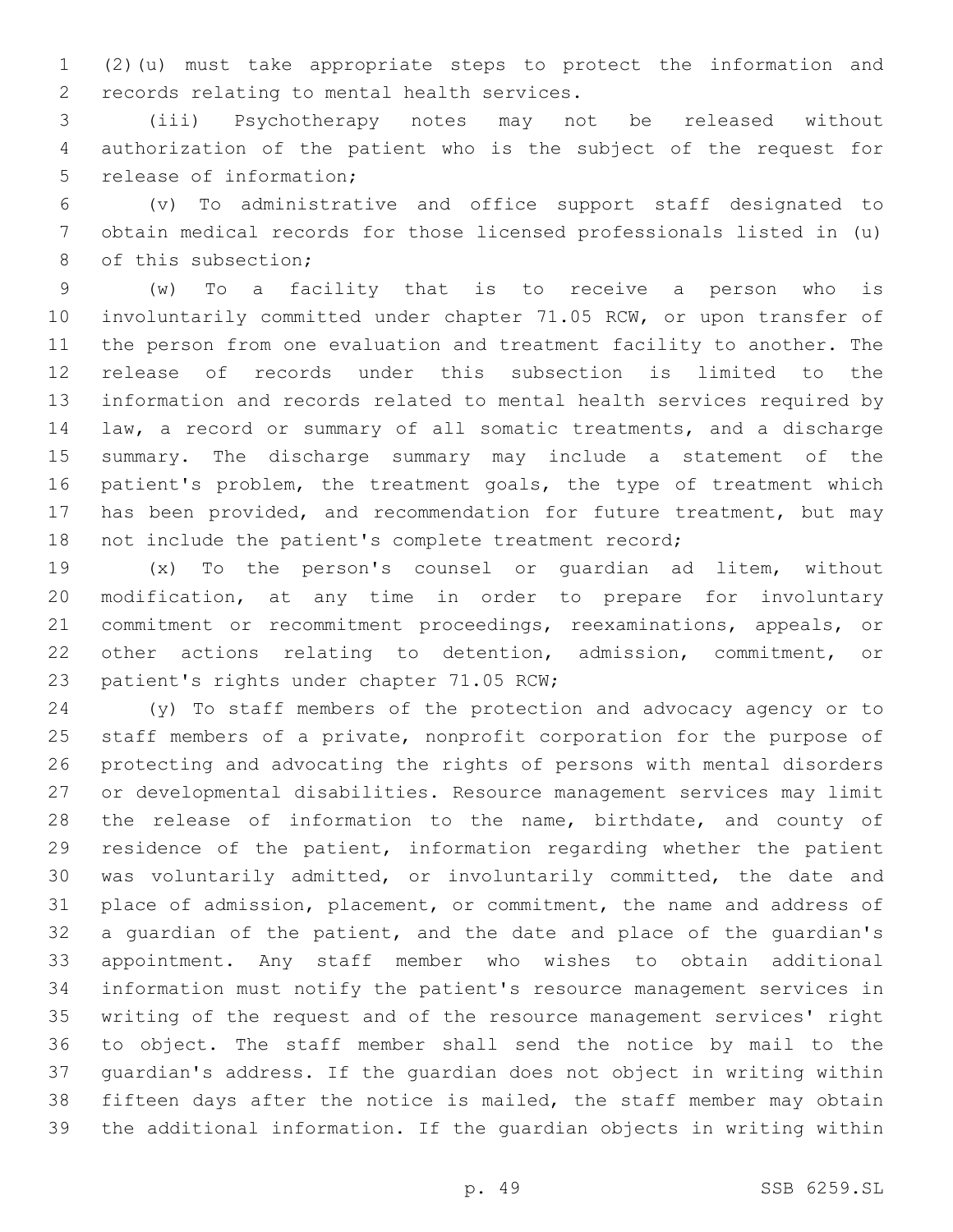fifteen days after the notice is mailed, the staff member may not 2 obtain the additional information;

 (z) To all current treating providers, including Indian health 4 care providers, of the patient with prescriptive authority who have written a prescription for the patient within the last twelve months. For purposes of coordinating health care, the department or the authority may release without written authorization of the patient, information acquired for billing and collection purposes as described in RCW 70.02.050(1)(d). The department, or the authority, if applicable, shall notify the patient that billing and collection information has been released to named providers, and provide the substance of the information released and the dates of such release. Neither the department nor the authority may release counseling, inpatient psychiatric hospitalization, or drug and alcohol treatment information without a signed written release from the client;

 (aa)(i) To the secretary of social and health services and the director of the health care authority for either program evaluation 18 or research, or both so long as the secretary or director, where applicable, adopts rules for the conduct of the evaluation or research, or both. Such rules must include, but need not be limited to, the requirement that all evaluators and researchers sign an oath 22 of confidentiality substantially as follows:

 "As a condition of conducting evaluation or research concerning persons who have received services from (fill in the facility, 25 agency, or person) I, . . . . . . , agree not to divulge, publish, or otherwise make known to unauthorized persons or the public any information obtained in the course of such evaluation or research regarding persons who have received services such that the person who 29 received such services is identifiable.

 I recognize that unauthorized release of confidential information may subject me to civil liability under the provisions of state law. /s/ . . . . . ."

 (ii) Nothing in this chapter may be construed to prohibit the compilation and publication of statistical data for use by government or researchers under standards, including standards to assure maintenance of confidentiality, set forth by the secretary, or 37 director, where applicable;

(bb) To any person if the conditions in RCW 70.02.205 are met;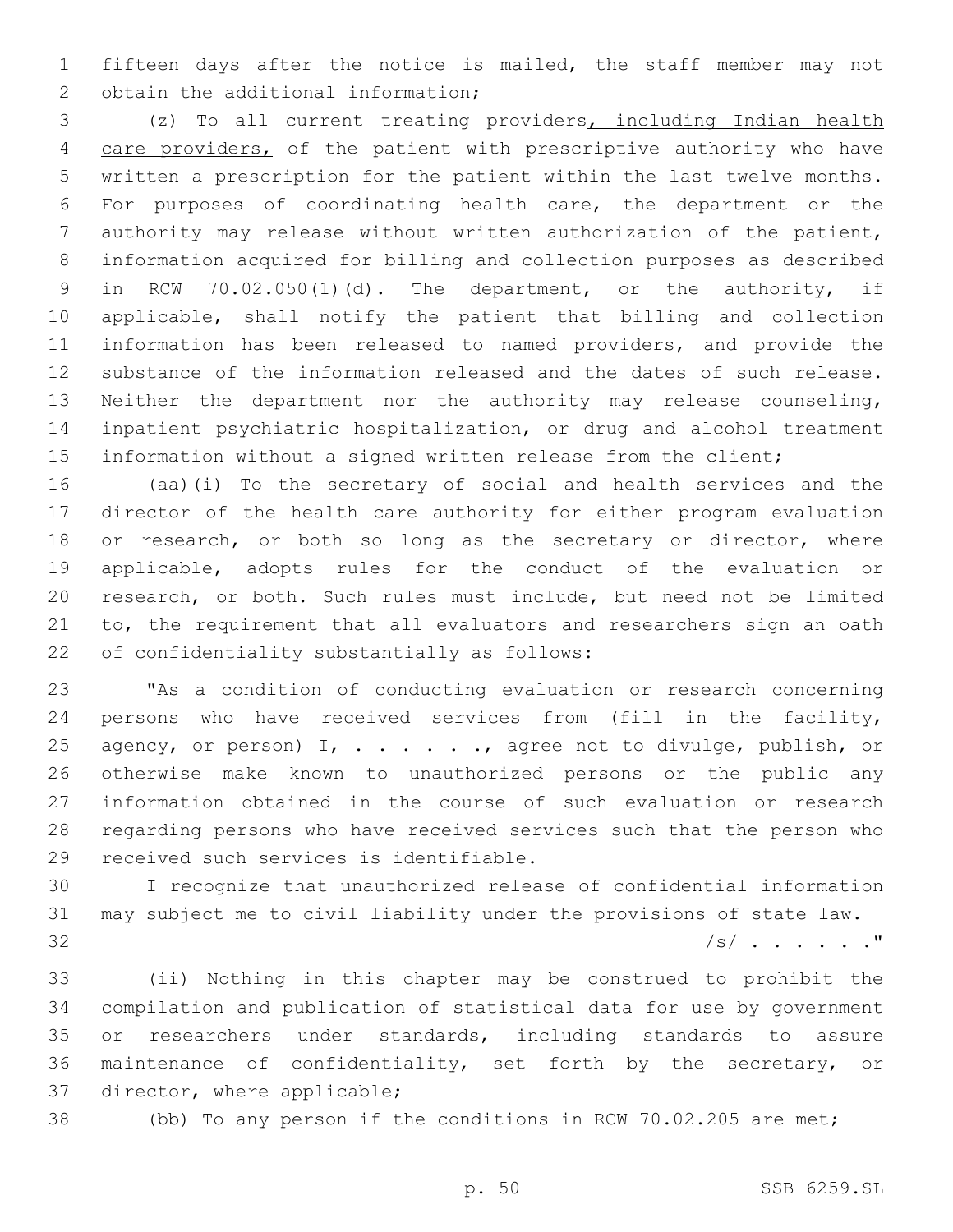(cc) To the secretary of health for the purposes of the maternal 2 mortality review panel established in RCW 70.54.450;

 (dd) To a tribe or Indian health care provider to carry out the requirements of RCW 71.05.150(7).4

 (3) Whenever federal law or federal regulations restrict the release of information contained in the information and records related to mental health services of any patient who receives treatment for a substance use disorder, the department or the authority may restrict the release of the information as necessary to 10 comply with federal law and regulations.

 (4) Civil liability and immunity for the release of information about a particular person who is committed to the department of social and health services or the authority under RCW 71.05.280(3) and 71.05.320(4)(c) after dismissal of a sex offense as defined in 15 RCW 9.94A.030, is governed by RCW 4.24.550.

 (5) The fact of admission to a provider of mental health services, as well as all records, files, evidence, findings, or orders made, prepared, collected, or maintained pursuant to chapter 71.05 RCW are not admissible as evidence in any legal proceeding outside that chapter without the written authorization of the person who was the subject of the proceeding except as provided in RCW 70.02.260, in a subsequent criminal prosecution of a person committed pursuant to RCW 71.05.280(3) or 71.05.320(4)(c) on charges that were dismissed pursuant to chapter 10.77 RCW due to incompetency to stand trial, in a civil commitment proceeding pursuant to chapter 71.09 RCW, or, in the case of a minor, a guardianship or dependency proceeding. The records and files maintained in any court proceeding pursuant to chapter 71.05 RCW must be confidential and available subsequent to such proceedings only to the person who was the subject of the proceeding or his or her attorney. In addition, the court may order the subsequent release or use of such records or files only upon good cause shown if the court finds that appropriate safeguards for strict confidentiality are and will be maintained.

 (6)(a) Except as provided in RCW 4.24.550, any person may bring an action against an individual who has willfully released confidential information or records concerning him or her in violation of the provisions of this section, for the greater of the 38 following amounts:

- 39 (i) One thousand dollars; or
- 40 (ii) Three times the amount of actual damages sustained, if any.